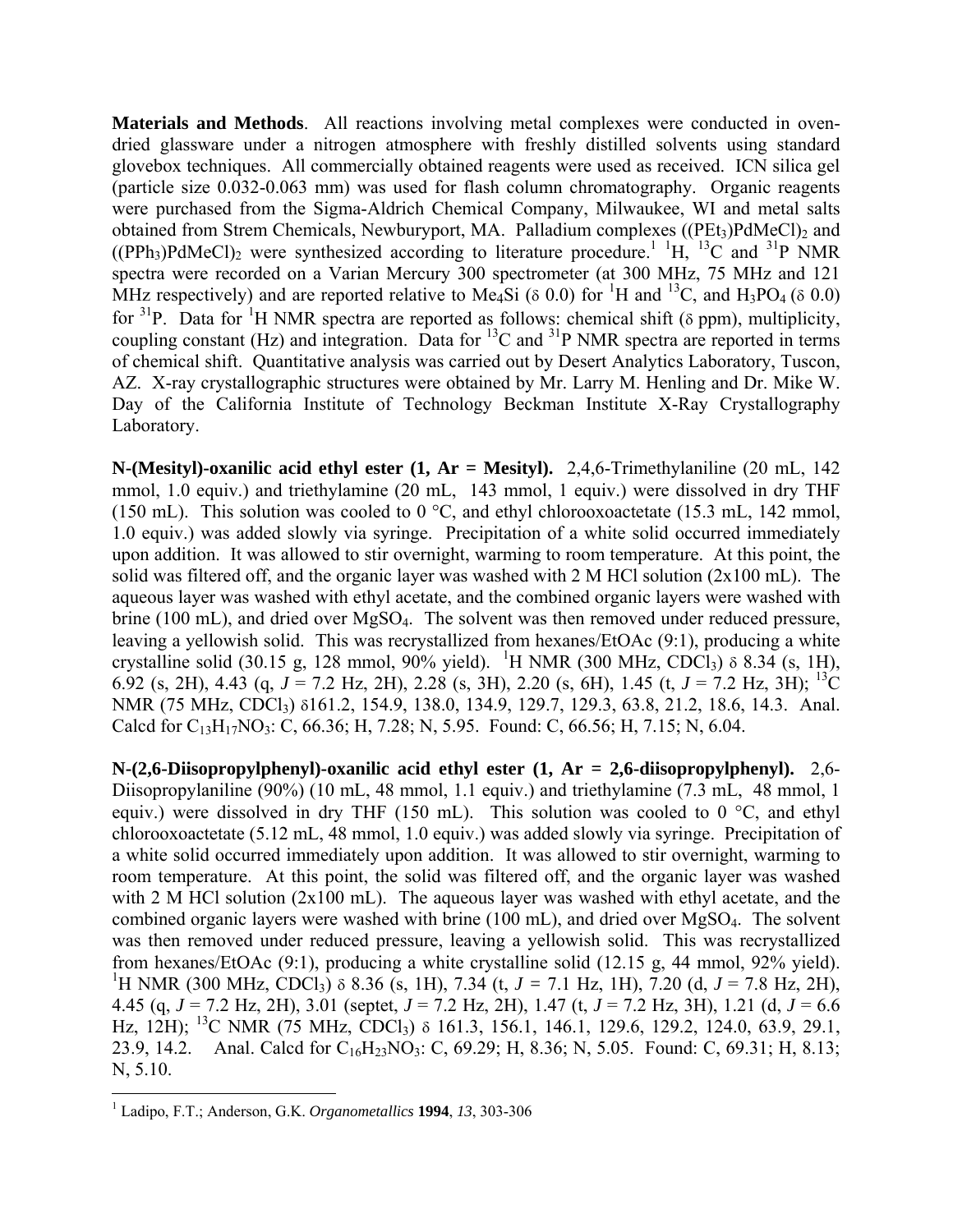**N-(Mesityl)-N'-(2-hydroxyphenyl)-oxalamide (2a).** N-(Mesityl)-oxanilic acid ethyl ester (**1**, Ar = mesityl)  $(5.23 \text{ g}, 24.4 \text{ mmol}, 1 \text{ equiv.})$  and 2-aminophenol  $(2.67 \text{ g}, 24.4 \text{ mmol}, 1.0 \text{ equiv.})$ were dissolved in toluene (50 mL). To this suspension was added triethylamine (6.8 mL, 50 mmol, 2 equiv.). The suspension was heated to reflux, causing the solids to dissolve. After heating at reflux overnight, the product precipitated. At this point, ethyl acetate was added until the solid redissolved. The solution was washed with 2 M HCl solution  $(2x100 \text{ mL})$ . The aqueous layer was then washed with ethyl acetate, and the combined organic layers were washed with brine (100 mL), and dried over MgSO<sub>4</sub>. The solvent was then removed under reduced pressure, leaving a yellowish solid. This was recrystallized from toluene, producing a white crystalline solid  $(5.26 \text{ g}, 17.7 \text{ mmol}, 72.4\% \text{ yield})$ . <sup>1</sup>H NMR  $(300 \text{ MHz}, \text{CDCl}_3)$   $\delta$  9.69 (s, 1H), 8.84 (s, 1H), 8.11 (s, 1H), 7.51 (dd, *J* = 8.0, 1.8 Hz, 1H), 7.14 (ddd, *J* = 1.5, 8.1, 7.2 Hz, 1H), 6.92 (m, 3H), 2.30 (s, 3H), 2.22 (s, 6H); <sup>13</sup>C NMR (75 MHz, CDCl<sub>3</sub>)  $\delta$  158.2, 157.9, 148.2, 138.2, 134.9, 129.5, 129.4, 127.7, 124.3, 122.2, 121.1, 118.9, 21.2, 18.6. Anal. Calcd for  $C_{17}H_{18}N_2O_3$ : C, 68.44; H, 6.08; N, 9.39. Found: C, 68.50; H, 5.96; N, 9.44.

**N-(2,6-Diisopropylphenyl)-N'-(2-hydroxyphenyl)-oxalamide (2b).** N-(2,6- Diisopropylphenyl)-oxanilic acid ethyl ester  $(1, Ar = 2.6$ -diisopropylphenyl)  $(2.78 \text{ g}, 10 \text{ mmol})$ , 1 equiv.) and 2-aminophenol (1.31 g, 12 mmol, 1.2 equiv.) were dissolved in toluene (50 mL). To this suspension was added triethylamine (2.78 mL, 20 mmol, 2 equiv.). The suspension was heated to reflux, causing the solids to dissolve. After heating at reflux overnight, the product precipitated. At this point, ethyl acetate was added until the solid redissolved. The solution was washed with 2 M HCl solution (2x100 mL). The aqueous layer was then washed with ethyl acetate, and the combined organic layers were washed with brine (100 mL), and dried over MgSO4. The solvent was then removed under reduced pressure, leaving a yellowish solid. This was recrystallized from toluene, producing a white crystalline solid (2.9 g, 8.5 mmol, 85% yield). <sup>1</sup>H NMR (300 MHz, CDCl<sub>3</sub>) δ 9.67 (s, 1H), 8.84 (s, 1H), 8.12 (s, 1H), 7.50 (dd, *J* = 8.25, 1.8 Hz 1H), 7.37 (t, *J* = 7.2 Hz, 1H), 7.23 (d, *J* = 7.5 Hz, 1H), 7.16 (dt, *J* = 7.7, 1.5 Hz, 1H), 6.95 (comp m, 2H), 3.03 (septet,  $J = 6.6$  Hz, 2H), 1.22 (d,  $J = 6.9$ , 12H); <sup>13</sup>C NMR (75 MHz, CDCl<sub>3</sub>) δ 158.9, 158.2, 148.2, 146.1, 129.4, 127.9, 124.2, 124.0, 122.3, 121.2, 119.1, 29.2, 23.9. Anal. Calcd for  $C_{20}H_{24}N_2O_3$ : C, 70.56; H, 7.11; N, 8.23; O, 14.10. Found: C, 34.90; H, 4.64; N, 5.79.

**N-(Mesityl)-oxanilic acid (5).** N-(Mesityl)-oxanilic acid ethyl ester (**1**, Ar = mesityl) (1.99 g, 8.5 mmol) was dissolved in THF (50 mL). To this solution was added 1M NaOH solution (40 mL), and the mixture was stirred for 2 hours. Diethyl ether (25 mL) was added, and the layers were separated. The organic layer was washed with 1M NaOH solution (40 mL). The aqueous layer was then acidified with 2M HCl until precipitation occurred. This was then extracted with ethyl acetate (2x50 mL). The ethyl acetate was washed with brine (50 mL), and then dried over MgSO4. Removal of the solvent under reduced pressure provided the product as a white solid  $(1.74 \text{ g}, 8.4 \text{ mmol}, 99\% \text{ yield})$ . <sup>1</sup>H NMR (300 MHz, CDCl<sub>3</sub>)  $\delta$  8.51 (s, 1H), 6.93 (s, 2H), 2.29  $($ s,3H), 2.19 (s, 6H); <sup>13</sup>C NMR (75 MHz, CDCl<sub>3</sub>) δ 160.0, 156.1, 138.6, 134.7, 129.5, 128.9, 21.2, 18.5. Anal. Calcd for C<sub>11</sub>H<sub>13</sub>NO<sub>3</sub>: C, 63.76; H, 6.32; N, 6.76. Found: C, 63.59; H, 6.32; N, 6.79.

**2-Amino-4-methyl-6-***tert***-butylphenol (6)[.2](#page-1-0)** 2-*tert*-Butyl-4-methylphenol (20.04 g, 122 mmol, 1.0 equiv.) is dissolved in AcOH (200 mL) and cooled to 0 °C. To this solution was added a

 $\overline{a}$ 

<span id="page-1-0"></span><sup>2</sup> Albert, H. E. *J. Am. Chem. Soc.* **1954**, *76*, 4985–4988.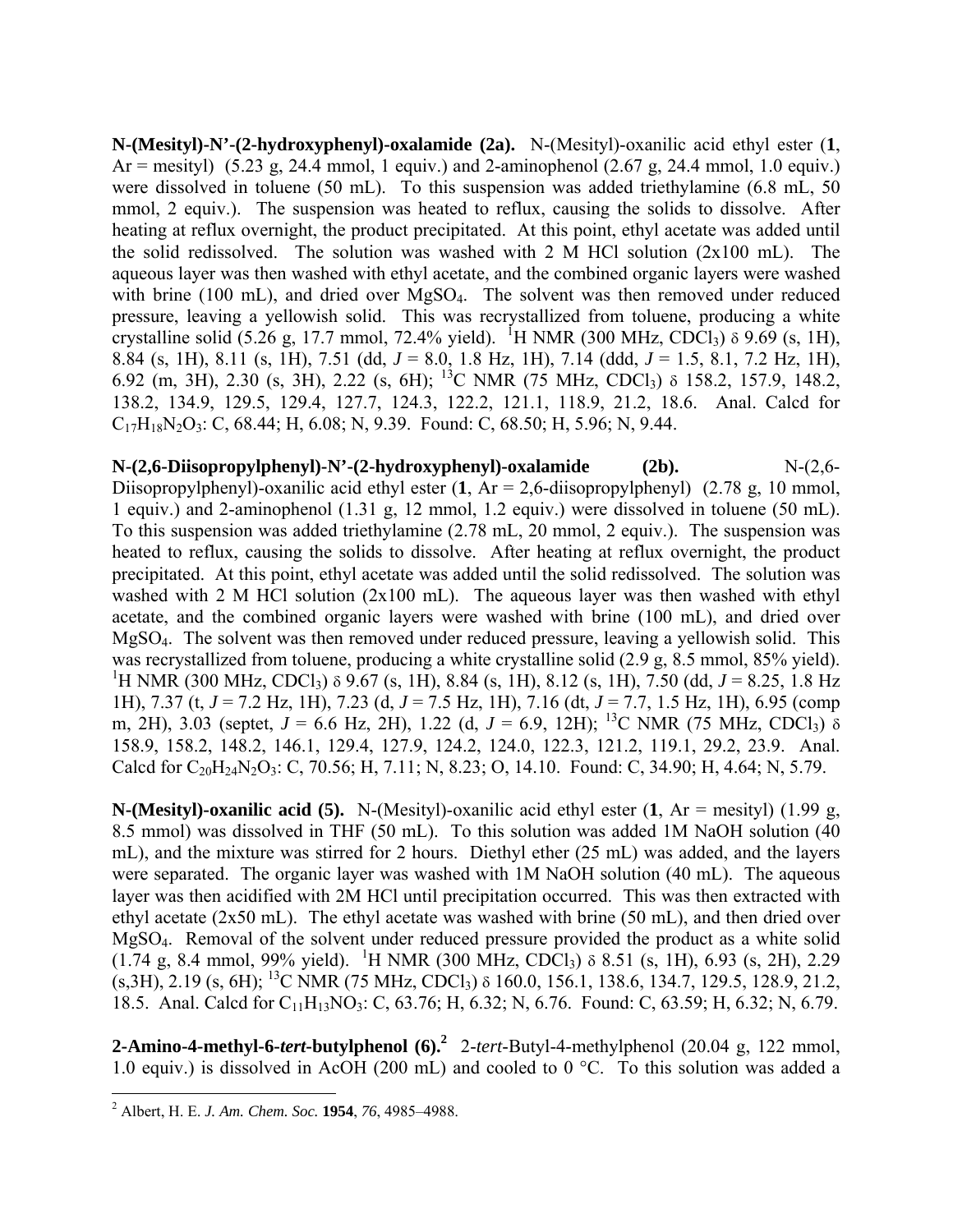solution of concentrated nitric acid (7.73 mL, 122 mmol, 1 equiv.) in an equal volume of acetic acid. Upon addition, the solution turned yellow. After addition was complete, it was allowed to stir at 0 °C for 2.5 hours. At this time, some needles of product began to grow. Deionized water  $(\sim 25 \text{ mL})$  was added, causing a great deal of precipitation. This was filtered, and water was again added to the filtrate, causing more precipitate that was again filtered. More precipitation/filtration cycles did not yield substantial further product. The orange/yellow solid obtained from the filtrations (13.06 g, 62.4 mmol, 51% yield) was dried overnight by vacuum. <sup>1</sup>H NMR (300 MHz, CDCl<sub>3</sub>) δ 11.40 (s, 1H), 7.77 (d, *J* = 1.5 Hz, 1H), 7.37 (d, *J* = 2.1 Hz, 1H), 2.31 (s, 3H), 1.42 (s, 9H); 13C NMR (75 MHz, CDCl3) δ 153.3, 140.4, 136.3, 128.8, 122.5, 35.7, 29.6, 20.0. Anal. Calcd for C<sub>11</sub>H<sub>15</sub>NO<sub>3</sub>: C, 63.14; H, 7.23; N, 6.69. Found: C, 64.52; H, 7.69; N, 5.89. The resulting product, 2-amino-4-methyl-6-*tert*-butylphenol (4.13 g, 20 mmol, 1.0 equiv.) was added to an oven dried, two-necked flask, and Pd (10% on charcoal) (1.051 g, 1 mmol Pd, 0.05 equiv.) was added. The flask was evacuated, and filled with argon, and then dry, degassed methanol (50 mL) was added. A balloon of hydrogen gas was placed over the reaction, and it was allowed to stir for 16 hours. The solution was then filtered through celite, removing the Pd. It should be noted that although the product is stable in inert atmosphere, it rapidly oxidizes in solution when exposed to air. Therefore, the clear Pd/C suspension turns immediately to a red solution upon filtration on the benchtop. The methanol is evaporated under reduced pressure, leaving a dark red solid. This can then be recrystallized from hexane to yield a whitish solid  $(2.41 \text{ g}, 13.4 \text{ mmol}, 68 \text{ % yield}).$ <sup>1</sup>H NMR  $(300 \text{ MHz}, \text{CDCl}_3)$   $\delta$  6.67  $(d, J = 1.5 \text{ Hz}, 1\text{H}), 6.61$ (d,  $J = 1.8$  Hz, 1H), 5.57 (bs, 1H), 3.20 (bs, 2H), 2.22 (s, 3H), 1.40 (s, 9H); <sup>13</sup>C NMR (75 MHz, CDCl3) δ 144.1, 135.5, 133.4, 129.3, 120.7, 119.2, 34.6, 30.0, 21.2.

**N-(Mesityl)-N'-(2-hydroxy-3-tert-butyl-5-methylphenyl)-oxalamide (2c).** N-(Mesityl) oxanilic acid (**5**) (2.15 g, 10.4 mmol, 1.0 equiv.) and 1-hydroxybenzotriazole (2.39 g, 15.6 mmol, 1.5 equiv.) were added to an oven dried, two-necked flask. THF (100 mL) was added and the solution was cooled to  $0^{\circ}$ C. To this was then added 1,3-dicyclohexylcarbodiimide (1 M in  $CH_2Cl_2$ ) (12.5 mL, 12.5 mmol, 1.2 equiv.). It was allowed to stir at  $0^{\circ}$  for one hour. During this time, a white precipitate formed. At this point, 2-amino-4-methyl-6-*tert*-butylphenol (**6**) (1.863 g, 10.4 mmol, 1.0 equiv.) was added to the suspension. It was allowed to stir overnight. The next day, the solvent was removed under reduced pressure, and ethyl acetate was added to make a suspension which was then filtered to remove the solid. The filtrate was washed with 10% citric acid solution (2x50 mL), 5% NaHCO<sub>3</sub> (2x50 mL) and brine (50 mL). It was dried over MgSO4, and the solvent was removed under reduced pressure, leaving a solid which was recrystallized from hexane to give the product as a white solid (2.92 g, 7.9 mmol, 76% yield). <sup>1</sup>H NMR (300 MHz, CDCl<sub>3</sub>) δ 9.55 (s, 1H), 8.77 (s, 1H), 7.84 (s, 1H), 7.05 (d, *J* = 1.8 Hz, 1H), 6.92 (m, 3H), 2.30 (s, 3H), 2.28 (s, 3H), 2.22 (s, 6H), 1.45 (s, 9H); 13C NMR (75 MHz, CDCl3) <sup>δ</sup> 158.5, 157.4, 146.2, 140.6, 138.1, 134.9, 129.9, 129.6, 129.4, 126.9, 124.9, 121.4, 35.3, 30.0, 21.2, 21.0, 18.5. Anal. Calcd for  $C_{22}H_{28}N_2O_3$ : C, 71.71; H, 7.66; N, 7.60. Found: C, 72.01; H, 8.03; N, 7.36.

**N-(2,6-Diisopropylphenyl)-N'-(2-hydroxy-5-methylphenyl)-oxalamide (7).** N-(2,6- Diisopropylphenyl)-oxanilic acid ethyl ester (**1**, Ar = 2,6-diisopropylphenyl) (5.14 g, 18.5 mmol, 1.0 equiv.) and 2-amino-5-methylphenol (2.28 g, 18.5 mmol, 1 equiv.) were dissolved in toluene (50 mL). To this suspension was added triethylamine (2.6 mL, 18.5 mmol, 1 equiv.). The suspension was heated to reflux, causing the solids to dissolve. After heating at reflux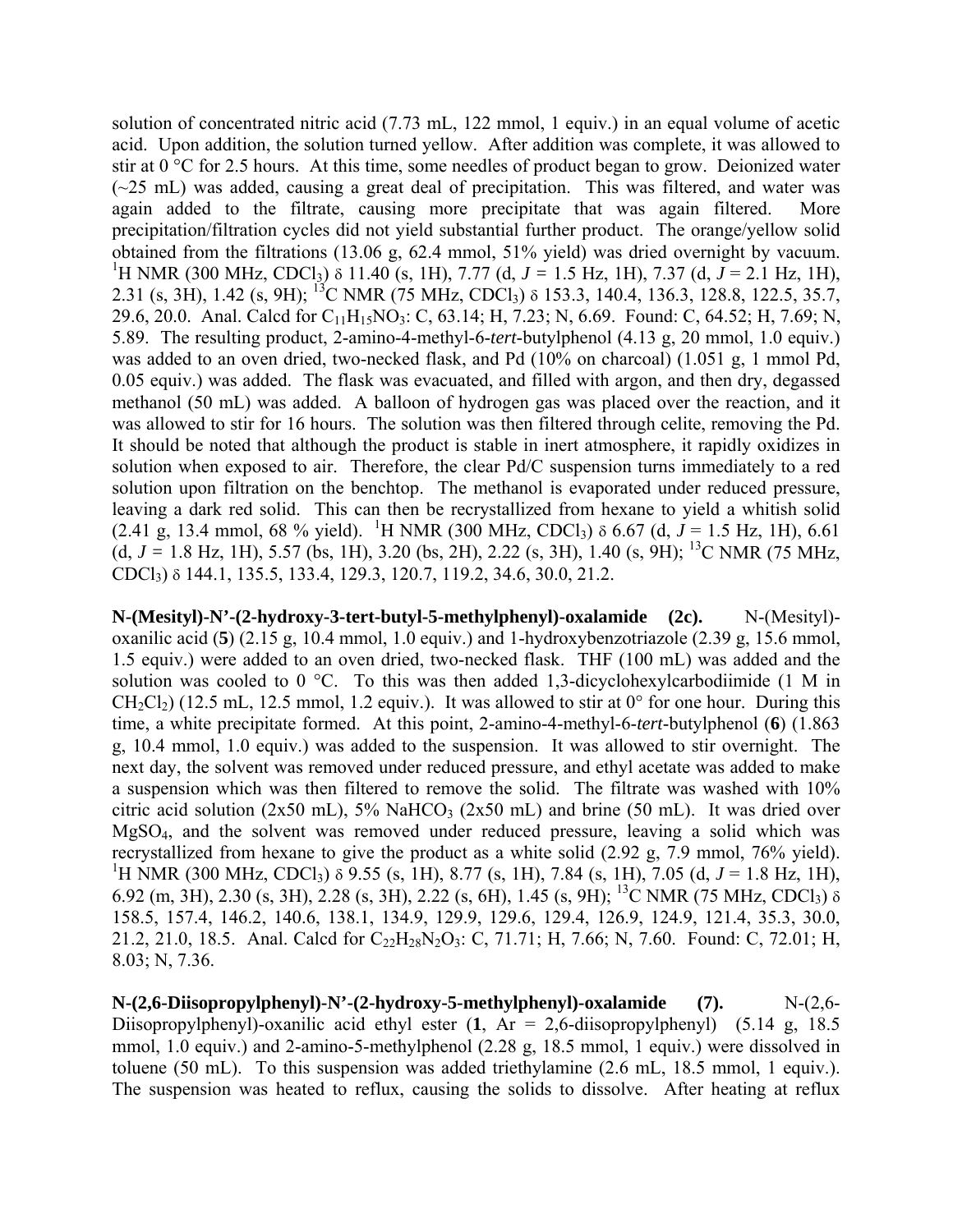overnight, the product precipitated. At this point, ethyl acetate was added until the solid redissolved. The solution was washed with 2 M HCl solution (2x100 mL). The aqueous layer was then washed with ethyl acetate, and the combined organic layers were washed with brine (100 mL), and dried over MgSO4. The solvent was then removed under reduced pressure, leaving a yellowish solid. This was recrystallized from toluene, producing a white crystalline solid  $(5.90 \text{ g}, 16.6 \text{ mmol}, 90\% \text{ yield})$ . <sup>1</sup>H NMR (300 MHz, CDCl<sub>3</sub>)  $\delta$  9.58 (s, 1H), 8.81 (s, 1H), 7.92 (s, 1H), 7.37 (t, *J* = 7.8 Hz 1H), 7.27 (d, *J* = 0.9 Hz, 1H), 7.23 (d, *J* = 7.8 Hz, 2H), 6.97 (dd, *J* = 8.1, 2.1 Hz, 1H), 6.90 (d, *J* = 8.1 Hz, 1H), 3.02 (septet, *J* = 6.6, 2H), 2.29 (s, 3H), 1.22 (d, *J* = 7.2, 12H); <sup>13</sup>C NMR (75 MHz, CDCl<sub>3</sub>) δ 158.8, 158.2, 146.0, 130.7, 129.4, 128.7, 124.0, 123.8, 122.6, 119.1, 29.2, 23.9, 20.7. Anal. Calcd for C<sub>21</sub>H<sub>26</sub>N<sub>2</sub>O<sub>3</sub>: C, 71.16; H, 7.39; N, 7.90. Found: C, 70.85; H, 7.68; N, 7.73.

### **N-(2,6-Diisopropylphenyl)-N'-(2-hydroxy-3-(adamant-1-yl)-5-methylphenyl)-oxalamide**

**(2d).** N-(2,6-Diisopropylphenyl)-N'-(2-hydroxy-5-methylphenyl)-oxalamide (**7**) (5.59 g, 15.5 mmol, 1.0 equiv.) and 1-adamantol (2.83 g, 18.6 mmol, 1.2 equiv.) were dissolved in  $CH_2Cl_2$ (150 mL). To this suspension was added conc.  $H_2SO_4$  (1 mL). After addition of the acid, the solids eventually went into solution. After stirring at room temperature for 24 hours, the TLC (9:1 hexanes:ethyl acetate, visualized by UV) showed that most of the starting material had gone to product. At this point, the solvent was removed under reduced pressure, and the resulting solids were redissolved in ethyl acetate  $(100 \text{ mL})$ . This solution was washed with sat. NaHCO<sub>3</sub> (3x50 mL, gas is evolved), and brine, then dried over MgSO4. The solvent was removed under reduced pressure, and the resulting solid was purified via column chromatography to give a light yellow solid (3.68 g, 7.5 mmol, 48 %). <sup>1</sup>H NMR (300 MHz, CDCl<sub>3</sub>)  $\delta$  9.51 (s, 1H), 8.77 (s, 1H), 7.84 (s, 1H), 7.37 (t, *J* = 7.2 Hz 1H), 7.23 (d, *J* = 7.5 Hz, 2H), 7.00 (d, *J* = 2.1 Hz, 1H), 6.94 (d, *J*  $= 1.8$  Hz, 1H), 3.01 (septet,  $J = 6.9$ , 2H), 2.29 (s, 3H), 2.18 (bs, 6H), 2.10 (bs, 3H), 1.80 (bs, 6H), 1.22 (d, *J* = 6.9, 12H); 13C NMR (75 MHz, CDCl3) δ 158.3, 158.2, 146.2, 145.8, 140.6, 129.9, 129.2, 129.2, 126.8,, 124.7, 123.8, 120.9, 40.7, 37.3, 37.1, 29.1, 29.0, 23.6, 20.8. Anal. Calcd for  $C_{31}H_{40}N_2O_3$ : C, 76.19; H, 8.25; N, 5.73. Found: C, 75.89; H, 8.42; N, 5.37.

**1-(Mesityl)-3-(2-hydroxyphenyl)-4,5-dihydro-imidazolium chloride (4a)** N-(Mesityl)-N'-(2 hydroxyphenyl)-oxalamide (**2a**) (1.47g, 4.9 mmol, 1 equiv.) was weighed into an oven-dried round-bottom flask. To this was added  $BH_3$ -THF (1M in THF) (39 mL, 39.2 mmol, 8 equiv.). A great deal of bubbling resulted, as the solution turned bright orange. It was allowed to reflux overnight. The next day, the solution had turned clear. It was allowed to cool to room temperature, and then methanol was added very slowly, until all bubbling ceased. Conc. HCl solution (1.5 mL) was then added, and the solvent was removed under reduced pressure. The resulting solid was dissolved in methanol, and then the solvent was again removed under reduced pressure. This process was repeated twice more. In this way, the remaining boron was removed as B(OMe)3. The resulting solid material was the dihydrochloride salt of the diimine (**3b**). This was not isolated or characterized. To this solid was added triethylorthoformate (15 mL). The resulting suspension was heated to 100 °C. As it heated, the solid slowly went into solution. After aprx. one minute at high temperature, a white solid precipitated. It was allowed to stir for five more minutes, and was then filtered. The resulting solid was washed with ether, to provide the desired product as a white powder  $(.854 \text{ g}, 2.7 \text{ mmol}, 55\% \text{ yield})$ . <sup>1</sup>H NMR  $(300 \text{ MHz},$ CDCl3) δ 11.43 (s, 1H), 8.84 (s, 1H), 7.54 (dd, *J* = 8.25, 1.2 Hz, 1H), 7.05 (dd, *J* = 8.0, 1.2 Hz, 1H), 6.92 (m, 2H), 6.73 (dt, *J* = 7.7, 0.9 Hz 1H), 4.80 (t, *J* = 11.4 Hz, 2H), 4.37 (t, *J =* 11.7 Hz,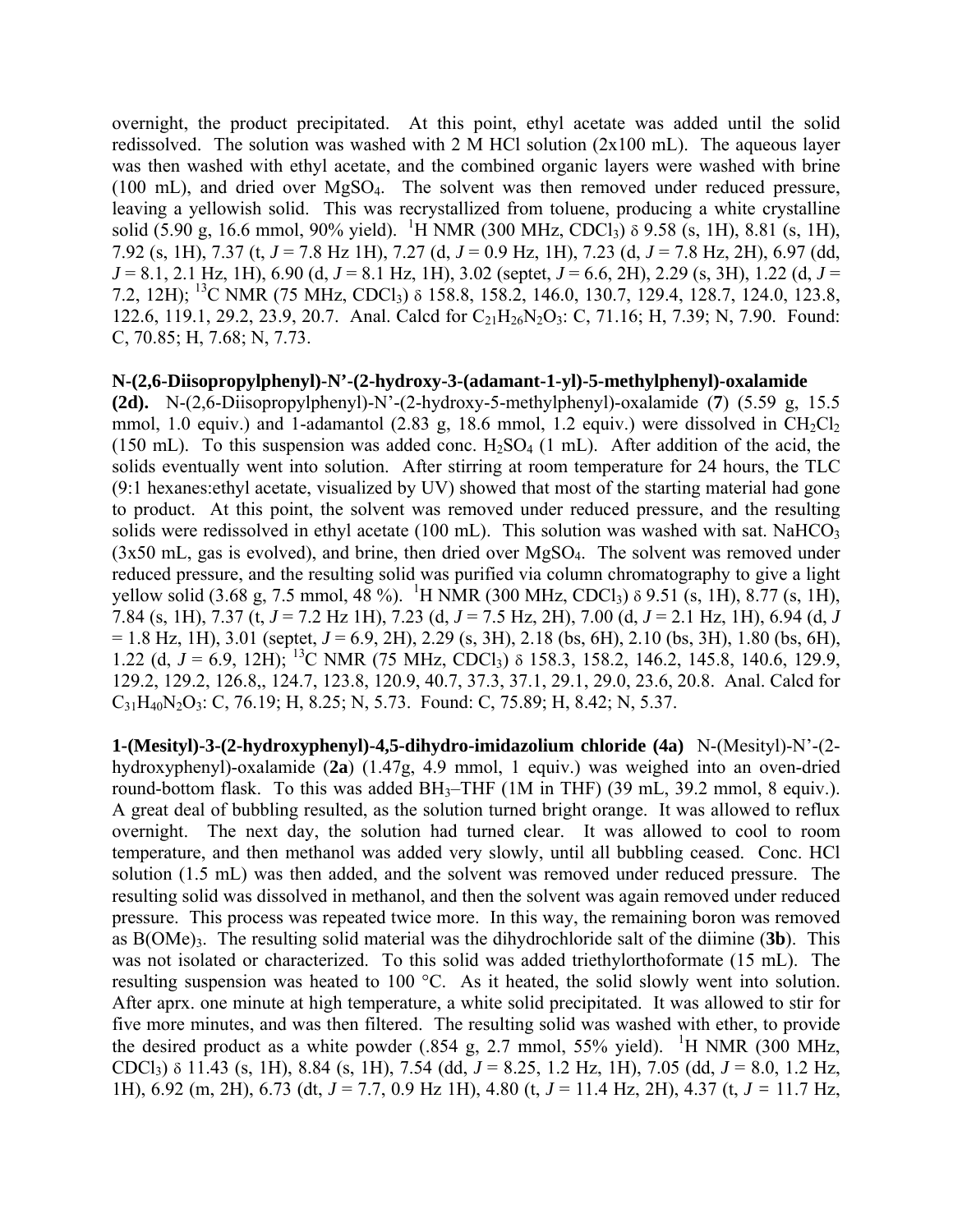2H), 2.33 (s, 3H), 2.29 (s, 6H); 13C NMR (75 MHz, CDCl3) δ 157.4, 150.0, 141.0, 135.3, 130.7, 130.3, 128.8, 122.8, 120.4, 119.9, 118.8, 51.0, 50.4, 21.3, 18.2. Anal. Calcd for C<sub>18</sub>H<sub>21</sub>ClN<sub>2</sub>O: C, 68.24; H, 6.68; N, 8.84. Found: C, 67.86; H, 6.92; N, 8.52.

**1-(2,6-Diisopropylphenyl)-3-(2-hydroxyphenyl)-4,5-dihydro-imidazolium chloride (4b)** N- (2,6-Diisopropylphenyl)-N'-(2-hydroxyphenyl)-oxalamide (**2b**) (.7356 g, 2.2 mmol, 1 equiv.) was treated in a fashion similar to that for **4a** to yield **4b** (.657 g, 1.83 mmol, 85% yield). <sup>1</sup>H NMR (300 MHz, CDCl<sub>3</sub>) δ 9.04 (s, 1H), 7.57 (dd, *J* = 8.9, 1.2 Hz, 1H), 7.44 (t, *J* = 7.8 Hz, 1H), 7.22 (d, *J* = 7.8 Hz, 2H), 7.15 (d, *J* = 6.6 Hz, 1H), 6.97 (dt, *J* = 7.8, 1.8 Hz, 1H), 6.78 (dt, *J* = 8.3, 0.9 Hz, 1H), 4.88 (t, *J* = 11.4 Hz, 2H), 4.44 (t, *J* = 11.1, 2H), 2.95 (septet, *J* = 6.6 Hz, 2H), 1.25 (d,  $J = 7.2$  Hz, 6H), 1.16 (d,  $J = 6.6$  Hz, 6H); <sup>13</sup>C NMR (75 MHz, CDCl<sub>3</sub>)  $\delta$  157.0, 149.8, 146.6, 131.6, 130.0, 128.7, 125.1, 122.6, 120.3, 120.0, 118.6, 52.7, 51.1, 28.9, 25.0, 24.3. Anal. Calcd for  $C_{21}H_{27}CIN_2O$ : C, 70.28; H, 7.58; N, 7.81. Found: C, 70.32; H, 7.76; N, 7.63.

**1-(Mesityl)-3-(2-hydroxy-3-***tert***-butyl-5-methylphenyl)-4,5-dihydro-imidazolium chloride (4c)** N-(Mesityl)-N'-(2-hydroxy-3-*tert*-butyl-5-methylphenyl)-oxalamide (**2c**) (2.385 g, 6.5 mmol, 1 equiv.) was treated in a fashion similar to that for **4a** to yield **4c** (.884 g, 2.28 mmol, 35% yield). <sup>1</sup>H NMR (300 MHz, CDCl<sub>3</sub>)  $\delta$  8.42 (s, 1H), 7.10 (d,  $J = 1.5$  Hz, 1H), 6.96 (s, 2H), 6.80 (s, 1H), 4.79 (t, *J* = 11.1 Hz, 2H), 4.43 (t, *J* = 9.6 Hz, 2H), 2.47 (s, 6H), 2.30 (s, 3H), 2.27 (s, 3H), 1.41 (s, 9H); 13C NMR (75 MHz, CDCl3) δ 158.7, 148.1, 144.2, 140.7, 135.8, 130.8, 130.6, 130.3, 128.9, 127.5, 121.6, 52.3, 51.6, 35.6, 30.1, 21.2, 21.1, 18.6. Anal. Calcd for  $C_{23}H_{31}CN_2O$ : C, 71.39; H, 8.07; N, 7.24. Found: C, 72.01; H, 8.03; N, 7.36.

**1-(2,6-Diisopropylphenyl)-3-(2-hydroxy-3-(adamant-1-yl)-5-methylphenyl)-4,5-dihydroimidazolium chloride** (4d) N-(2,6-Diisopropylphenyl)-N'-(2-hydroxy-3-(adamant-1-yl)-5methylphenyl)-oxalamide (**2d**) (1.83 g, 3.7 mmol, 1 equiv.) was treated in a fashion similar to that for **4a** to yield **4d** (1.19 g, 2.3 mmol, 63% yield). <sup>1</sup>H NMR (300 MHz, CDCl<sub>3</sub>)  $\delta$  8.23 (s, 1H), 7.45 (t, *J* = 8.1 Hz, 1H), 7.27 (d, *J* = 8.1 2H), 7.04 (s, 1H), 6.80 (s, 1H), 4.88 (t, *J* = 10.8 Hz, 2H), 4.45 (t, *J* = 11.7 Hz, 2H), 3.41 (septet, *J* = 6.6 Hz 2H), 2.28 (s, 3H), 2.13 (bs, 6H), 2.04 (bs, 3H), 1.74 (m, 6H), 1.34 (d, *J* = 6.9 Hz, 6H), 1.29 (d, *J* = 6.6 Hz, 6H); 13C NMR (75 MHz, CDCl3) δ 158.4, 148.3, 147.3, 144.4, 131.4, 130.8, 130.2, 128.8, 127.8, 125.2, 121.1, 54.0, 52.4, 40.8, 37.8, 37.2, 29.2, 28.8, 25.5, 24.4, 21.1. Anal. Calcd for C32H43ClN2O: C, 75.78; H, 8.55; N, 5.52. Found: C, 74.78; H, 8.64; N, 5.44.

**1-(Mesityl)-3-(2-hydroxyphenyl)-4,5-dihydro-imidazolyl methyl triethylphosphine palladium(II) (8a)** 1-(Mesityl)-3-(2-hydroxyphenyl)-4,5-dihydro-imidazolium chloride (**4a**) (75.3 mg, 0.24 mmol, 1 equiv.) and potassium hexamethyldisilazide (99.4 mg, 0.50 mmol, 2.1 equiv.) were weighed together in a vial in the glovebox. THF (5 mL) was added to the mixture of solids, providing a light yellow solution with a light precipitate. This was added to a roundbottomed flask and allowed to stir for ten minutes. At this point, a suspension of  $((PEt<sub>3</sub>)PdMeCl)<sub>2</sub>$  (65.4 mg, 0.12 mmol, 0.5 equiv.) in THF (5 mL) was added. The resulting yellow suspension quickly turned to a light yellow solution with a light precipitate. It was allowed to stir at room temperature for one hour, then filtered through celite. The solvent was then removed under reduced pressure until ca. 1 mL remained. To this was added pentane, and the resulting suspension was allowed to sit at -40 °C overnight. The next day, the product, a beige solid, was collected by filtration (39 mg, 0.08 mmol, 32% yield). Crystals suitable for X-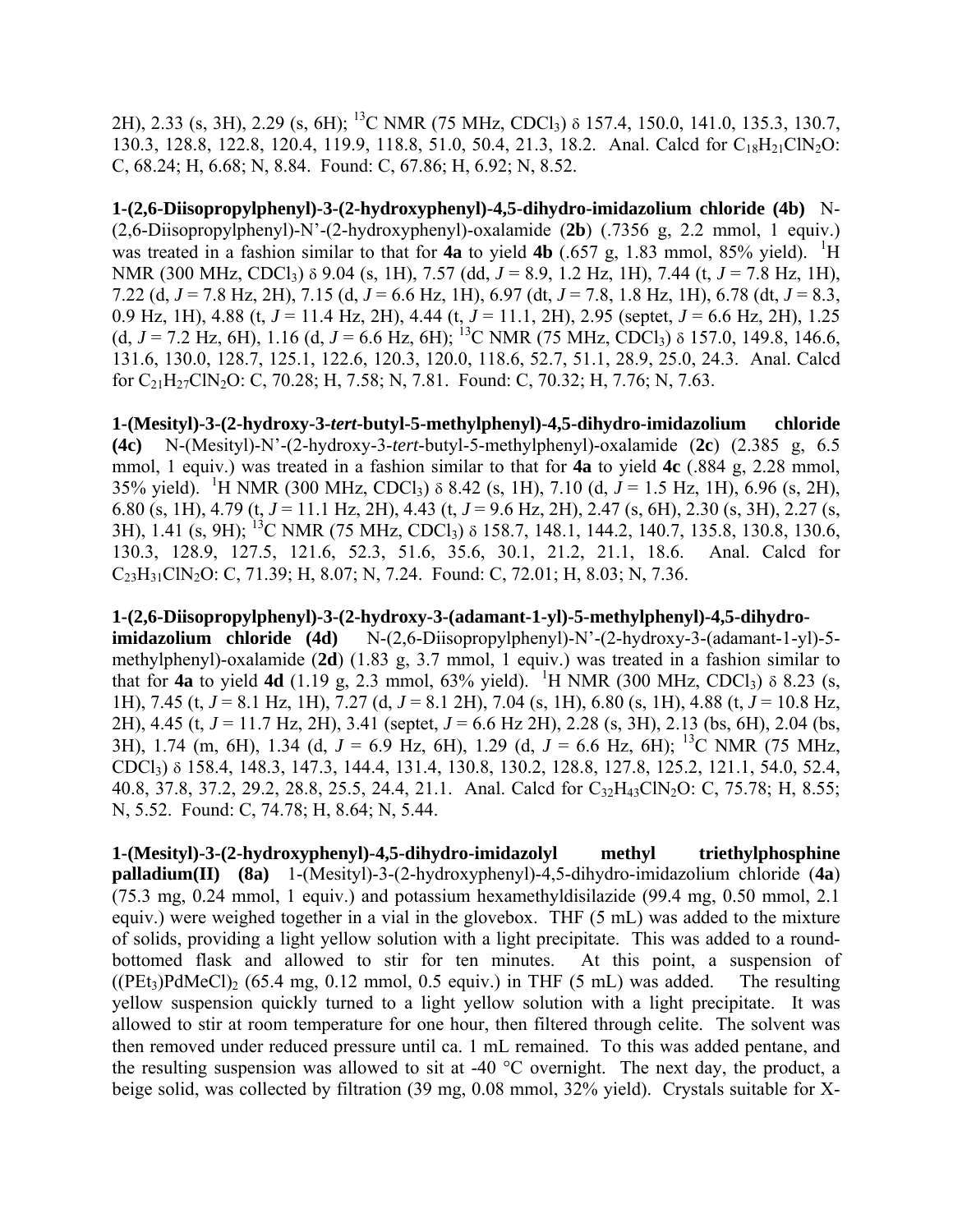ray crystallographic analysis were obtained by layering pentane over a saturated methylene chloride solution of **8a** and storing this solution at -40 °C. <sup>1</sup>H NMR (300 MHz, C<sub>7</sub>D<sub>8</sub>)  $\delta$  7.12 (m, 2H), 6.78 (s, 2H), 6.64 (m, 2H), 3.31 (t, *J* = 10.2 Hz, 2H), 3.02 (t, *J* = 10.2, 2H), 2.44 (s, 6H), 2.12 (s, 3H), 1.41 (apparent quintet, *J =* 8.1 Hz, 6H), 0.93 (ddd, *J =* 15.3, 7.8 Hz, 9H), -0.50 (d, *J*  $= 6.3$  Hz, 3H); <sup>13</sup>C NMR (75 MHz, C<sub>7</sub>D<sub>8</sub>)  $\delta$  197.7, 162.7, 137.2, 136.3, 129.4, 126.0, 120.9, 118.8, 111.4, 51.3, 51.2, 19.0, 13.8, 13.5, 8.2, -17.4, -17.6; <sup>31</sup>P NMR (121 MHz, C<sub>7</sub>D<sub>8</sub>)  $\delta$  18.29.

**1-(2,6-diisopropylphenyl)-3-(2-hydroxyphenyl)-4,5-dihydro-imidazolyl methyl triphenylphosphine palladium(II) (8b)** This complex was synthesized in a manner analogous to that for **8a**, using 1-(2,6-diisopropylphenyl)-3-(2-hydroxyphenyl)-4,5-dihydro-imidazolium chloride (4b) (73.7 mg, 0.2 mmol, 1 equiv.) and  $((PPh_3)_2PdMeCl)_2$  (86 mg, 0.1 mmol, 0.5 equiv.) (Yield: 78.9 mg, 0.13 mmol, 63%). <sup>1</sup>H NMR (300 MHz, C<sub>6</sub>D<sub>6</sub>)  $\delta$  7.74 (m, 6H), 7.49 (d,  $J = 7.2$ Hz, 1H), 7.06 (d,  $J = 7.8$  Hz, 1H), 7.01 (bs, 9H), 6.92 (t,  $J = 7.8$  Hz, 1H), 6.80 (dd,  $J = 1.8$ , 7.8 Hz 1H), 6.9 (t, *J* = 7.2 Hz, 1H), 6.63 (d, *J =* 8.1 Hz, 1H), 3.47 (septet, *J* = 6.9 Hz, 2H), 3.38 (t, *J*  = 9 Hz, 2H), 3.25 (t, *J* = 9.3, 2H), 1.57 (d, *J* = 6.6, 6H), 1.12 (d, *J* = 6.9, 6H), -0.32 (d, *J* = 6.9 Hz, 3H); <sup>13</sup>C NMR (75 MHz, C<sub>6</sub>D<sub>6</sub>) δ 147.6, 135.6, 135.5, 130.1, 130.1, 129.3, 128.6, 128.5, 126.6, 124.9, 122.3, 119.2, 112.1, 54.6, 49.1, 29.1, 26.7, 25.0, 3.0, -9.6, -9.7; 31P NMR (121 MHz,  $C_6D_6$ ) δ 26.27.

**1-(mesityl)-3-(2-hydroxy-3-***tert-***butyl-5-methylphenyl)-4,5-dihydro-imidazolyl methyl triphenylphosphine palladium(II) (8c)** This complex was synthesized in a manner analogous to that for **8a**, using 1-(mesityl)-3-(2-hydroxy-3-*tert*-butyl-5-methylphenyl)-4,5-dihydroimidazolium chloride (4c) (102.2 mg, 0.26 mmol, 1 equiv.) and  $((PPh<sub>3</sub>),PdMeCl)$ <sub>2</sub> (110.7 mg, 0.13 mmol, 0.5 equiv.) (Yield: 112.4 mg, 0.15 mmol, 58%). <sup>1</sup>H NMR (300 MHz, C<sub>6</sub>D<sub>6</sub>) δ 7.80 (m, 6H), 7.02 (s, 9H), 6.64 (m, 4H), 3.39 (t,  $J = 10.8$  Hz, 2H), 3.02 (t,  $J = 10.5$  Hz, 2H), 2.49 (s, 6H), 2.47 (s, 3H), 2.11 (s, 3H), 1.42, (s, 9H), -0.36 (d, *J =* 8.1 Hz, 6H); 13C NMR (75 MHz, C6D6) δ 199.2, 197.4, 159.2, 140.1, 137.8, 136.8, 136.3, 135.4, 135.2, 133.6, 133.1, 132.9, 129.7, 129.3., 128.1, 124.1, 118.6, 118.3, 51.0, 50.9, 49.8,49.8, 35.5, 29.9, 29.8, 21.3, 20.9, 19.0, -9.4, - 9.6; <sup>31</sup>P NMR (121 MHz,  $C_6D_6$ )  $\delta$  24.90.

### **1-(2,6-diisopropylphenyl)-3-(2-hydroxy-3-(adamant-1-yl)-5-methylphenyl)-4,5-dihydro-**

**imidazolyl methyl triphenylphosphine palladium(II) (8d)** This complex was synthesized in a manner analogous to that for **8a**, using 1-(2,6-diisopropylphenyl)-3-(2-hydroxy-3-(adamant-1 yl)-5-methylphenyl)-4,5-dihydro-imidazolium chloride (**4d**) (179.4 mg, 0.35 mmol, 1 equiv.) and  $((PPh<sub>3</sub>)<sub>2</sub>PdMeCl)<sub>2</sub>$  (148 mg, 0.16 mmol, 0.5 equiv.) (Yield: 138.9 mg, 0.16 mmol, 46%). Crystals suitable for X-ray crystallographic analysis were obtained by layering pentane over a saturated THF solution of 8d and storing this solution at -40 °C. <sup>1</sup>H NMR (300 MHz, C<sub>6</sub>D<sub>6</sub>)  $\delta$ 7.80 (m, 6H), 7.11 (m, 2H), 7.01 (m, 11H), 6.67 (d, *J* = 1.8 Hz, 1H), 3.51 (m, 6H), 3.22 (t, *J* = 10.2 Hz, 2H), 2.53 (s, 3H), 2.14 (s, *6*H), 1.67 (bs, 3H), 1.54 (d, *J* = 6.9 Hz, 6H), 1.43 (m, 6H), 1.09 (d,  $J = 6.6$ , 6H), -0.44 (d,  $J = 7.8$ , 3H); <sup>13</sup>C NMR (75 MHz, C<sub>6</sub>D<sub>6</sub>)  $\delta$  197.4, 149.5, 147.5, 136.2, 136.1, 134.0, 133.5, 132.8, 130.3, 124.9, 124.7, 118.7, 54.2, 41.2, 38.2, 37.8, 30.5, 30.2, 29.0, 26.8, 25.1, 23.1, 21.9, 14.6; <sup>31</sup>P NMR (121 MHz,  $C_6D_6$ )  $\delta$  27.01.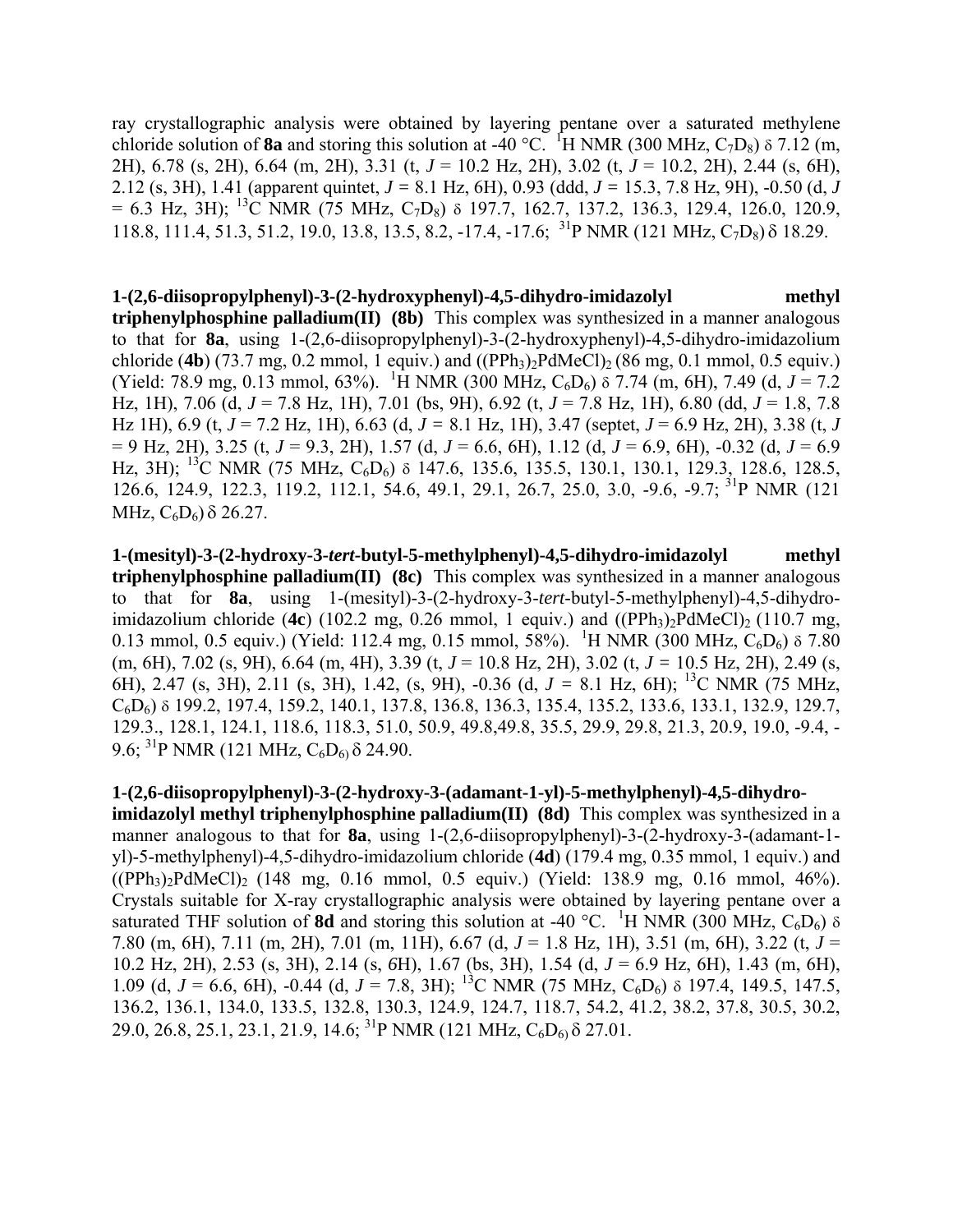| Empirical formula                                                    | $C_{25}H_{37}N_2OPPd \cdot CH_2Cl_2$                             |                                                                                            |  |  |
|----------------------------------------------------------------------|------------------------------------------------------------------|--------------------------------------------------------------------------------------------|--|--|
| Formula weight                                                       | 603.88                                                           |                                                                                            |  |  |
| <b>Crystallization Solvent</b>                                       | Dichloromethane/pentane                                          |                                                                                            |  |  |
| Crystal Habit                                                        | <b>Block</b>                                                     |                                                                                            |  |  |
| Crystal size                                                         | $0.24 \times 0.17 \times 0.16$ mm <sup>3</sup>                   |                                                                                            |  |  |
| Crystal color                                                        | Colorless                                                        |                                                                                            |  |  |
| <b>Data Collection</b>                                               |                                                                  |                                                                                            |  |  |
| Preliminary Photos                                                   | Rotation                                                         |                                                                                            |  |  |
| Type of diffractometer                                               | <b>Bruker SMART 1000</b>                                         |                                                                                            |  |  |
| Wavelength                                                           | $0.71073$ Å MoK $\alpha$                                         |                                                                                            |  |  |
| Data Collection Temperature                                          | 98(2) K                                                          |                                                                                            |  |  |
| $\theta$ range for 9026 reflections used<br>in lattice determination | 2.15 to $21.67^{\circ}$                                          |                                                                                            |  |  |
| Unit cell dimensions                                                 | $a = 10.3128(9)$ Å<br>$b = 11.2919(10)$ Å<br>$c = 12.7707(11)$ Å | $\alpha$ = 104.5880(10) <sup>o</sup><br>$\beta$ = 99.9120(10)°<br>$\gamma = 97.6740(10)$ ° |  |  |
| Volume                                                               | $1393.1(2)$ Å <sup>3</sup>                                       |                                                                                            |  |  |
| Ζ                                                                    | $\overline{2}$                                                   |                                                                                            |  |  |
| Crystal system                                                       | Triclinic                                                        |                                                                                            |  |  |
| Space group                                                          | $P-1$                                                            |                                                                                            |  |  |
| Density (calculated)                                                 | 1.425 $Mg/m^3$                                                   |                                                                                            |  |  |
| F(000)                                                               | 624                                                              |                                                                                            |  |  |
| Data collection program                                              | Bruker SMART v5.054                                              |                                                                                            |  |  |
| $\theta$ range for data collection                                   | 1.69 to 21.68°                                                   |                                                                                            |  |  |
| Completeness to $\theta$ = 21.68°                                    | 79.5 %                                                           |                                                                                            |  |  |
| Index ranges                                                         | $-9 \le h \le 10$ , $-10 \le k \le 11$ , $-12 \le l \le 13$      |                                                                                            |  |  |
| Data collection scan type                                            | $\omega$ scans at 7 $\phi$ settings                              |                                                                                            |  |  |
| Data reduction program                                               | Bruker SAINT v6.022                                              |                                                                                            |  |  |
| Reflections collected                                                | 10961                                                            |                                                                                            |  |  |
| Independent reflections                                              | 2611 [ $R_{int} = 0.0428$ ]                                      |                                                                                            |  |  |
| Absorption coefficient                                               | $0.936$ mm <sup>-1</sup>                                         |                                                                                            |  |  |
| Absorption correction                                                | None                                                             |                                                                                            |  |  |
| Max. and min. transmission                                           | 0.8646 and 0.8065                                                |                                                                                            |  |  |

## **Table 1. Crystal data and structure refinement for 8a (CCDC 235932).**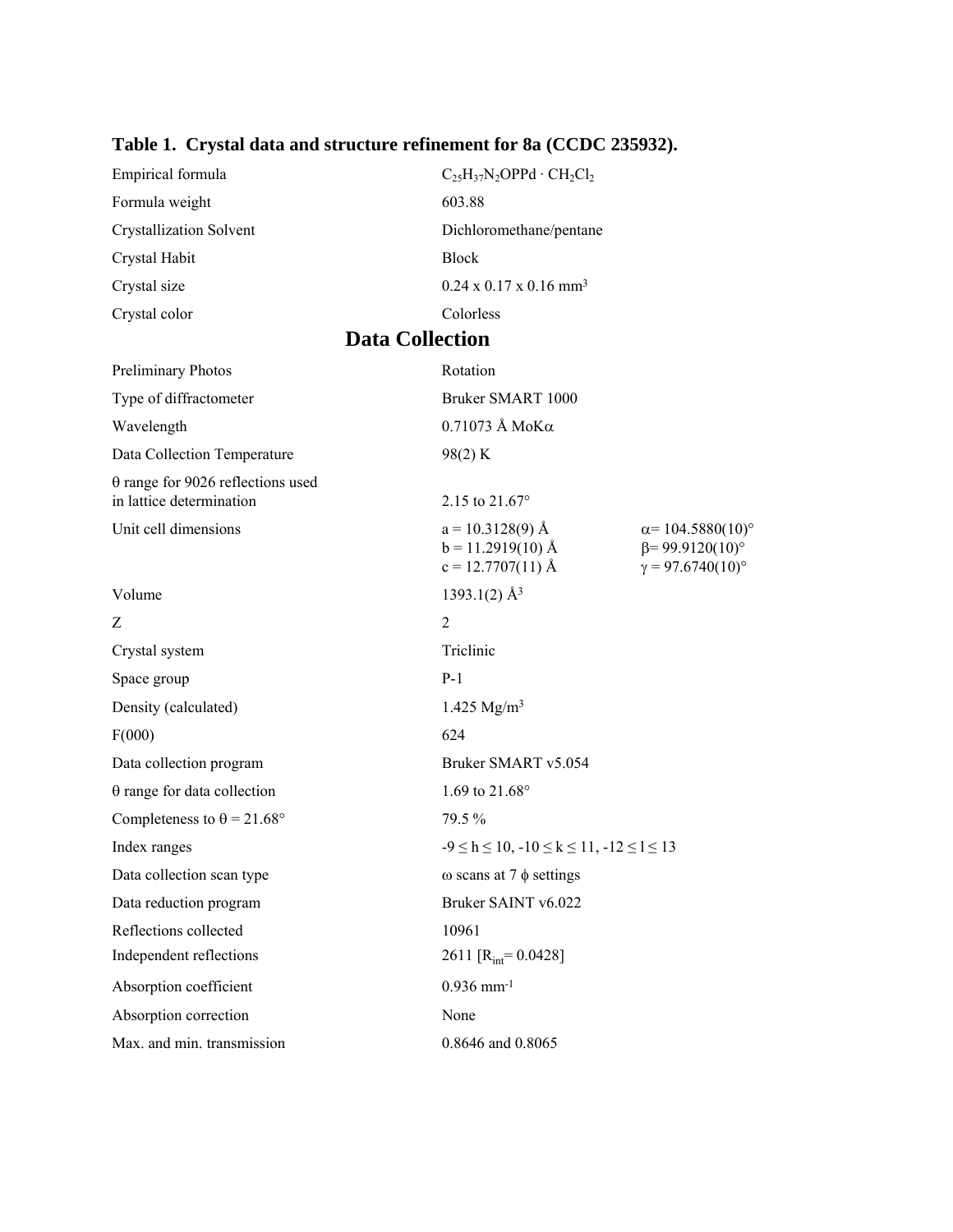#### **Table 1 (cont.)**

## **Structure solution and Refinement**

| Structure solution program                           | SHELXS-97 (Sheldrick, 1990)             |
|------------------------------------------------------|-----------------------------------------|
| Primary solution method                              | Patterson method                        |
| Secondary solution method                            | Difference Fourier map                  |
| Hydrogen placement                                   | Geometric positions                     |
| Structure refinement program                         | SHELXL-97 (Sheldrick, 1997)             |
| Refinement method                                    | Full matrix least-squares on $F^2$      |
| Data / restraints / parameters                       | 2611/0/305                              |
| Treatment of hydrogen atoms                          | Riding                                  |
| Goodness-of-fit on $F^2$                             | 2.114                                   |
| Final R indices $[I>2\sigma(I)]$ , 2452 reflections] | $R1 = 0.0217$ , $wR2 = 0.0514$          |
| R indices (all data)                                 | $R1 = 0.0235$ , $wR2 = 0.0518$          |
| Type of weighting scheme used                        | Sigma                                   |
| Weighting scheme used                                | $w=1/\sigma^2(F\sigma^2)$               |
| Max shift/error                                      | 0.006                                   |
| Average shift/error                                  | 0.000                                   |
| Largest diff. peak and hole                          | 0.281 and -0.270 e. $\AA$ <sup>-3</sup> |

## **Special Refinement Details**

Refinement of  $F^2$  against ALL reflections. The weighted R-factor ( $wR$ ) and goodness of fit (S) are based on  $F^2$ , conventional R-factors (R) are based on F, with F set to zero for negative  $F^2$ . The threshold expression of  $F^2$  >  $2\sigma$ ( $F^2$ ) is used only for calculating R-factors(gt) etc. and is not relevant to the choice of reflections for refinement. R-factors based on  $F^2$  are statistically about twice as large as those based on F, and R-factors based on ALL data will be even larger.

All esds (except the esd in the dihedral angle between two l.s. planes) are estimated using the full covariance matrix. The cell esds are taken into account individually in the estimation of esds in distances, angles and torsion angles; correlations between esds in cell parameters are only used when they are defined by crystal symmetry. An approximate (isotropic) treatment of cell esds is used for estimating esds involving l.s. planes.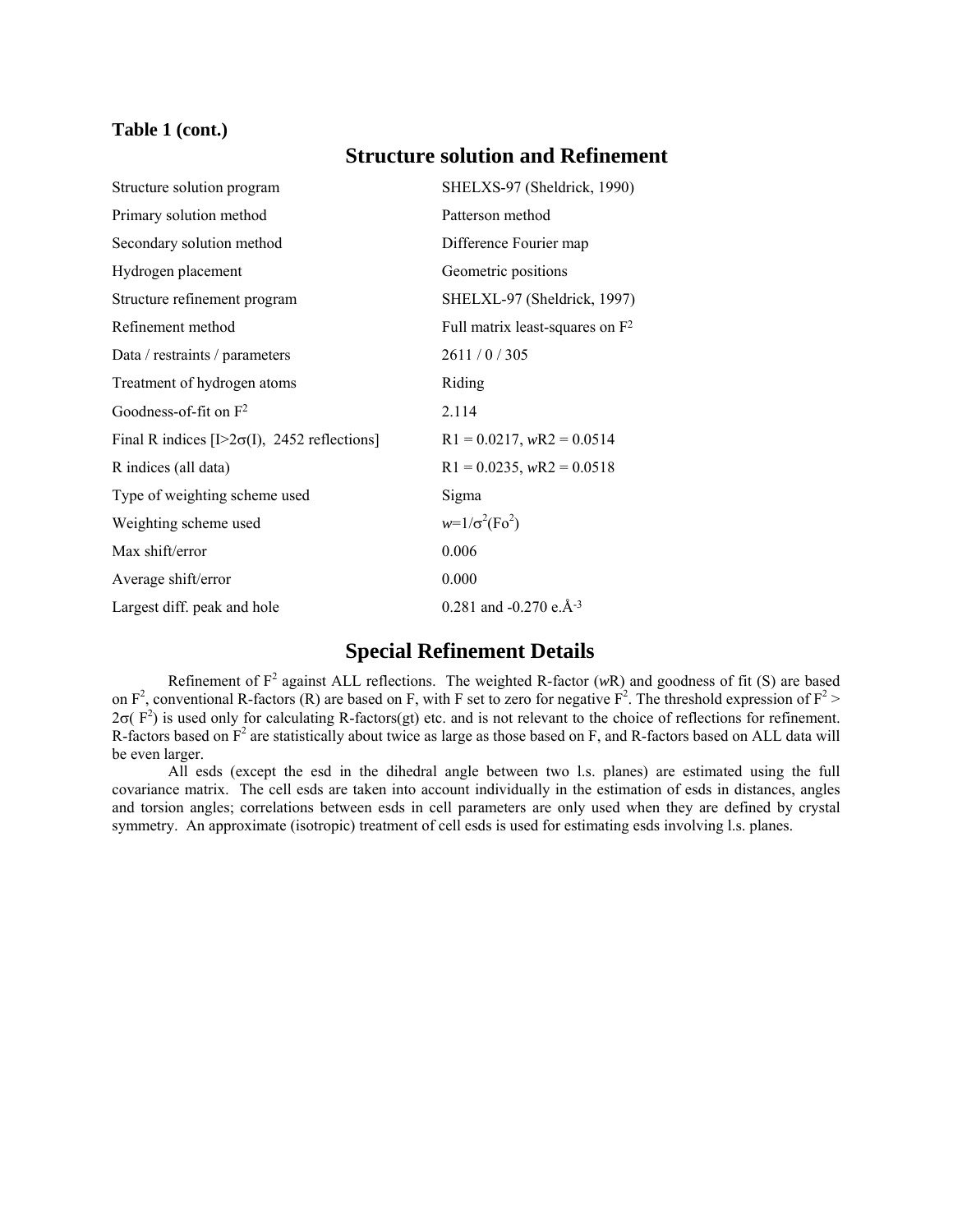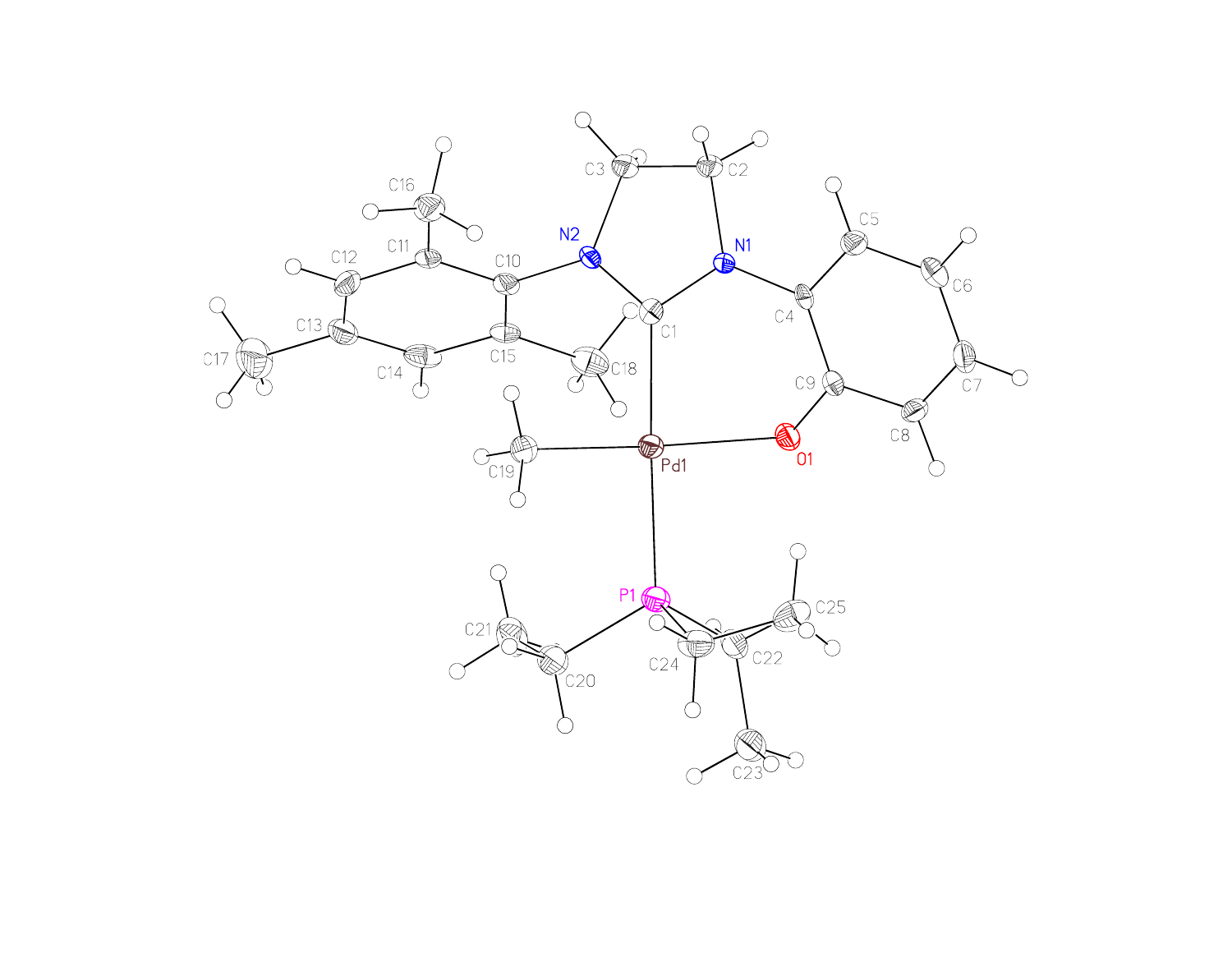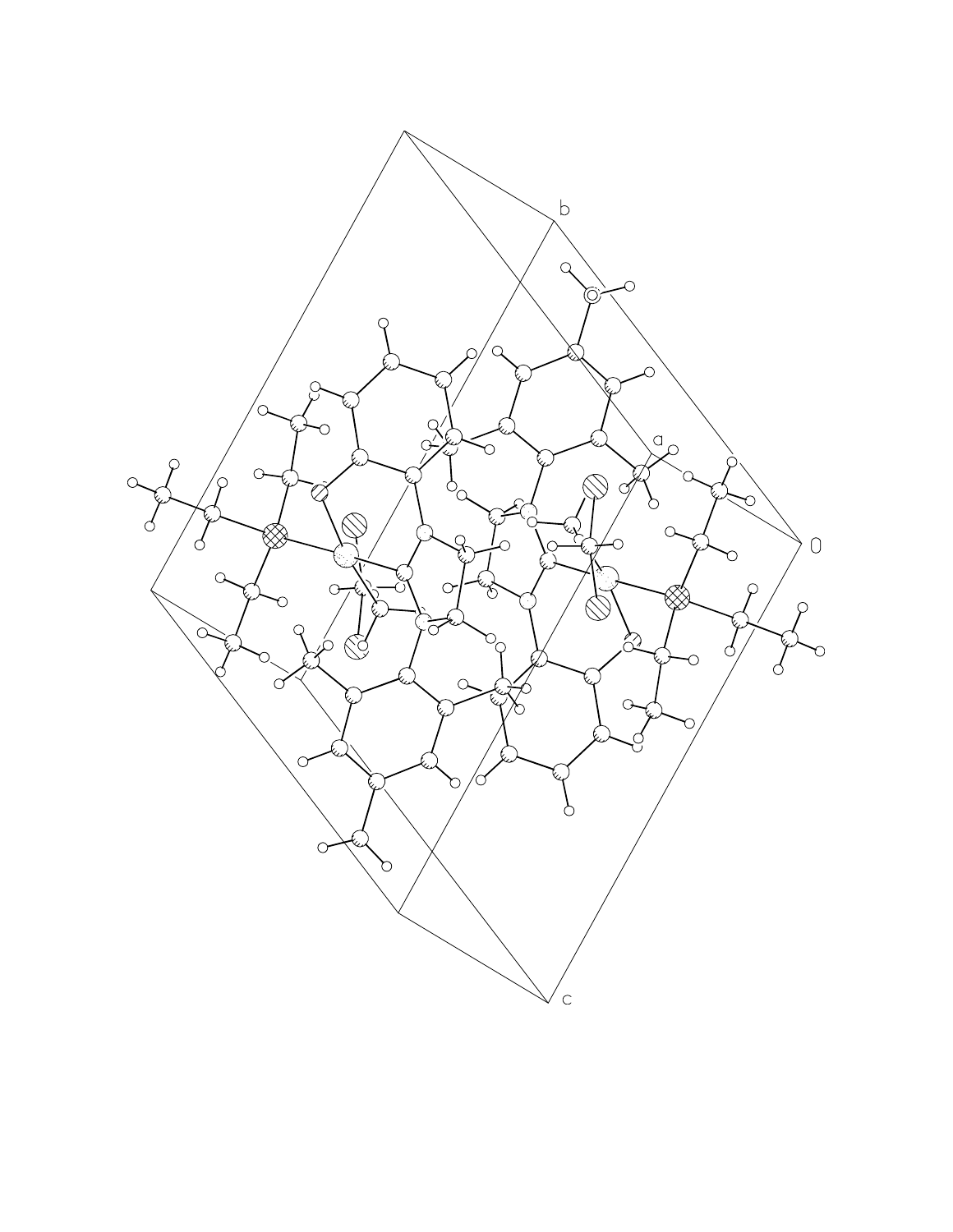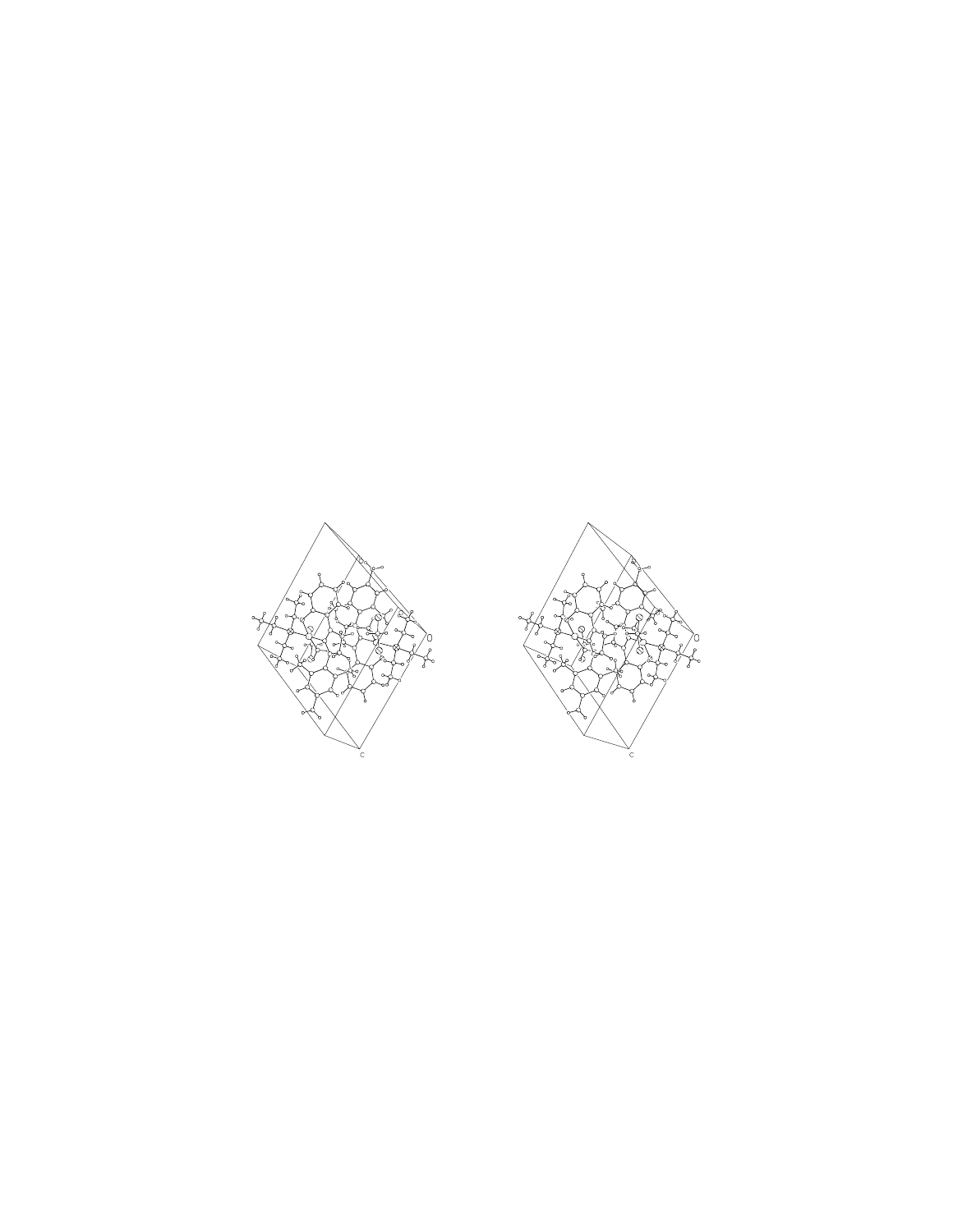**Table 2. Atomic coordinates ( x 104) and equivalent isotropic displacement parameters**   $(\AA^2$ x  $10^3)$  for 8a (CCDC 235932). U(eq) is defined as the trace of the orthogonalized U<sup>ij</sup> **tensor.**

|       | $\mathbf X$ | y        | $\mathbf{Z}% ^{T}=\mathbf{Z}^{T}\times\mathbf{Z}^{T}$ | $\rm \overline{U}_{eq}$ |
|-------|-------------|----------|-------------------------------------------------------|-------------------------|
| Pd(1) | 7238(1)     | 7160(1)  | 6702(1)                                               | 15(1)                   |
| P(1)  | 7114(1)     | 9136(1)  | 7648(1)                                               | 19(1)                   |
| O(1)  | 8931(2)     | 7795(2)  | 6123(2)                                               | 18(1)                   |
| N(1)  | 8025(2)     | 5234(2)  | 5016(2)                                               | 12(1)                   |
| N(2)  | 7403(2)     | 4395(2)  | 6243(2)                                               | 13(1)                   |
| C(1)  | 7509(3)     | 5436(3)  | 5926(3)                                               | 12(1)                   |
| C(2)  | 8138(3)     | 3913(3)  | 4591(2)                                               | 16(1)                   |
| C(3)  | 8001(3)     | 3427(3)  | 5577(2)                                               | 18(1)                   |
| C(4)  | 8305(3)     | 6119(3)  | 4438(3)                                               | 11(1)                   |
| C(5)  | 8162(3)     | 5731(3)  | 3300(3)                                               | 17(1)                   |
| C(6)  | 8472(3)     | 6568(3)  | 2708(3)                                               | 20(1)                   |
| C(7)  | 8945(3)     | 7804(3)  | 3279(3)                                               | 21(1)                   |
| C(8)  | 9086(3)     | 8195(3)  | 4411(3)                                               | 19(1)                   |
| C(9)  | 8772(3)     | 7381(3)  | 5029(3)                                               | 14(1)                   |
| C(10) | 7047(3)     | 4256(3)  | 7252(3)                                               | 14(1)                   |
| C(11) | 5835(3)     | 3500(3)  | 7177(3)                                               | 14(1)                   |
| C(12) | 5512(3)     | 3356(3)  | 8160(3)                                               | 21(1)                   |
| C(13) | 6346(4)     | 3928(3)  | 9180(3)                                               | 24(1)                   |
| C(14) | 7541(3)     | 4675(3)  | 9212(3)                                               | 22(1)                   |
| C(15) | 7924(3)     | 4849(3)  | 8263(3)                                               | 16(1)                   |
| C(16) | 4877(3)     | 2881(3)  | 6089(3)                                               | 22(1)                   |
| C(17) | 5962(4)     | 3760(3)  | 10227(3)                                              | 41(1)                   |
| C(18) | 9229(3)     | 5681(3)  | 8346(3)                                               | 25(1)                   |
| C(19) | 5473(3)     | 6497(3)  | 7055(3)                                               | 19(1)                   |
| C(20) | 6338(3)     | 9332(3)  | 8842(3)                                               | 28(1)                   |
| C(21) | 7032(3)     | 8778(3)  | 9708(3)                                               | 38(1)                   |
| C(22) | 8771(3)     | 10126(3) | 8182(3)                                               | 21(1)                   |
| C(23) | 8835(3)     | 11503(3) | 8753(3)                                               | 32(1)                   |
| C(24) | 6213(3)     | 9959(3)  | 6786(3)                                               | 26(1)                   |
| C(25) | 6901(3)     | 10143(3) | 5862(3)                                               | 27(1)                   |
| Cl(1) | 2721(1)     | 9469(1)  | 6794(1)                                               | 44(1)                   |
| Cl(2) | 2350(1)     | 8010(1)  | 8338(1)                                               | 38(1)                   |
| C(31) | 1648(3)     | 8968(3)  | 7581(3)                                               | 32(1)                   |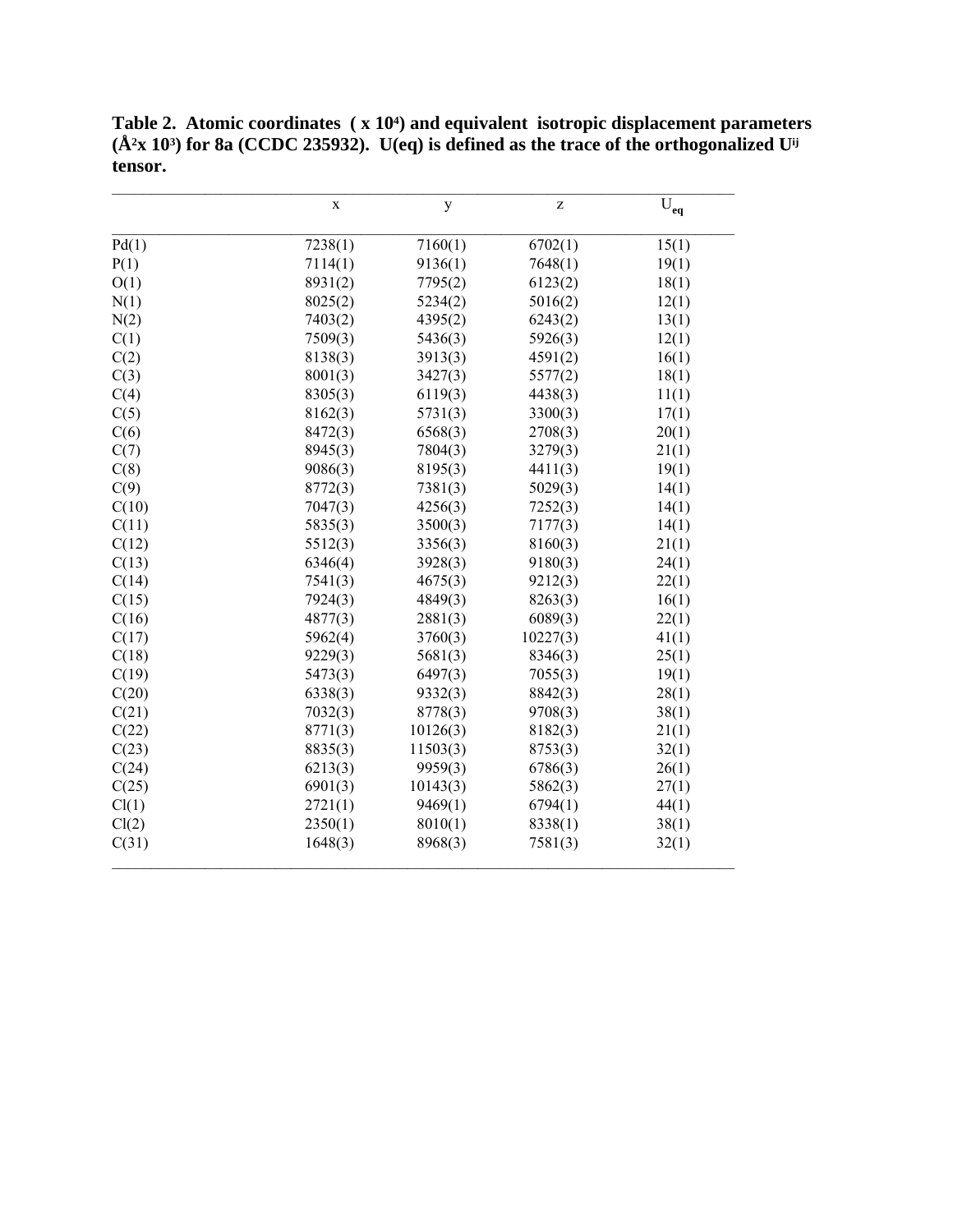| $Pd(1)-C(1)$   | 2.030(3)   | $C(1)$ -Pd $(1)$ -C $(19)$ | 93.37(12)  |
|----------------|------------|----------------------------|------------|
| $Pd(1)-C(19)$  | 2.041(3)   | $C(1)$ -Pd $(1)$ -O $(1)$  | 84.61(10)  |
| $Pd(1)-O(1)$   | 2.1182(19) | $C(19)$ -Pd(1)-O(1)        | 172.65(10) |
| $Pd(1) - P(1)$ | 2.2858(9)  | $C(1)$ -Pd $(1)$ -P $(1)$  | 175.26(8)  |
|                |            | $C(19)$ -Pd $(1)$ -P $(1)$ | 90.02(9)   |
|                |            | $O(1)$ -Pd $(1)$ -P $(1)$  | 92.44(6)   |

**Table 3. Selected bond lengths [Å] and angles [°] for 8a (CCDC 235932).**

# **Table 4. Bond lengths [Å] and angles [°] for 8a (CCDC 235932).**

| $Pd(1)-C(1)$      | 2.030(3)   | $C(16) - H(16A)$           | 0.9800     |
|-------------------|------------|----------------------------|------------|
| $Pd(1)-C(19)$     | 2.041(3)   | $C(16) - H(16B)$           | 0.9800     |
| $Pd(1)-O(1)$      | 2.1182(19) | $C(16) - H(16C)$           | 0.9800     |
| $Pd(1) - P(1)$    | 2.2858(9)  | $C(17) - H(17A)$           | 0.9800     |
| $P(1)-C(20)$      | 1.820(3)   | $C(17)$ -H $(17B)$         | 0.9800     |
| $P(1)-C(24)$      | 1.826(3)   | $C(17)$ -H $(17C)$         | 0.9800     |
| $P(1)-C(22)$      | 1.827(3)   | $C(18)$ -H(18A)            | 0.9800     |
| $O(1)$ -C(9)      | 1.329(4)   | $C(18) - H(18B)$           | 0.9800     |
| $N(1)-C(1)$       | 1.340(3)   | $C(18) - H(18C)$           | 0.9800     |
| $N(1)-C(4)$       | 1.413(4)   | $C(19) - H(19A)$           | 0.9800     |
| $N(1)-C(2)$       | 1.481(3)   | $C(19) - H(19B)$           | 0.9800     |
| $N(2)-C(1)$       | 1.334(3)   | $C(19) - H(19C)$           | 0.9800     |
| $N(2)-C(10)$      | 1.438(4)   | $C(20)-C(21)$              | 1.524(4)   |
| $N(2) - C(3)$     | 1.480(3)   | $C(20)$ -H $(20A)$         | 0.9900     |
| $C(2)-C(3)$       | 1.515(4)   | $C(20)$ -H $(20B)$         | 0.9900     |
| $C(2)-H(2A)$      | 0.9900     | $C(21)$ -H $(21A)$         | 0.9800     |
| $C(2)-H(2B)$      | 0.9900     | $C(21) - H(21B)$           | 0.9800     |
| $C(3)-H(3A)$      | 0.9900     | $C(21)$ -H(21C)            | 0.9800     |
| $C(3)-H(3B)$      | 0.9900     | $C(22)-C(23)$              | 1.529(4)   |
| $C(4)-C(5)$       | 1.383(4)   | $C(22)$ -H $(22A)$         | 0.9900     |
| $C(4)-C(9)$       | 1.408(4)   | $C(22) - H(22B)$           | 0.9900     |
| $C(5)-C(6)$       | 1.390(4)   | $C(23)$ -H $(23A)$         | 0.9800     |
| $C(5)-H(5)$       | 0.9500     | $C(23) - H(23B)$           | 0.9800     |
| $C(6)-C(7)$       | 1.378(4)   | $C(23)$ -H $(23C)$         | 0.9800     |
| $C(6)-H(6)$       | 0.9500     | $C(24)-C(25)$              | 1.520(4)   |
| $C(7)$ - $C(8)$   | 1.377(4)   | $C(24)$ -H $(24A)$         | 0.9900     |
| $C(7)-H(7)$       | 0.9500     | $C(24)$ -H $(24B)$         | 0.9900     |
| $C(8)-C(9)$       | 1.395(4)   | $C(25)$ -H $(25A)$         | 0.9800     |
| $C(8)-H(8)$       | 0.9500     | $C(25)$ -H $(25B)$         | 0.9800     |
| $C(10)-C(11)$     | 1.390(4)   | $C(25)$ -H $(25C)$         | 0.9800     |
| $C(10)-C(15)$     | 1.390(4)   | $Cl(1)-C(31)$              | 1.747(3)   |
| $C(11)-C(12)$     | 1.395(4)   | $Cl(2)-C(31)$              | 1.768(3)   |
| $C(11)-C(16)$     | 1.500(4)   | $C(31) - H(31A)$           | 0.9900     |
| $C(12)-C(13)$     | 1.377(4)   | $C(31) - H(31B)$           | 0.9900     |
| $C(12)$ -H $(12)$ | 0.9500     |                            |            |
| $C(13)-C(14)$     | 1.385(4)   | $C(1)$ -Pd $(1)$ -C $(19)$ | 93.37(12)  |
| $C(13)-C(17)$     | 1.507(4)   | $C(1)$ -Pd(1)-O(1)         | 84.61(10)  |
| $C(14)-C(15)$     | 1.389(4)   | $C(19)$ -Pd(1)-O(1)        | 172.65(10) |
| $C(14)$ -H $(14)$ | 0.9500     | $C(1)$ -Pd(1)-P(1)         | 175.26(8)  |
| $C(15)-C(18)$     | 1.507(4)   | $C(19)$ -Pd(1)-P(1)        | 90.02(9)   |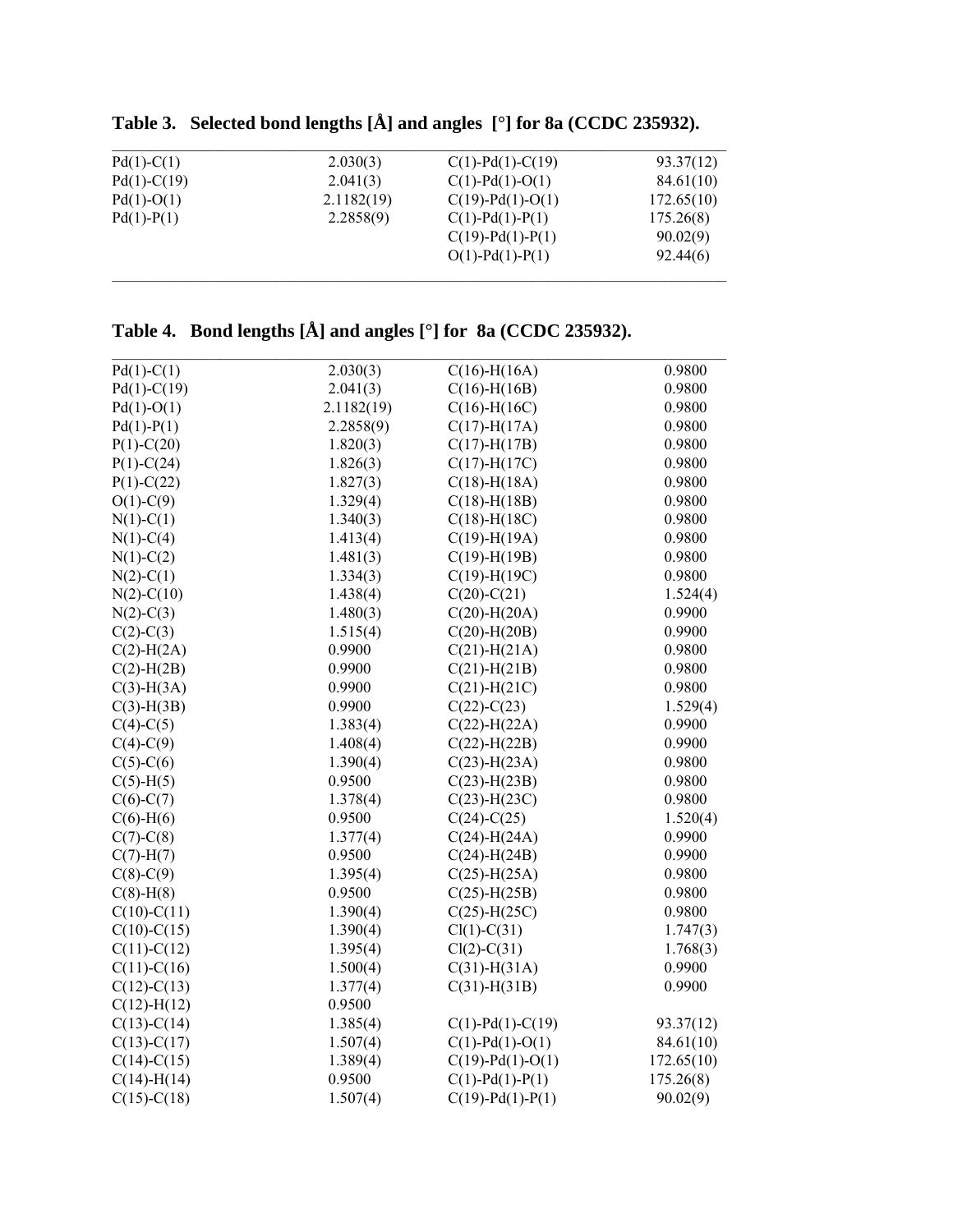| $C(20)$ -P(1)-C(24)<br>104.05(15)<br>$C(11)-C(12)-H(12)$<br>118.8<br>104.50(15)<br>$C(20) - P(1) - C(22)$<br>$C(12)-C(13)-C(14)$<br>117.8(3)<br>103.70(14)<br>$C(24)-P(1)-C(22)$<br>$C(12)-C(13)-C(17)$<br>121.0(3)<br>118.05(11)<br>$C(14)-C(13)-C(17)$<br>121.2(3)<br>$C(20) - P(1) - Pd(1)$<br>113.40(11)<br>$C(13)-C(14)-C(15)$<br>122.5(3)<br>$C(24) - P(1) - Pd(1)$<br>111.75(10)<br>$C(13)-C(14)-H(14)$<br>118.7<br>$C(22) - P(1) - Pd(1)$<br>112.98(17)<br>118.7<br>$C(9)-O(1)-Pd(1)$<br>$C(15)-C(14)-H(14)$<br>125.4(3)<br>$C(1)-N(1)-C(4)$<br>$C(14)-C(15)-C(10)$<br>117.6(3)<br>$C(14)-C(15)-C(18)$<br>$C(1)-N(1)-C(2)$<br>112.2(2)<br>120.3(3)<br>122.1(3)<br>$C(10)-C(15)-C(18)$<br>122.0(3)<br>$C(4)-N(1)-C(2)$<br>109.5<br>$C(1)-N(2)-C(10)$<br>126.3(3)<br>$C(11)-C(16)-H(16A)$<br>109.5<br>$C(1)-N(2)-C(3)$<br>112.5(2)<br>$C(11)-C(16)-H(16B)$<br>119.9(2)<br>109.5<br>$C(10)-N(2)-C(3)$<br>$H(16A)-C(16)-H(16B)$<br>108.3(3)<br>109.5<br>$N(2)$ -C(1)- $N(1)$<br>$C(11)-C(16)-H(16C)$<br>109.5<br>$N(2)-C(1)-Pd(1)$<br>130.0(2)<br>$H(16A)-C(16)-H(16C)$<br>121.3(2)<br>109.5<br>$N(1)-C(1)-Pd(1)$<br>$H(16B)-C(16)-H(16C)$<br>$C(13)-C(17)-H(17A)$<br>109.5<br>$N(1)-C(2)-C(3)$<br>101.8(2)<br>109.5<br>$N(1)-C(2)-H(2A)$<br>111.4<br>$C(13)-C(17)-H(17B)$<br>109.5<br>$C(3)-C(2)-H(2A)$<br>111.4<br>$H(17A)-C(17)-H(17B)$<br>109.5<br>$N(1)-C(2)-H(2B)$<br>111.4<br>$C(13)-C(17)-H(17C)$<br>109.5<br>$C(3)-C(2)-H(2B)$<br>111.4<br>$H(17A)-C(17)-H(17C)$<br>$H(17B)-C(17)-H(17C)$<br>109.5<br>$H(2A)-C(2)-H(2B)$<br>109.3<br>$C(15)-C(18)-H(18A)$<br>109.5<br>$N(2)-C(3)-C(2)$<br>101.8(2)<br>$C(15)-C(18)-H(18B)$<br>109.5<br>$N(2)$ -C(3)-H(3A)<br>111.4<br>109.5<br>$C(2)-C(3)-H(3A)$<br>111.4<br>$H(18A)-C(18)-H(18B)$<br>109.5<br>$N(2)-C(3)-H(3B)$<br>111.4<br>$C(15)-C(18)-H(18C)$<br>109.5<br>$C(2)-C(3)-H(3B)$<br>111.4<br>$H(18A)-C(18)-H(18C)$<br>109.5<br>$H(3A)-C(3)-H(3B)$<br>109.3<br>$H(18B)-C(18)-H(18C)$<br>109.5<br>$C(5)$ -C(4)-C(9)<br>120.7(3)<br>$Pd(1)-C(19)-H(19A)$<br>$Pd(1)-C(19)-H(19B)$<br>109.5<br>$C(5)$ -C(4)-N(1)<br>119.6(3)<br>$H(19A)-C(19)-H(19B)$<br>109.5<br>$C(9)$ -C(4)-N(1)<br>119.7(3)<br>109.5<br>$C(4)-C(5)-C(6)$<br>121.2(3)<br>$Pd(1)-C(19)-H(19C)$<br>119.4<br>109.5<br>$C(4)-C(5)-H(5)$<br>$H(19A)-C(19)-H(19C)$<br>119.4<br>109.5<br>$C(6)-C(5)-H(5)$<br>$H(19B)-C(19)-H(19C)$<br>$C(21) - C(20) - P(1)$<br>$C(7)$ -C(6)-C(5)<br>118.7(3)<br>111.8(2)<br>$C(21)$ - $C(20)$ - $H(20A)$<br>$C(7)-C(6)-H(6)$<br>120.7<br>109.3<br>$P(1) - C(20) - H(20A)$<br>$C(5)-C(6)-H(6)$<br>120.7<br>109.3<br>$C(21)$ - $C(20)$ - $H(20B)$<br>109.3<br>$C(6)-C(7)-C(8)$<br>120.2(3)<br>$P(1) - C(20) - H(20B)$<br>$C(6)-C(7)-H(7)$<br>119.9<br>109.3<br>119.9<br>$H(20A)-C(20)-H(20B)$<br>$C(8)-C(7)-H(7)$<br>107.9<br>$C(20)$ - $C(21)$ - $H(21A)$<br>$C(7)$ -C(8)-C(9)<br>122.6(3)<br>109.5<br>$C(20) - C(21) - H(21B)$<br>$C(7)$ -C(8)-H(8)<br>109.5<br>118.7<br>$C(9)$ -C(8)-H(8)<br>118.7<br>$H(21A)-C(21)-H(21B)$<br>109.5<br>$O(1)$ -C(9)-C(8)<br>$C(20)$ - $C(21)$ - $H(21C)$<br>109.5<br>120.7(3)<br>$O(1)$ -C(9)-C(4)<br>$H(21A)-C(21)-H(21C)$<br>109.5<br>122.7(3)<br>$C(8)$ -C(9)-C(4)<br>$H(21B)-C(21)-H(21C)$<br>109.5<br>116.6(3)<br>$C(23)-C(22)-P(1)$<br>$C(11)-C(10)-C(15)$<br>122.0(3)<br>117.5(2)<br>$C(11)-C(10)-N(2)$<br>118.2(3)<br>$C(23)-C(22)-H(22A)$<br>107.9<br>$C(15)-C(10)-N(2)$<br>119.8(3)<br>$P(1) - C(22) - H(22A)$<br>107.9<br>$C(10)-C(11)-C(12)$<br>117.7(3)<br>$C(23)-C(22)-H(22B)$<br>107.9<br>$C(10)-C(11)-C(16)$<br>122.0(3)<br>$P(1) - C(22) - H(22B)$<br>107.9<br>$C(12)-C(11)-C(16)$<br>120.3(3)<br>$H(22A)-C(22)-H(22B)$<br>107.2 | $O(1)$ -Pd $(1)$ -P $(1)$ | 92.44(6) | $C(13)-C(12)-H(12)$      | 118.8 |
|-----------------------------------------------------------------------------------------------------------------------------------------------------------------------------------------------------------------------------------------------------------------------------------------------------------------------------------------------------------------------------------------------------------------------------------------------------------------------------------------------------------------------------------------------------------------------------------------------------------------------------------------------------------------------------------------------------------------------------------------------------------------------------------------------------------------------------------------------------------------------------------------------------------------------------------------------------------------------------------------------------------------------------------------------------------------------------------------------------------------------------------------------------------------------------------------------------------------------------------------------------------------------------------------------------------------------------------------------------------------------------------------------------------------------------------------------------------------------------------------------------------------------------------------------------------------------------------------------------------------------------------------------------------------------------------------------------------------------------------------------------------------------------------------------------------------------------------------------------------------------------------------------------------------------------------------------------------------------------------------------------------------------------------------------------------------------------------------------------------------------------------------------------------------------------------------------------------------------------------------------------------------------------------------------------------------------------------------------------------------------------------------------------------------------------------------------------------------------------------------------------------------------------------------------------------------------------------------------------------------------------------------------------------------------------------------------------------------------------------------------------------------------------------------------------------------------------------------------------------------------------------------------------------------------------------------------------------------------------------------------------------------------------------------------------------------------------------------------------------------------------------------------------------------------------------------------------------------------------------------------------------------------------------------------------------------------------------------------------------------------------------------------------------------------------------------------------------------------------------------------------------------------------------------------------------------------------------------------------------------------------------------|---------------------------|----------|--------------------------|-------|
|                                                                                                                                                                                                                                                                                                                                                                                                                                                                                                                                                                                                                                                                                                                                                                                                                                                                                                                                                                                                                                                                                                                                                                                                                                                                                                                                                                                                                                                                                                                                                                                                                                                                                                                                                                                                                                                                                                                                                                                                                                                                                                                                                                                                                                                                                                                                                                                                                                                                                                                                                                                                                                                                                                                                                                                                                                                                                                                                                                                                                                                                                                                                                                                                                                                                                                                                                                                                                                                                                                                                                                                                                                         |                           |          |                          |       |
|                                                                                                                                                                                                                                                                                                                                                                                                                                                                                                                                                                                                                                                                                                                                                                                                                                                                                                                                                                                                                                                                                                                                                                                                                                                                                                                                                                                                                                                                                                                                                                                                                                                                                                                                                                                                                                                                                                                                                                                                                                                                                                                                                                                                                                                                                                                                                                                                                                                                                                                                                                                                                                                                                                                                                                                                                                                                                                                                                                                                                                                                                                                                                                                                                                                                                                                                                                                                                                                                                                                                                                                                                                         |                           |          |                          |       |
|                                                                                                                                                                                                                                                                                                                                                                                                                                                                                                                                                                                                                                                                                                                                                                                                                                                                                                                                                                                                                                                                                                                                                                                                                                                                                                                                                                                                                                                                                                                                                                                                                                                                                                                                                                                                                                                                                                                                                                                                                                                                                                                                                                                                                                                                                                                                                                                                                                                                                                                                                                                                                                                                                                                                                                                                                                                                                                                                                                                                                                                                                                                                                                                                                                                                                                                                                                                                                                                                                                                                                                                                                                         |                           |          |                          |       |
|                                                                                                                                                                                                                                                                                                                                                                                                                                                                                                                                                                                                                                                                                                                                                                                                                                                                                                                                                                                                                                                                                                                                                                                                                                                                                                                                                                                                                                                                                                                                                                                                                                                                                                                                                                                                                                                                                                                                                                                                                                                                                                                                                                                                                                                                                                                                                                                                                                                                                                                                                                                                                                                                                                                                                                                                                                                                                                                                                                                                                                                                                                                                                                                                                                                                                                                                                                                                                                                                                                                                                                                                                                         |                           |          |                          |       |
|                                                                                                                                                                                                                                                                                                                                                                                                                                                                                                                                                                                                                                                                                                                                                                                                                                                                                                                                                                                                                                                                                                                                                                                                                                                                                                                                                                                                                                                                                                                                                                                                                                                                                                                                                                                                                                                                                                                                                                                                                                                                                                                                                                                                                                                                                                                                                                                                                                                                                                                                                                                                                                                                                                                                                                                                                                                                                                                                                                                                                                                                                                                                                                                                                                                                                                                                                                                                                                                                                                                                                                                                                                         |                           |          |                          |       |
|                                                                                                                                                                                                                                                                                                                                                                                                                                                                                                                                                                                                                                                                                                                                                                                                                                                                                                                                                                                                                                                                                                                                                                                                                                                                                                                                                                                                                                                                                                                                                                                                                                                                                                                                                                                                                                                                                                                                                                                                                                                                                                                                                                                                                                                                                                                                                                                                                                                                                                                                                                                                                                                                                                                                                                                                                                                                                                                                                                                                                                                                                                                                                                                                                                                                                                                                                                                                                                                                                                                                                                                                                                         |                           |          |                          |       |
|                                                                                                                                                                                                                                                                                                                                                                                                                                                                                                                                                                                                                                                                                                                                                                                                                                                                                                                                                                                                                                                                                                                                                                                                                                                                                                                                                                                                                                                                                                                                                                                                                                                                                                                                                                                                                                                                                                                                                                                                                                                                                                                                                                                                                                                                                                                                                                                                                                                                                                                                                                                                                                                                                                                                                                                                                                                                                                                                                                                                                                                                                                                                                                                                                                                                                                                                                                                                                                                                                                                                                                                                                                         |                           |          |                          |       |
|                                                                                                                                                                                                                                                                                                                                                                                                                                                                                                                                                                                                                                                                                                                                                                                                                                                                                                                                                                                                                                                                                                                                                                                                                                                                                                                                                                                                                                                                                                                                                                                                                                                                                                                                                                                                                                                                                                                                                                                                                                                                                                                                                                                                                                                                                                                                                                                                                                                                                                                                                                                                                                                                                                                                                                                                                                                                                                                                                                                                                                                                                                                                                                                                                                                                                                                                                                                                                                                                                                                                                                                                                                         |                           |          |                          |       |
|                                                                                                                                                                                                                                                                                                                                                                                                                                                                                                                                                                                                                                                                                                                                                                                                                                                                                                                                                                                                                                                                                                                                                                                                                                                                                                                                                                                                                                                                                                                                                                                                                                                                                                                                                                                                                                                                                                                                                                                                                                                                                                                                                                                                                                                                                                                                                                                                                                                                                                                                                                                                                                                                                                                                                                                                                                                                                                                                                                                                                                                                                                                                                                                                                                                                                                                                                                                                                                                                                                                                                                                                                                         |                           |          |                          |       |
|                                                                                                                                                                                                                                                                                                                                                                                                                                                                                                                                                                                                                                                                                                                                                                                                                                                                                                                                                                                                                                                                                                                                                                                                                                                                                                                                                                                                                                                                                                                                                                                                                                                                                                                                                                                                                                                                                                                                                                                                                                                                                                                                                                                                                                                                                                                                                                                                                                                                                                                                                                                                                                                                                                                                                                                                                                                                                                                                                                                                                                                                                                                                                                                                                                                                                                                                                                                                                                                                                                                                                                                                                                         |                           |          |                          |       |
|                                                                                                                                                                                                                                                                                                                                                                                                                                                                                                                                                                                                                                                                                                                                                                                                                                                                                                                                                                                                                                                                                                                                                                                                                                                                                                                                                                                                                                                                                                                                                                                                                                                                                                                                                                                                                                                                                                                                                                                                                                                                                                                                                                                                                                                                                                                                                                                                                                                                                                                                                                                                                                                                                                                                                                                                                                                                                                                                                                                                                                                                                                                                                                                                                                                                                                                                                                                                                                                                                                                                                                                                                                         |                           |          |                          |       |
|                                                                                                                                                                                                                                                                                                                                                                                                                                                                                                                                                                                                                                                                                                                                                                                                                                                                                                                                                                                                                                                                                                                                                                                                                                                                                                                                                                                                                                                                                                                                                                                                                                                                                                                                                                                                                                                                                                                                                                                                                                                                                                                                                                                                                                                                                                                                                                                                                                                                                                                                                                                                                                                                                                                                                                                                                                                                                                                                                                                                                                                                                                                                                                                                                                                                                                                                                                                                                                                                                                                                                                                                                                         |                           |          |                          |       |
|                                                                                                                                                                                                                                                                                                                                                                                                                                                                                                                                                                                                                                                                                                                                                                                                                                                                                                                                                                                                                                                                                                                                                                                                                                                                                                                                                                                                                                                                                                                                                                                                                                                                                                                                                                                                                                                                                                                                                                                                                                                                                                                                                                                                                                                                                                                                                                                                                                                                                                                                                                                                                                                                                                                                                                                                                                                                                                                                                                                                                                                                                                                                                                                                                                                                                                                                                                                                                                                                                                                                                                                                                                         |                           |          |                          |       |
|                                                                                                                                                                                                                                                                                                                                                                                                                                                                                                                                                                                                                                                                                                                                                                                                                                                                                                                                                                                                                                                                                                                                                                                                                                                                                                                                                                                                                                                                                                                                                                                                                                                                                                                                                                                                                                                                                                                                                                                                                                                                                                                                                                                                                                                                                                                                                                                                                                                                                                                                                                                                                                                                                                                                                                                                                                                                                                                                                                                                                                                                                                                                                                                                                                                                                                                                                                                                                                                                                                                                                                                                                                         |                           |          |                          |       |
|                                                                                                                                                                                                                                                                                                                                                                                                                                                                                                                                                                                                                                                                                                                                                                                                                                                                                                                                                                                                                                                                                                                                                                                                                                                                                                                                                                                                                                                                                                                                                                                                                                                                                                                                                                                                                                                                                                                                                                                                                                                                                                                                                                                                                                                                                                                                                                                                                                                                                                                                                                                                                                                                                                                                                                                                                                                                                                                                                                                                                                                                                                                                                                                                                                                                                                                                                                                                                                                                                                                                                                                                                                         |                           |          |                          |       |
|                                                                                                                                                                                                                                                                                                                                                                                                                                                                                                                                                                                                                                                                                                                                                                                                                                                                                                                                                                                                                                                                                                                                                                                                                                                                                                                                                                                                                                                                                                                                                                                                                                                                                                                                                                                                                                                                                                                                                                                                                                                                                                                                                                                                                                                                                                                                                                                                                                                                                                                                                                                                                                                                                                                                                                                                                                                                                                                                                                                                                                                                                                                                                                                                                                                                                                                                                                                                                                                                                                                                                                                                                                         |                           |          |                          |       |
|                                                                                                                                                                                                                                                                                                                                                                                                                                                                                                                                                                                                                                                                                                                                                                                                                                                                                                                                                                                                                                                                                                                                                                                                                                                                                                                                                                                                                                                                                                                                                                                                                                                                                                                                                                                                                                                                                                                                                                                                                                                                                                                                                                                                                                                                                                                                                                                                                                                                                                                                                                                                                                                                                                                                                                                                                                                                                                                                                                                                                                                                                                                                                                                                                                                                                                                                                                                                                                                                                                                                                                                                                                         |                           |          |                          |       |
|                                                                                                                                                                                                                                                                                                                                                                                                                                                                                                                                                                                                                                                                                                                                                                                                                                                                                                                                                                                                                                                                                                                                                                                                                                                                                                                                                                                                                                                                                                                                                                                                                                                                                                                                                                                                                                                                                                                                                                                                                                                                                                                                                                                                                                                                                                                                                                                                                                                                                                                                                                                                                                                                                                                                                                                                                                                                                                                                                                                                                                                                                                                                                                                                                                                                                                                                                                                                                                                                                                                                                                                                                                         |                           |          |                          |       |
|                                                                                                                                                                                                                                                                                                                                                                                                                                                                                                                                                                                                                                                                                                                                                                                                                                                                                                                                                                                                                                                                                                                                                                                                                                                                                                                                                                                                                                                                                                                                                                                                                                                                                                                                                                                                                                                                                                                                                                                                                                                                                                                                                                                                                                                                                                                                                                                                                                                                                                                                                                                                                                                                                                                                                                                                                                                                                                                                                                                                                                                                                                                                                                                                                                                                                                                                                                                                                                                                                                                                                                                                                                         |                           |          |                          |       |
|                                                                                                                                                                                                                                                                                                                                                                                                                                                                                                                                                                                                                                                                                                                                                                                                                                                                                                                                                                                                                                                                                                                                                                                                                                                                                                                                                                                                                                                                                                                                                                                                                                                                                                                                                                                                                                                                                                                                                                                                                                                                                                                                                                                                                                                                                                                                                                                                                                                                                                                                                                                                                                                                                                                                                                                                                                                                                                                                                                                                                                                                                                                                                                                                                                                                                                                                                                                                                                                                                                                                                                                                                                         |                           |          |                          |       |
|                                                                                                                                                                                                                                                                                                                                                                                                                                                                                                                                                                                                                                                                                                                                                                                                                                                                                                                                                                                                                                                                                                                                                                                                                                                                                                                                                                                                                                                                                                                                                                                                                                                                                                                                                                                                                                                                                                                                                                                                                                                                                                                                                                                                                                                                                                                                                                                                                                                                                                                                                                                                                                                                                                                                                                                                                                                                                                                                                                                                                                                                                                                                                                                                                                                                                                                                                                                                                                                                                                                                                                                                                                         |                           |          |                          |       |
|                                                                                                                                                                                                                                                                                                                                                                                                                                                                                                                                                                                                                                                                                                                                                                                                                                                                                                                                                                                                                                                                                                                                                                                                                                                                                                                                                                                                                                                                                                                                                                                                                                                                                                                                                                                                                                                                                                                                                                                                                                                                                                                                                                                                                                                                                                                                                                                                                                                                                                                                                                                                                                                                                                                                                                                                                                                                                                                                                                                                                                                                                                                                                                                                                                                                                                                                                                                                                                                                                                                                                                                                                                         |                           |          |                          |       |
|                                                                                                                                                                                                                                                                                                                                                                                                                                                                                                                                                                                                                                                                                                                                                                                                                                                                                                                                                                                                                                                                                                                                                                                                                                                                                                                                                                                                                                                                                                                                                                                                                                                                                                                                                                                                                                                                                                                                                                                                                                                                                                                                                                                                                                                                                                                                                                                                                                                                                                                                                                                                                                                                                                                                                                                                                                                                                                                                                                                                                                                                                                                                                                                                                                                                                                                                                                                                                                                                                                                                                                                                                                         |                           |          |                          |       |
|                                                                                                                                                                                                                                                                                                                                                                                                                                                                                                                                                                                                                                                                                                                                                                                                                                                                                                                                                                                                                                                                                                                                                                                                                                                                                                                                                                                                                                                                                                                                                                                                                                                                                                                                                                                                                                                                                                                                                                                                                                                                                                                                                                                                                                                                                                                                                                                                                                                                                                                                                                                                                                                                                                                                                                                                                                                                                                                                                                                                                                                                                                                                                                                                                                                                                                                                                                                                                                                                                                                                                                                                                                         |                           |          |                          |       |
|                                                                                                                                                                                                                                                                                                                                                                                                                                                                                                                                                                                                                                                                                                                                                                                                                                                                                                                                                                                                                                                                                                                                                                                                                                                                                                                                                                                                                                                                                                                                                                                                                                                                                                                                                                                                                                                                                                                                                                                                                                                                                                                                                                                                                                                                                                                                                                                                                                                                                                                                                                                                                                                                                                                                                                                                                                                                                                                                                                                                                                                                                                                                                                                                                                                                                                                                                                                                                                                                                                                                                                                                                                         |                           |          |                          |       |
|                                                                                                                                                                                                                                                                                                                                                                                                                                                                                                                                                                                                                                                                                                                                                                                                                                                                                                                                                                                                                                                                                                                                                                                                                                                                                                                                                                                                                                                                                                                                                                                                                                                                                                                                                                                                                                                                                                                                                                                                                                                                                                                                                                                                                                                                                                                                                                                                                                                                                                                                                                                                                                                                                                                                                                                                                                                                                                                                                                                                                                                                                                                                                                                                                                                                                                                                                                                                                                                                                                                                                                                                                                         |                           |          |                          |       |
|                                                                                                                                                                                                                                                                                                                                                                                                                                                                                                                                                                                                                                                                                                                                                                                                                                                                                                                                                                                                                                                                                                                                                                                                                                                                                                                                                                                                                                                                                                                                                                                                                                                                                                                                                                                                                                                                                                                                                                                                                                                                                                                                                                                                                                                                                                                                                                                                                                                                                                                                                                                                                                                                                                                                                                                                                                                                                                                                                                                                                                                                                                                                                                                                                                                                                                                                                                                                                                                                                                                                                                                                                                         |                           |          |                          |       |
|                                                                                                                                                                                                                                                                                                                                                                                                                                                                                                                                                                                                                                                                                                                                                                                                                                                                                                                                                                                                                                                                                                                                                                                                                                                                                                                                                                                                                                                                                                                                                                                                                                                                                                                                                                                                                                                                                                                                                                                                                                                                                                                                                                                                                                                                                                                                                                                                                                                                                                                                                                                                                                                                                                                                                                                                                                                                                                                                                                                                                                                                                                                                                                                                                                                                                                                                                                                                                                                                                                                                                                                                                                         |                           |          |                          |       |
|                                                                                                                                                                                                                                                                                                                                                                                                                                                                                                                                                                                                                                                                                                                                                                                                                                                                                                                                                                                                                                                                                                                                                                                                                                                                                                                                                                                                                                                                                                                                                                                                                                                                                                                                                                                                                                                                                                                                                                                                                                                                                                                                                                                                                                                                                                                                                                                                                                                                                                                                                                                                                                                                                                                                                                                                                                                                                                                                                                                                                                                                                                                                                                                                                                                                                                                                                                                                                                                                                                                                                                                                                                         |                           |          |                          |       |
|                                                                                                                                                                                                                                                                                                                                                                                                                                                                                                                                                                                                                                                                                                                                                                                                                                                                                                                                                                                                                                                                                                                                                                                                                                                                                                                                                                                                                                                                                                                                                                                                                                                                                                                                                                                                                                                                                                                                                                                                                                                                                                                                                                                                                                                                                                                                                                                                                                                                                                                                                                                                                                                                                                                                                                                                                                                                                                                                                                                                                                                                                                                                                                                                                                                                                                                                                                                                                                                                                                                                                                                                                                         |                           |          |                          |       |
|                                                                                                                                                                                                                                                                                                                                                                                                                                                                                                                                                                                                                                                                                                                                                                                                                                                                                                                                                                                                                                                                                                                                                                                                                                                                                                                                                                                                                                                                                                                                                                                                                                                                                                                                                                                                                                                                                                                                                                                                                                                                                                                                                                                                                                                                                                                                                                                                                                                                                                                                                                                                                                                                                                                                                                                                                                                                                                                                                                                                                                                                                                                                                                                                                                                                                                                                                                                                                                                                                                                                                                                                                                         |                           |          |                          |       |
|                                                                                                                                                                                                                                                                                                                                                                                                                                                                                                                                                                                                                                                                                                                                                                                                                                                                                                                                                                                                                                                                                                                                                                                                                                                                                                                                                                                                                                                                                                                                                                                                                                                                                                                                                                                                                                                                                                                                                                                                                                                                                                                                                                                                                                                                                                                                                                                                                                                                                                                                                                                                                                                                                                                                                                                                                                                                                                                                                                                                                                                                                                                                                                                                                                                                                                                                                                                                                                                                                                                                                                                                                                         |                           |          |                          |       |
|                                                                                                                                                                                                                                                                                                                                                                                                                                                                                                                                                                                                                                                                                                                                                                                                                                                                                                                                                                                                                                                                                                                                                                                                                                                                                                                                                                                                                                                                                                                                                                                                                                                                                                                                                                                                                                                                                                                                                                                                                                                                                                                                                                                                                                                                                                                                                                                                                                                                                                                                                                                                                                                                                                                                                                                                                                                                                                                                                                                                                                                                                                                                                                                                                                                                                                                                                                                                                                                                                                                                                                                                                                         |                           |          |                          |       |
|                                                                                                                                                                                                                                                                                                                                                                                                                                                                                                                                                                                                                                                                                                                                                                                                                                                                                                                                                                                                                                                                                                                                                                                                                                                                                                                                                                                                                                                                                                                                                                                                                                                                                                                                                                                                                                                                                                                                                                                                                                                                                                                                                                                                                                                                                                                                                                                                                                                                                                                                                                                                                                                                                                                                                                                                                                                                                                                                                                                                                                                                                                                                                                                                                                                                                                                                                                                                                                                                                                                                                                                                                                         |                           |          |                          |       |
|                                                                                                                                                                                                                                                                                                                                                                                                                                                                                                                                                                                                                                                                                                                                                                                                                                                                                                                                                                                                                                                                                                                                                                                                                                                                                                                                                                                                                                                                                                                                                                                                                                                                                                                                                                                                                                                                                                                                                                                                                                                                                                                                                                                                                                                                                                                                                                                                                                                                                                                                                                                                                                                                                                                                                                                                                                                                                                                                                                                                                                                                                                                                                                                                                                                                                                                                                                                                                                                                                                                                                                                                                                         |                           |          |                          |       |
|                                                                                                                                                                                                                                                                                                                                                                                                                                                                                                                                                                                                                                                                                                                                                                                                                                                                                                                                                                                                                                                                                                                                                                                                                                                                                                                                                                                                                                                                                                                                                                                                                                                                                                                                                                                                                                                                                                                                                                                                                                                                                                                                                                                                                                                                                                                                                                                                                                                                                                                                                                                                                                                                                                                                                                                                                                                                                                                                                                                                                                                                                                                                                                                                                                                                                                                                                                                                                                                                                                                                                                                                                                         |                           |          |                          |       |
|                                                                                                                                                                                                                                                                                                                                                                                                                                                                                                                                                                                                                                                                                                                                                                                                                                                                                                                                                                                                                                                                                                                                                                                                                                                                                                                                                                                                                                                                                                                                                                                                                                                                                                                                                                                                                                                                                                                                                                                                                                                                                                                                                                                                                                                                                                                                                                                                                                                                                                                                                                                                                                                                                                                                                                                                                                                                                                                                                                                                                                                                                                                                                                                                                                                                                                                                                                                                                                                                                                                                                                                                                                         |                           |          |                          |       |
|                                                                                                                                                                                                                                                                                                                                                                                                                                                                                                                                                                                                                                                                                                                                                                                                                                                                                                                                                                                                                                                                                                                                                                                                                                                                                                                                                                                                                                                                                                                                                                                                                                                                                                                                                                                                                                                                                                                                                                                                                                                                                                                                                                                                                                                                                                                                                                                                                                                                                                                                                                                                                                                                                                                                                                                                                                                                                                                                                                                                                                                                                                                                                                                                                                                                                                                                                                                                                                                                                                                                                                                                                                         |                           |          |                          |       |
|                                                                                                                                                                                                                                                                                                                                                                                                                                                                                                                                                                                                                                                                                                                                                                                                                                                                                                                                                                                                                                                                                                                                                                                                                                                                                                                                                                                                                                                                                                                                                                                                                                                                                                                                                                                                                                                                                                                                                                                                                                                                                                                                                                                                                                                                                                                                                                                                                                                                                                                                                                                                                                                                                                                                                                                                                                                                                                                                                                                                                                                                                                                                                                                                                                                                                                                                                                                                                                                                                                                                                                                                                                         |                           |          |                          |       |
|                                                                                                                                                                                                                                                                                                                                                                                                                                                                                                                                                                                                                                                                                                                                                                                                                                                                                                                                                                                                                                                                                                                                                                                                                                                                                                                                                                                                                                                                                                                                                                                                                                                                                                                                                                                                                                                                                                                                                                                                                                                                                                                                                                                                                                                                                                                                                                                                                                                                                                                                                                                                                                                                                                                                                                                                                                                                                                                                                                                                                                                                                                                                                                                                                                                                                                                                                                                                                                                                                                                                                                                                                                         |                           |          |                          |       |
|                                                                                                                                                                                                                                                                                                                                                                                                                                                                                                                                                                                                                                                                                                                                                                                                                                                                                                                                                                                                                                                                                                                                                                                                                                                                                                                                                                                                                                                                                                                                                                                                                                                                                                                                                                                                                                                                                                                                                                                                                                                                                                                                                                                                                                                                                                                                                                                                                                                                                                                                                                                                                                                                                                                                                                                                                                                                                                                                                                                                                                                                                                                                                                                                                                                                                                                                                                                                                                                                                                                                                                                                                                         |                           |          |                          |       |
|                                                                                                                                                                                                                                                                                                                                                                                                                                                                                                                                                                                                                                                                                                                                                                                                                                                                                                                                                                                                                                                                                                                                                                                                                                                                                                                                                                                                                                                                                                                                                                                                                                                                                                                                                                                                                                                                                                                                                                                                                                                                                                                                                                                                                                                                                                                                                                                                                                                                                                                                                                                                                                                                                                                                                                                                                                                                                                                                                                                                                                                                                                                                                                                                                                                                                                                                                                                                                                                                                                                                                                                                                                         |                           |          |                          |       |
|                                                                                                                                                                                                                                                                                                                                                                                                                                                                                                                                                                                                                                                                                                                                                                                                                                                                                                                                                                                                                                                                                                                                                                                                                                                                                                                                                                                                                                                                                                                                                                                                                                                                                                                                                                                                                                                                                                                                                                                                                                                                                                                                                                                                                                                                                                                                                                                                                                                                                                                                                                                                                                                                                                                                                                                                                                                                                                                                                                                                                                                                                                                                                                                                                                                                                                                                                                                                                                                                                                                                                                                                                                         |                           |          |                          |       |
|                                                                                                                                                                                                                                                                                                                                                                                                                                                                                                                                                                                                                                                                                                                                                                                                                                                                                                                                                                                                                                                                                                                                                                                                                                                                                                                                                                                                                                                                                                                                                                                                                                                                                                                                                                                                                                                                                                                                                                                                                                                                                                                                                                                                                                                                                                                                                                                                                                                                                                                                                                                                                                                                                                                                                                                                                                                                                                                                                                                                                                                                                                                                                                                                                                                                                                                                                                                                                                                                                                                                                                                                                                         |                           |          |                          |       |
|                                                                                                                                                                                                                                                                                                                                                                                                                                                                                                                                                                                                                                                                                                                                                                                                                                                                                                                                                                                                                                                                                                                                                                                                                                                                                                                                                                                                                                                                                                                                                                                                                                                                                                                                                                                                                                                                                                                                                                                                                                                                                                                                                                                                                                                                                                                                                                                                                                                                                                                                                                                                                                                                                                                                                                                                                                                                                                                                                                                                                                                                                                                                                                                                                                                                                                                                                                                                                                                                                                                                                                                                                                         |                           |          |                          |       |
|                                                                                                                                                                                                                                                                                                                                                                                                                                                                                                                                                                                                                                                                                                                                                                                                                                                                                                                                                                                                                                                                                                                                                                                                                                                                                                                                                                                                                                                                                                                                                                                                                                                                                                                                                                                                                                                                                                                                                                                                                                                                                                                                                                                                                                                                                                                                                                                                                                                                                                                                                                                                                                                                                                                                                                                                                                                                                                                                                                                                                                                                                                                                                                                                                                                                                                                                                                                                                                                                                                                                                                                                                                         |                           |          |                          |       |
|                                                                                                                                                                                                                                                                                                                                                                                                                                                                                                                                                                                                                                                                                                                                                                                                                                                                                                                                                                                                                                                                                                                                                                                                                                                                                                                                                                                                                                                                                                                                                                                                                                                                                                                                                                                                                                                                                                                                                                                                                                                                                                                                                                                                                                                                                                                                                                                                                                                                                                                                                                                                                                                                                                                                                                                                                                                                                                                                                                                                                                                                                                                                                                                                                                                                                                                                                                                                                                                                                                                                                                                                                                         |                           |          |                          |       |
|                                                                                                                                                                                                                                                                                                                                                                                                                                                                                                                                                                                                                                                                                                                                                                                                                                                                                                                                                                                                                                                                                                                                                                                                                                                                                                                                                                                                                                                                                                                                                                                                                                                                                                                                                                                                                                                                                                                                                                                                                                                                                                                                                                                                                                                                                                                                                                                                                                                                                                                                                                                                                                                                                                                                                                                                                                                                                                                                                                                                                                                                                                                                                                                                                                                                                                                                                                                                                                                                                                                                                                                                                                         |                           |          |                          |       |
|                                                                                                                                                                                                                                                                                                                                                                                                                                                                                                                                                                                                                                                                                                                                                                                                                                                                                                                                                                                                                                                                                                                                                                                                                                                                                                                                                                                                                                                                                                                                                                                                                                                                                                                                                                                                                                                                                                                                                                                                                                                                                                                                                                                                                                                                                                                                                                                                                                                                                                                                                                                                                                                                                                                                                                                                                                                                                                                                                                                                                                                                                                                                                                                                                                                                                                                                                                                                                                                                                                                                                                                                                                         |                           |          |                          |       |
|                                                                                                                                                                                                                                                                                                                                                                                                                                                                                                                                                                                                                                                                                                                                                                                                                                                                                                                                                                                                                                                                                                                                                                                                                                                                                                                                                                                                                                                                                                                                                                                                                                                                                                                                                                                                                                                                                                                                                                                                                                                                                                                                                                                                                                                                                                                                                                                                                                                                                                                                                                                                                                                                                                                                                                                                                                                                                                                                                                                                                                                                                                                                                                                                                                                                                                                                                                                                                                                                                                                                                                                                                                         |                           |          |                          |       |
|                                                                                                                                                                                                                                                                                                                                                                                                                                                                                                                                                                                                                                                                                                                                                                                                                                                                                                                                                                                                                                                                                                                                                                                                                                                                                                                                                                                                                                                                                                                                                                                                                                                                                                                                                                                                                                                                                                                                                                                                                                                                                                                                                                                                                                                                                                                                                                                                                                                                                                                                                                                                                                                                                                                                                                                                                                                                                                                                                                                                                                                                                                                                                                                                                                                                                                                                                                                                                                                                                                                                                                                                                                         |                           |          |                          |       |
|                                                                                                                                                                                                                                                                                                                                                                                                                                                                                                                                                                                                                                                                                                                                                                                                                                                                                                                                                                                                                                                                                                                                                                                                                                                                                                                                                                                                                                                                                                                                                                                                                                                                                                                                                                                                                                                                                                                                                                                                                                                                                                                                                                                                                                                                                                                                                                                                                                                                                                                                                                                                                                                                                                                                                                                                                                                                                                                                                                                                                                                                                                                                                                                                                                                                                                                                                                                                                                                                                                                                                                                                                                         |                           |          |                          |       |
|                                                                                                                                                                                                                                                                                                                                                                                                                                                                                                                                                                                                                                                                                                                                                                                                                                                                                                                                                                                                                                                                                                                                                                                                                                                                                                                                                                                                                                                                                                                                                                                                                                                                                                                                                                                                                                                                                                                                                                                                                                                                                                                                                                                                                                                                                                                                                                                                                                                                                                                                                                                                                                                                                                                                                                                                                                                                                                                                                                                                                                                                                                                                                                                                                                                                                                                                                                                                                                                                                                                                                                                                                                         |                           |          |                          |       |
|                                                                                                                                                                                                                                                                                                                                                                                                                                                                                                                                                                                                                                                                                                                                                                                                                                                                                                                                                                                                                                                                                                                                                                                                                                                                                                                                                                                                                                                                                                                                                                                                                                                                                                                                                                                                                                                                                                                                                                                                                                                                                                                                                                                                                                                                                                                                                                                                                                                                                                                                                                                                                                                                                                                                                                                                                                                                                                                                                                                                                                                                                                                                                                                                                                                                                                                                                                                                                                                                                                                                                                                                                                         | $C(13)-C(12)-C(11)$       | 122.4(3) | $C(22) - C(23) - H(23A)$ | 109.5 |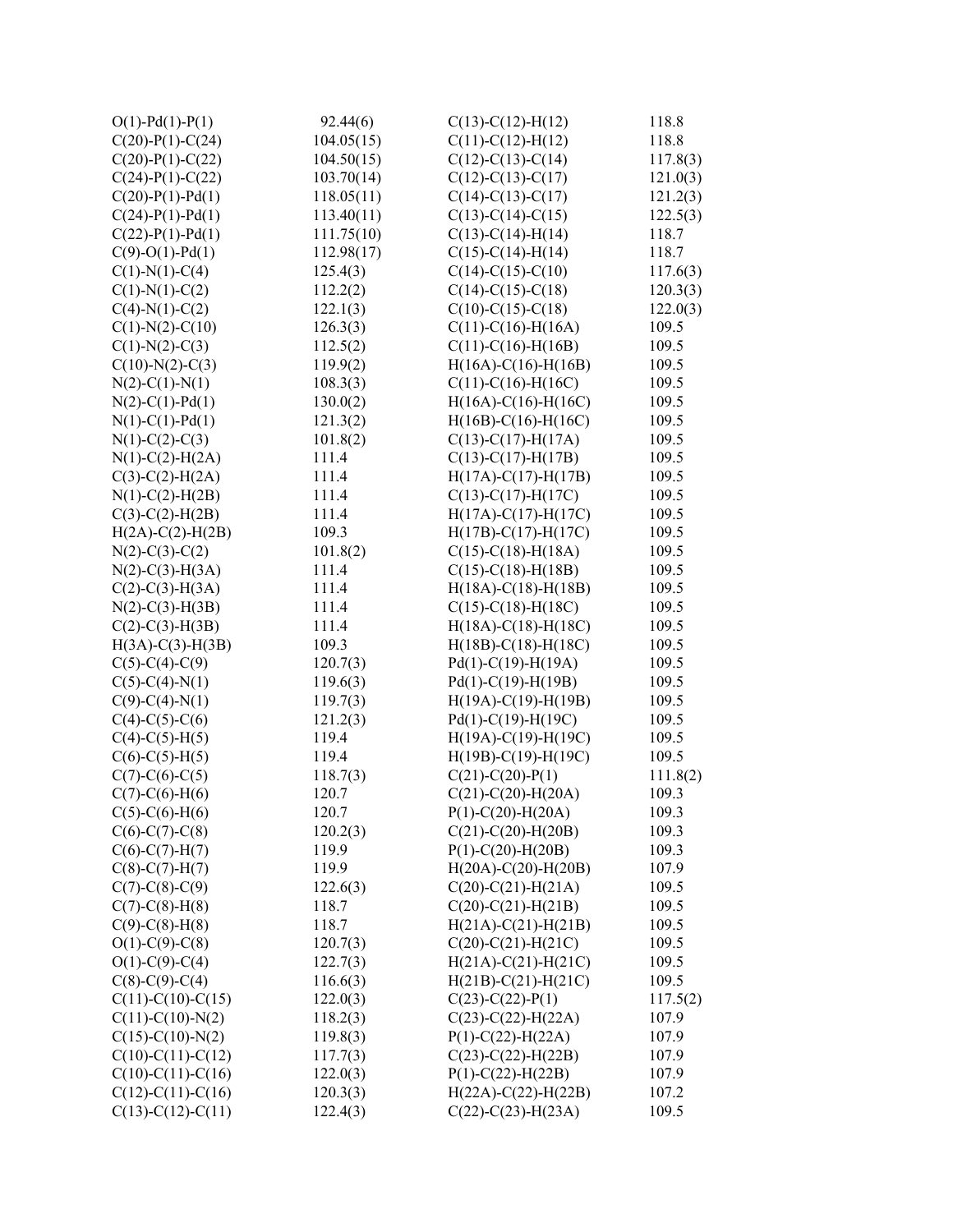| $C(22) - C(23) - H(23B)$  | 109.5      |
|---------------------------|------------|
| $H(23A) - C(23) - H(23B)$ | 109.5      |
| $C(22)$ -C(23)-H(23C)     | 109.5      |
| $H(23A)-C(23)-H(23C)$     | 109.5      |
| $H(23B) - C(23) - H(23C)$ | 109.5      |
| $C(25) - C(24) - P(1)$    | 112.2(2)   |
| $C(25)-C(24)-H(24A)$      | 109.2      |
| $P(1)$ -C(24)-H(24A)      | 109.2      |
| $C(25)-C(24)-H(24B)$      | 109.2      |
| $P(1) - C(24) - H(24B)$   | 109.2      |
| $H(24A)-C(24)-H(24B)$     | 107.9      |
| $C(24)-C(25)-H(25A)$      | 109.5      |
| $C(24)-C(25)-H(25B)$      | 109.5      |
| $H(25A) - C(25) - H(25B)$ | 109.5      |
| $C(24)-C(25)-H(25C)$      | 109.5      |
| $H(25A)-C(25)-H(25C)$     | 109.5      |
| $H(25B) - C(25) - H(25C)$ | 109.5      |
| $Cl(1)-C(31)-Cl(2)$       | 111.80(17) |
| $Cl(1)-C(31)-H(31A)$      | 109.3      |
| $Cl(2)-C(31)-H(31A)$      | 109.3      |
| $Cl(1)-C(31)-H(31B)$      | 109.3      |
| $Cl(2)-C(31)-H(31B)$      | 109.3      |
| $H(31A)-C(31)-H(31B)$     | 107.9      |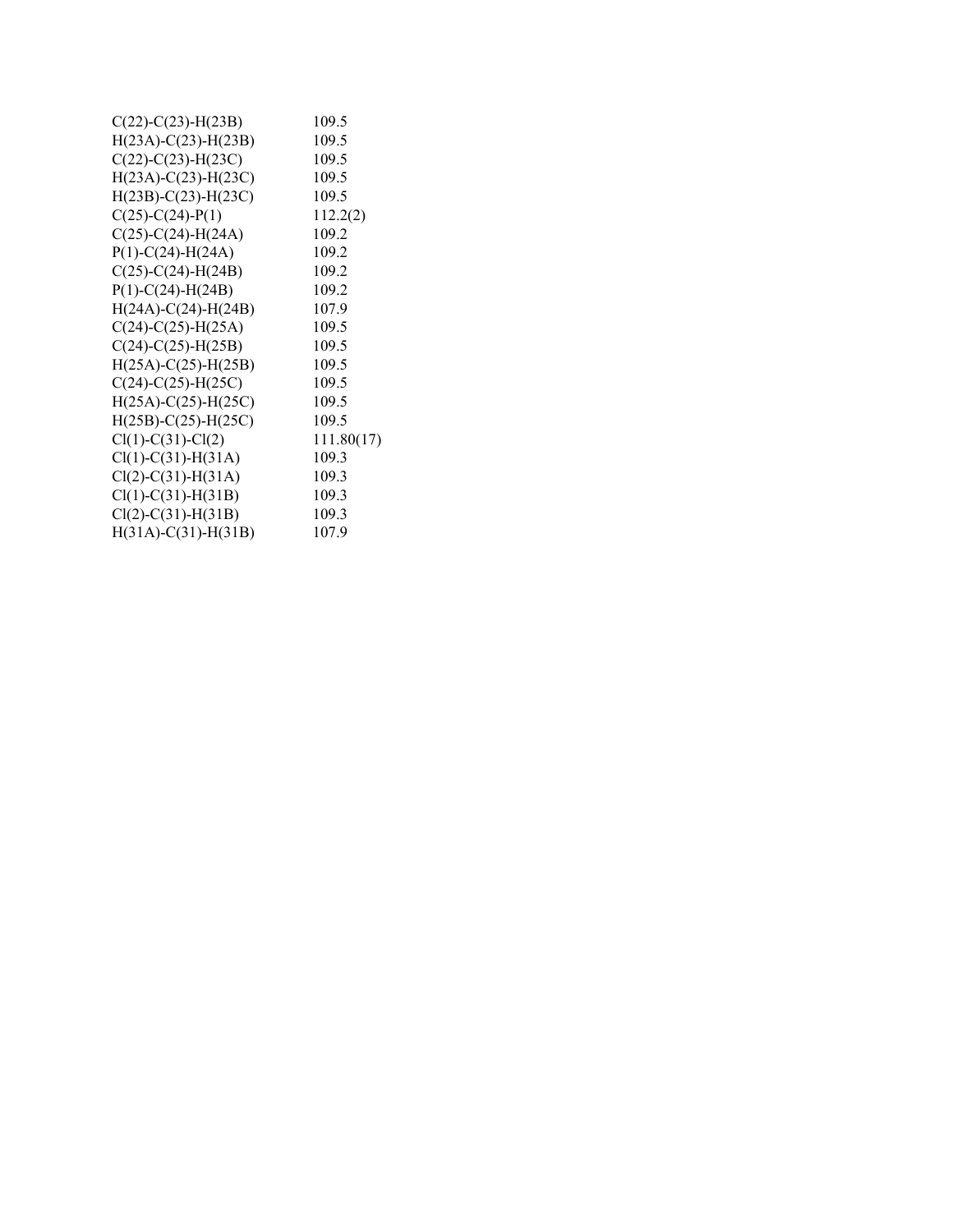**Table 5. Anisotropic displacement parameters (Å2x 104 ) for 8a (CCDC 235932). The anisotropic displacement factor exponent takes the form:**  $-2\pi^2$  **[**  $h^2$  $a^{*2}$ **U**  $^{11}$  **+ ... + 2 h k**  $a^*$  $b^*$ **U12 ]**

|       | $U^{11}$ | $U^{22}$ | I <sup>33</sup> | $U^{23}$  | $U^{13}$  | $U^{12}$  |
|-------|----------|----------|-----------------|-----------|-----------|-----------|
| Pd(1) | 145(2)   | 139(2)   | 165(2)          | 30(1)     | 42(1)     | 31(1)     |
| P(1)  | 173(5)   | 163(6)   | 210(6)          | 17(5)     | 59(4)     | 29(4)     |
| O(1)  | 153(13)  | 188(13)  | 159(16)         | 5(12)     | 58(11)    | $-6(10)$  |
| N(1)  | 135(15)  | 98(18)   | 142(18)         | 38(15)    | 63(14)    | 42(12)    |
| N(2)  | 158(16)  | 134(17)  | 103(17)         | 32(14)    | 64(13)    | 42(13)    |
| C(1)  | 58(18)   | 150(20)  | 140(20)         | 42(18)    | $-12(17)$ | 13(15)    |
| C(2)  | 156(19)  | 130(20)  | 200(20)         | 37(17)    | 58(16)    | 49(15)    |
| C(3)  | 180(20)  | 150(20)  | 230(20)         | 35(18)    | 83(17)    | 52(16)    |
| C(4)  | 73(19)   | 160(20)  | 130(20)         | 60(20)    | 47(16)    | 40(16)    |
| C(5)  | 140(20)  | 140(20)  | 240(30)         | 40(20)    | 58(17)    | 35(15)    |
| C(6)  | 220(20)  | 260(30)  | 140(20)         | 50(20)    | 70(17)    | 64(18)    |
| C(7)  | 220(20)  | 240(30)  | 250(30)         | 140(20)   | 135(18)   | 84(18)    |
| C(8)  | 170(20)  | 110(20)  | 270(30)         | 20(20)    | 81(17)    | 8(15)     |
| C(9)  | 53(18)   | 160(20)  | 210(30)         | 50(20)    | 60(17)    | 34(16)    |
| C(10) | 170(20)  | 130(20)  | 170(30)         | 64(18)    | 60(20)    | 98(18)    |
| C(11) | 170(20)  | 100(20)  | 190(20)         | 52(18)    | 70(19)    | 90(17)    |
| C(12) | 220(20)  | 130(20)  | 340(30)         | 100(20)   | 130(20)   | 55(16)    |
| C(13) | 370(30)  | 190(20)  | 220(30)         | 90(20)    | 160(20)   | 138(19)   |
| C(14) | 320(30)  | 190(20)  | 120(20)         | 10(18)    | 3(19)     | 117(19)   |
| C(15) | 170(20)  | 120(20)  | 180(20)         | 21(18)    | 30(20)    | 84(17)    |
| C(16) | 190(20)  | 190(20)  | 290(20)         | 58(18)    | 59(18)    | 54(16)    |
| C(17) | 620(30)  | 410(30)  | 320(30)         | 200(20)   | 230(20)   | 180(20)   |
| C(18) | 240(20)  | 270(20)  | 190(20)         | 8(17)     | 6(17)     | 75(18)    |
| C(19) | 170(20)  | 180(20)  | 220(20)         | 48(17)    | 60(16)    | 31(16)    |
| C(20) | 230(20)  | 230(20)  | 320(20)         | $-37(19)$ | 116(18)   | $-47(17)$ |
| C(21) | 460(30)  | 390(30)  | 220(20)         | $-10(20)$ | 160(20)   | $-90(20)$ |
| C(22) | 200(20)  | 230(20)  | 190(20)         | 29(18)    | 81(16)    | 24(16)    |
| C(23) | 290(20)  | 280(20)  | 330(20)         | $-40(20)$ | 150(19)   | $-54(17)$ |
| C(24) | 230(20)  | 200(20)  | 320(20)         | 9(18)     | 52(18)    | 56(16)    |
| C(25) | 330(20)  | 200(20)  | 290(20)         | 107(18)   | 18(19)    | 73(17)    |
| Cl(1) | 458(7)   | 371(6)   | 562(7)          | 182(5)    | 211(5)    | 142(5)    |
| Cl(2) | 434(6)   | 397(6)   | 255(6)          | 43(5)     | 56(5)     | 40(5)     |
| C(31) | 180(20)  | 420(20)  | 280(20)         | $-48(19)$ | 9(18)     | 129(17)   |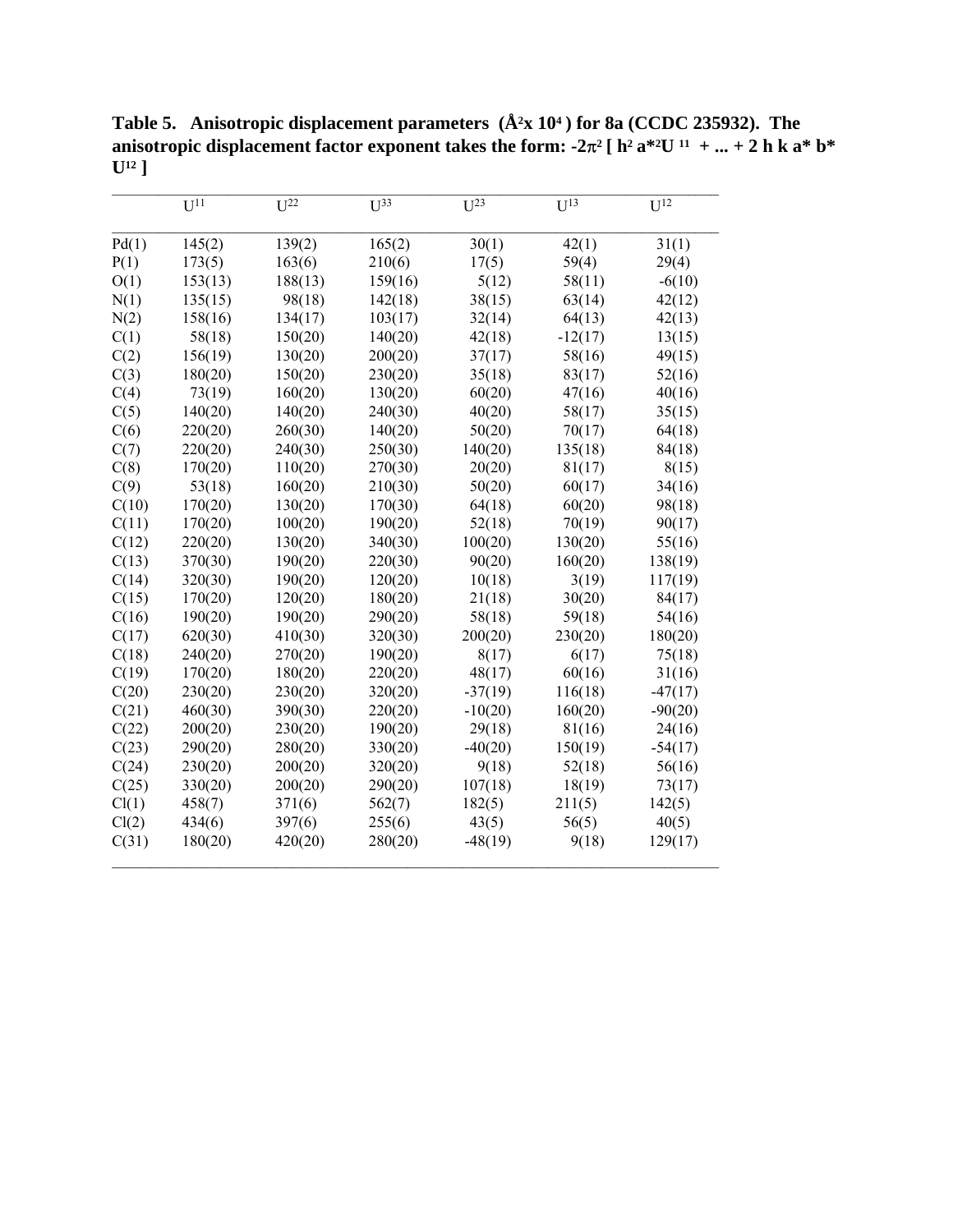|        | $\mathbf X$ | $\mathbf y$ | $\mathbf{Z}% ^{T}=\mathbf{Z}^{T}\times\mathbf{Z}^{T}$ | $\overline{\mathbf{U}}_{\text{iso}}$ |
|--------|-------------|-------------|-------------------------------------------------------|--------------------------------------|
| H(2A)  | 9016        | 3838        | 4392                                                  | 19                                   |
| H(2B)  | 7413        | 3470        | 3938                                                  | 19                                   |
| H(3A)  | 7403        | 2603        | 5347                                                  | 22                                   |
| H(3B)  | 8883        | 3366        | 5989                                                  | 22                                   |
| H(5)   | 7846        | 4875        | 2916                                                  | 21                                   |
| H(6)   | 8360        | 6294        | 1926                                                  | 24                                   |
| H(7)   | 9175        | 8388        | 2889                                                  | 25                                   |
| H(8)   | 9410        | 9052        | 4786                                                  | 23                                   |
| H(12)  | 4686        | 2844        | 8125                                                  | 26                                   |
| H(14)  | 8122        | 5083        | 9911                                                  | 26                                   |
| H(16A) | 4813        | 3471        | 5644                                                  | 33                                   |
| H(16B) | 3991        | 2610        | 6221                                                  | 33                                   |
| H(16C) | 5200        | 2156        | 5691                                                  | 33                                   |
| H(17A) | 5172        | 4132        | 10336                                                 | 61                                   |
| H(17B) | 6708        | 4168        | 10860                                                 | 61                                   |
| H(17C) | 5755        | 2869        | 10167                                                 | 61                                   |
| H(18A) | 9050        | 6455        | 8185                                                  | 37                                   |
| H(18B) | 9711        | 5255        | 7810                                                  | 37                                   |
| H(18C) | 9777        | 5874        | 9096                                                  | 37                                   |
| H(19A) | 5034        | 5720        | 6488                                                  | 29                                   |
| H(19B) | 4887        | 7113        | 7064                                                  | 29                                   |
| H(19C) | 5650        | 6340        | 7782                                                  | 29                                   |
| H(20A) | 6376        | 10230       | 9180                                                  | 34                                   |
| H(20B) | 5383        | 8923        | 8595                                                  | 34                                   |
| H(21A) | 6975        | 7884        | 9382                                                  | 57                                   |
| H(21B) | 6592        | 8907        | 10339                                                 | 57                                   |
| H(21C) | 7975        | 9188        | 9961                                                  | 57                                   |
| H(22A) | 9290        | 9772        | 8716                                                  | 25                                   |
| H(22B) | 9230        | 10075       | 7557                                                  | 25                                   |
| H(23A) | 8320        | 11874       | 8242                                                  | 49                                   |
| H(23B) | 9770        | 11937       | 8969                                                  | 49                                   |
| H(23C) | 8455        | 11580       | 9415                                                  | 49                                   |
| H(24A) | 5293        | 9480        | 6457                                                  | 31                                   |
| H(24B) | 6144        | 10782       | 7255                                                  | 31                                   |
| H(25A) | 7724        | 10769       | 6177                                                  | 41                                   |
| H(25B) | 6300        | 10426       | 5333                                                  | 41                                   |
| H(25C) | 7124        | 9353        | 5481                                                  | 41                                   |
| H(31A) | 789         | 8500        | 7083                                                  | 38                                   |
| H(31B) | 1457        | 9703        | 8101                                                  | 38                                   |

Table 6. Hydrogen coordinates (x 10<sup>4</sup>) and isotropic displacement parameters ( $\AA$ <sup>2</sup>x 10<sup>3</sup>) **for 8a (CCDC 235932).**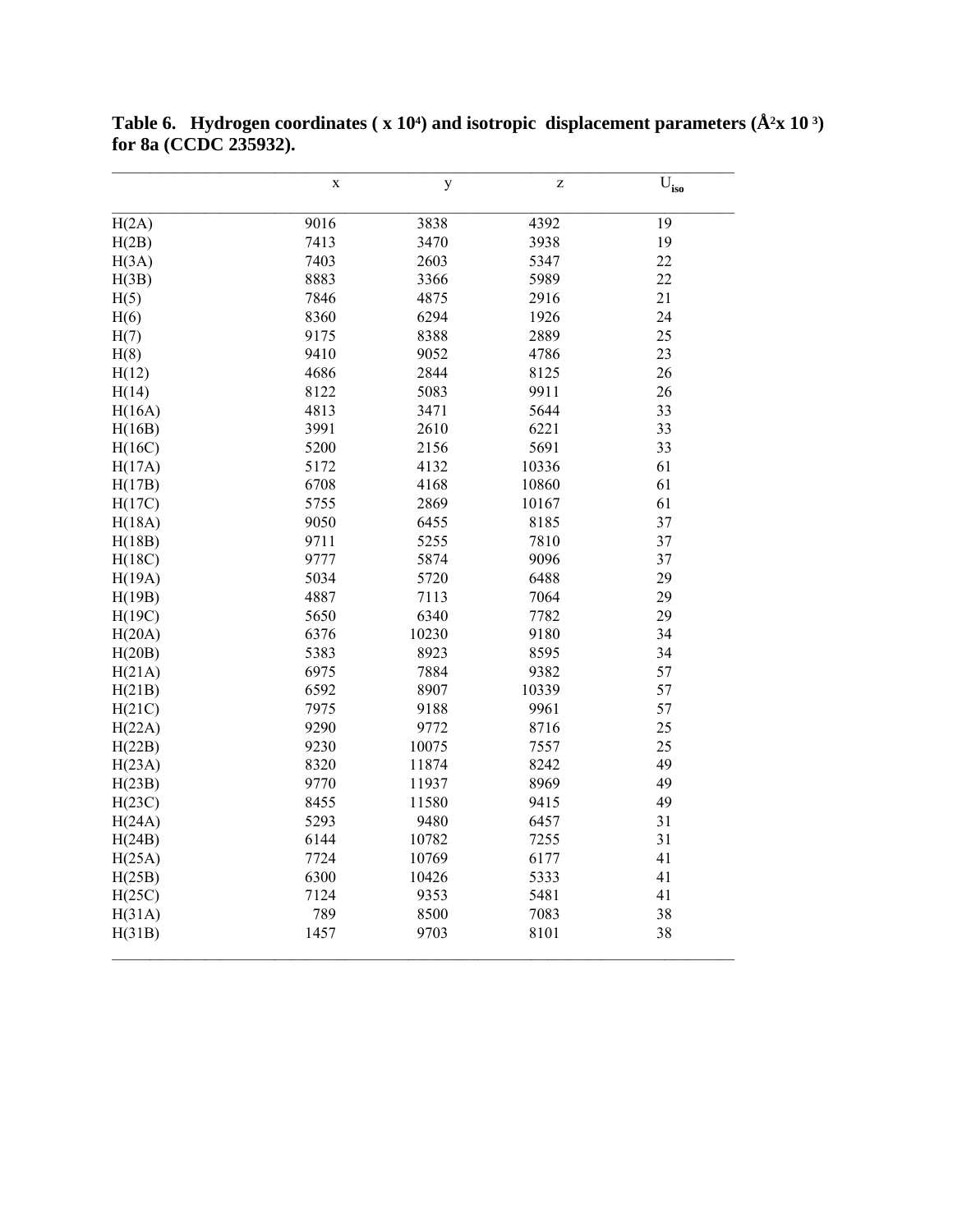# **Table 1. Crystal data and structure refinement for 8d (CCDC 235931).**

| Empirical formula                                                     | $C_{51}H_{59}N_2OPPd$                                            |                                                                                              |
|-----------------------------------------------------------------------|------------------------------------------------------------------|----------------------------------------------------------------------------------------------|
| Formula weight                                                        | 853.37                                                           |                                                                                              |
| <b>Crystallization Solvent</b>                                        | Pentane/THF                                                      |                                                                                              |
| Crystal Habit                                                         | Fragment                                                         |                                                                                              |
| Crystal size                                                          | $0.32 \times 0.25 \times 0.07$ mm <sup>3</sup>                   |                                                                                              |
| Crystal color                                                         | Yellow                                                           |                                                                                              |
|                                                                       | <b>Data Collection</b>                                           |                                                                                              |
| Preliminary Photos                                                    | Rotation                                                         |                                                                                              |
| Type of diffractometer                                                | <b>Bruker SMART 1000</b>                                         |                                                                                              |
| Wavelength                                                            | $0.71073$ Å MoK $\alpha$                                         |                                                                                              |
| Data Collection Temperature                                           | 100(2) K                                                         |                                                                                              |
| $\theta$ range for 18959 reflections used<br>in lattice determination | 2.19 to 27.64°                                                   |                                                                                              |
| Unit cell dimensions                                                  | $a = 15.1511(9)$ Å<br>$b = 17.8042(11)$ Å<br>$c = 21.5514(13)$ Å | $\alpha$ = 100.3810(10) <sup>o</sup><br>$\beta$ = 102.6620(10)°<br>$\gamma = 105.9370(10)$ ° |
| Volume                                                                | 5272.1(6) Å <sup>3</sup>                                         |                                                                                              |
| Ζ                                                                     | 4                                                                |                                                                                              |
| Crystal system                                                        | Triclinic                                                        |                                                                                              |
| Space group                                                           | $P-1$                                                            |                                                                                              |
| Density (calculated)                                                  | $1.075$ Mg/m <sup>3</sup>                                        |                                                                                              |
| F(000)                                                                | 1792                                                             |                                                                                              |
| Data collection program                                               | Bruker SMART v5.054                                              |                                                                                              |
| $\theta$ range for data collection                                    | 1.52 to 28.52°                                                   |                                                                                              |
| Completeness to $\theta = 28.52^{\circ}$                              | 90.5%                                                            |                                                                                              |
| Index ranges                                                          | $-20 \le h \le 20$ , $-23 \le k \le 22$ , $-28 \le l \le 27$     |                                                                                              |
| Data collection scan type                                             | $\omega$ scans at 5 $\phi$ settings                              |                                                                                              |
| Data reduction program                                                | Bruker SAINT v6.45                                               |                                                                                              |
| Reflections collected                                                 | 79175                                                            |                                                                                              |
| Independent reflections                                               | 24246 [ $R_{int}$ = 0.0847]                                      |                                                                                              |
| Absorption coefficient                                                | $0.415$ mm <sup>-1</sup>                                         |                                                                                              |
| Absorption correction                                                 | None                                                             |                                                                                              |
| Max. and min. transmission                                            | 0.9716 and 0.8788                                                |                                                                                              |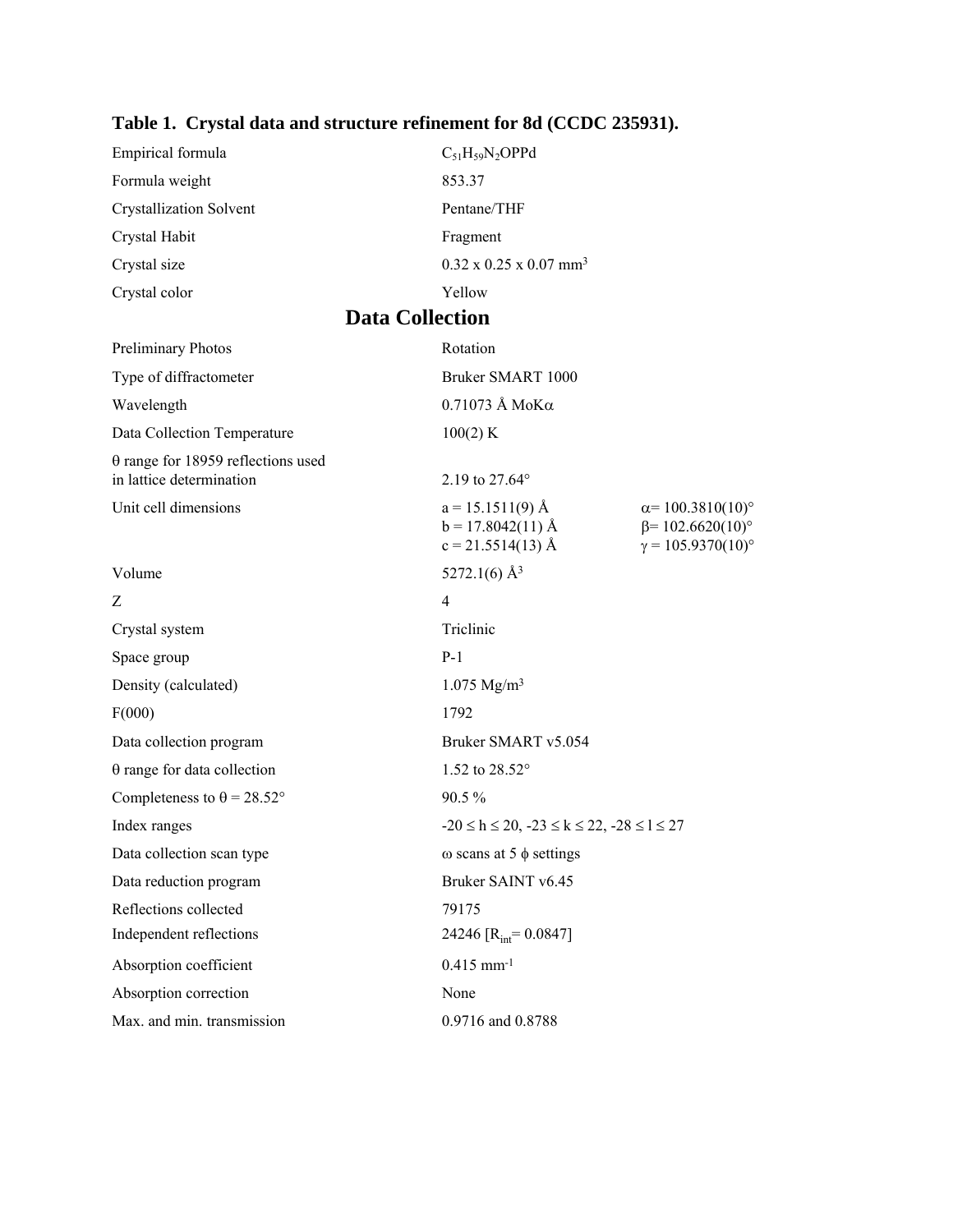#### **Table 1 (cont.)**

## **Structure solution and Refinement**

| Structure solution program                          | SHELXS-97 (Sheldrick, 1990)             |
|-----------------------------------------------------|-----------------------------------------|
| Primary solution method                             | Direct methods                          |
| Secondary solution method                           | Difference Fourier map                  |
| Hydrogen placement                                  | Geometric positions                     |
| Structure refinement program                        | SHELXL-97 (Sheldrick, 1997)             |
| Refinement method                                   | Full matrix least-squares on $F^2$      |
| Data / restraints / parameters                      | 24246/0/1009                            |
| Treatment of hydrogen atoms                         | Riding                                  |
| Goodness-of-fit on $F^2$                            | 1.066                                   |
| Final R indices $[1>2\sigma(1), 14224$ reflections] | $R1 = 0.0462$ , $wR2 = 0.0758$          |
| R indices (all data)                                | $R1 = 0.0829$ , $wR2 = 0.0799$          |
| Type of weighting scheme used                       | Sigma                                   |
| Weighting scheme used                               | $w=1/\sigma^2(F\sigma^2)$               |
| Max shift/error                                     | 0.002                                   |
| Average shift/error                                 | 0.000                                   |
| Largest diff. peak and hole                         | 1.151 and -0.890 e. $\AA$ <sup>-3</sup> |

### **Special Refinement Details**

A large portion of the crystal  $(1474.9\text{\AA}^3)$  or approx. 28% of the total volume) is occupied by disordered solvent. The crystals were cloudy, perhaps as result of solvent loss. Difference electron density maps suggest the presence of a combination of dichloromethane, pentane and perhaps THF. It was not possible to model the solvent adequately therefore solvent flattening was applied as implemented in PLATON.

Refinement of  $F^2$  against ALL reflections. The weighted R-factor  $(wR)$  and goodness of fit (S) are based on  $F^2$ , conventional R-factors (R) are based on F, with F set to zero for negative  $F^2$ . The threshold expression of  $F^2$  $2\sigma$ ( $F^2$ ) is used only for calculating R-factors(gt) etc. and is not relevant to the choice of reflections for refinement. R-factors based on  $F^2$  are statistically about twice as large as those based on F, and R-factors based on ALL data will be even larger.

All esds (except the esd in the dihedral angle between two l.s. planes) are estimated using the full covariance matrix. The cell esds are taken into account individually in the estimation of esds in distances, angles and torsion angles; correlations between esds in cell parameters are only used when they are defined by crystal symmetry. An approximate (isotropic) treatment of cell esds is used for estimating esds involving l.s. planes.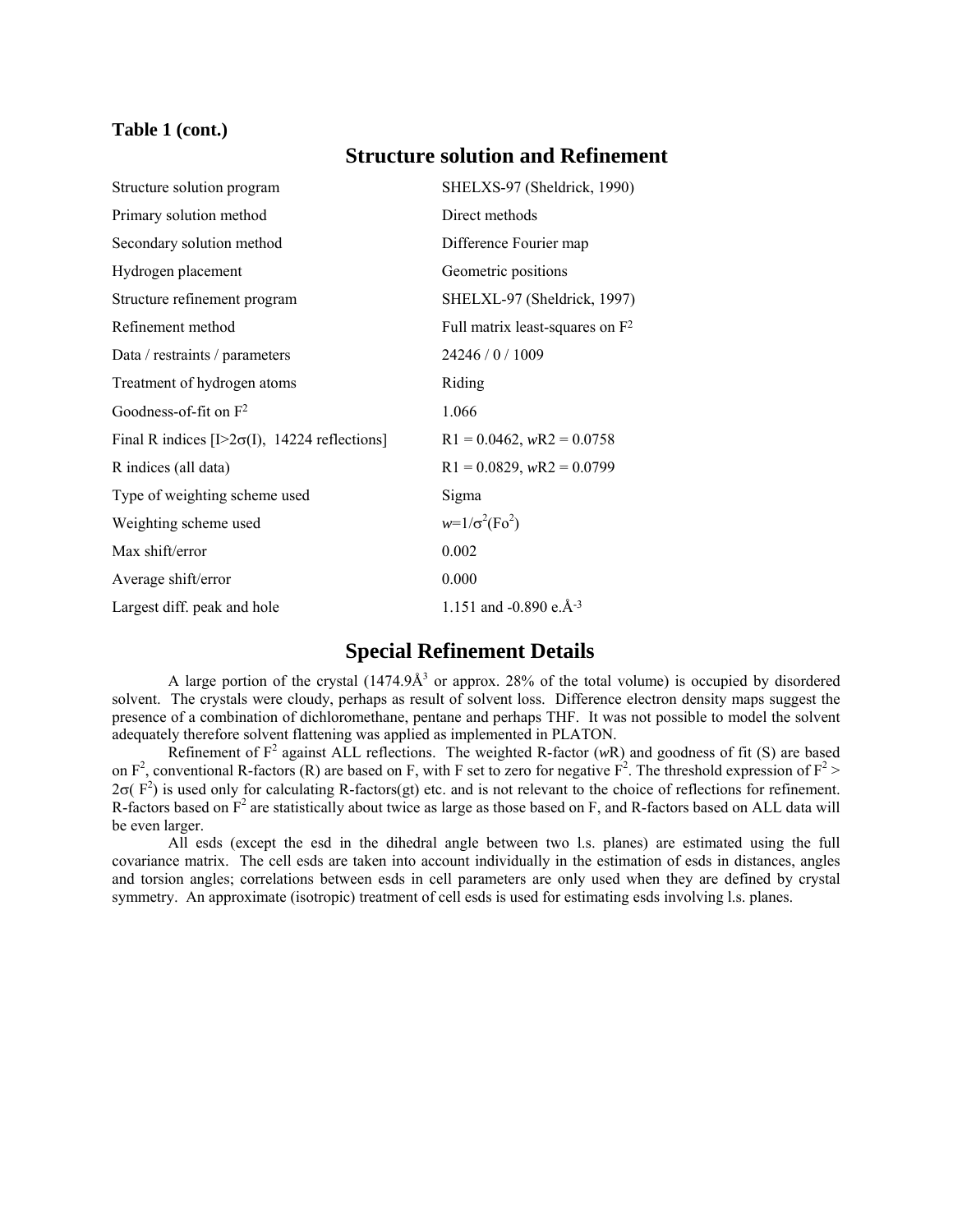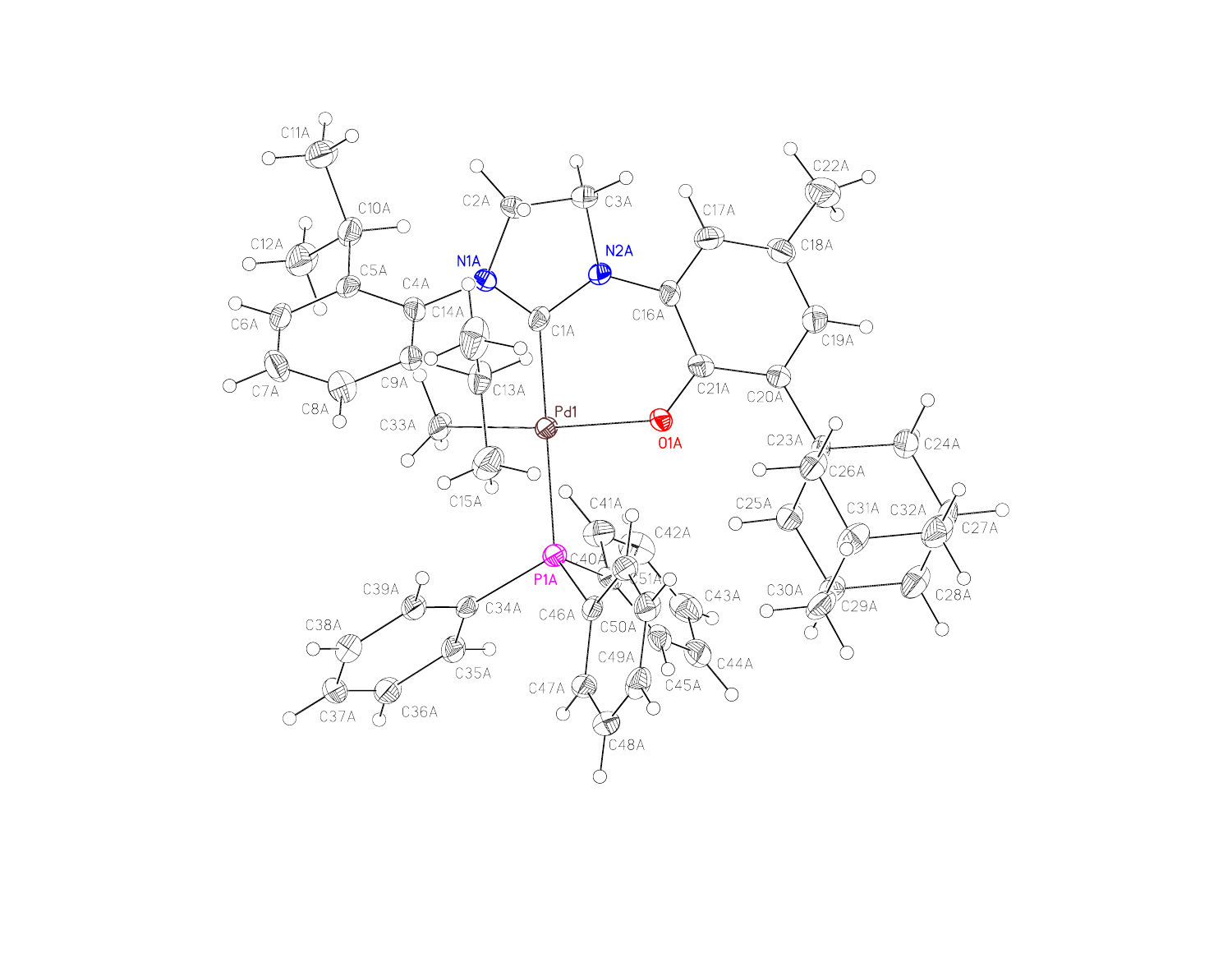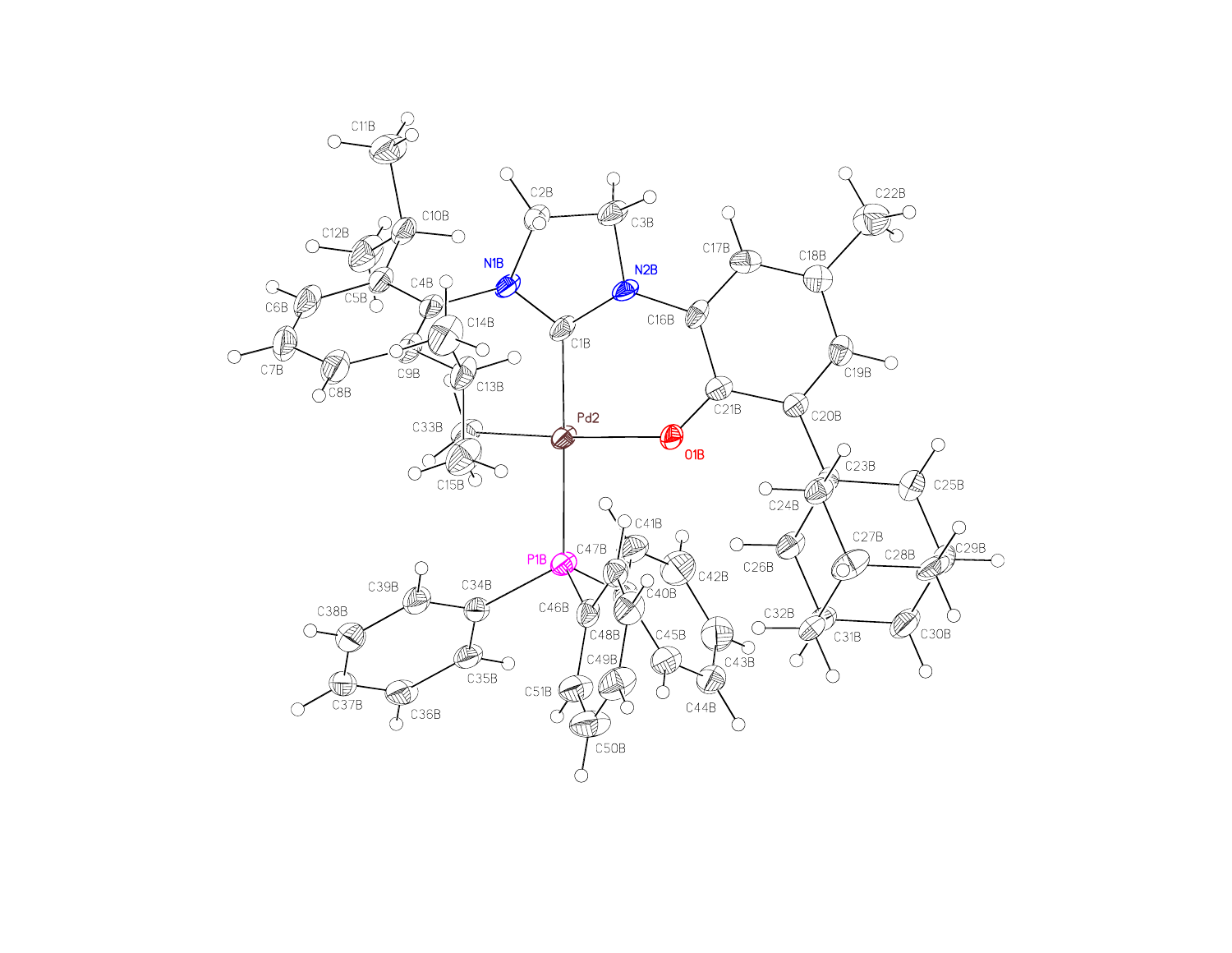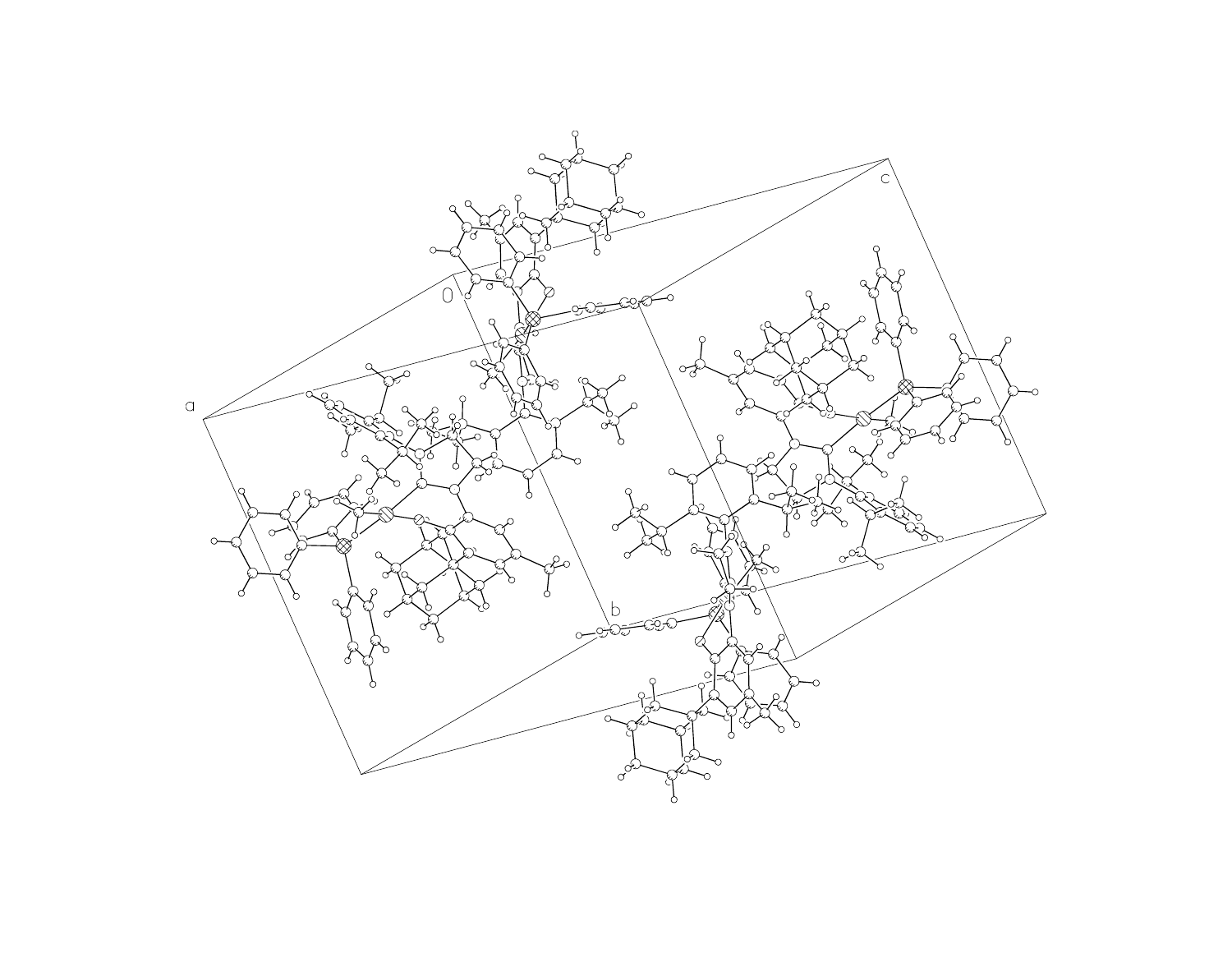

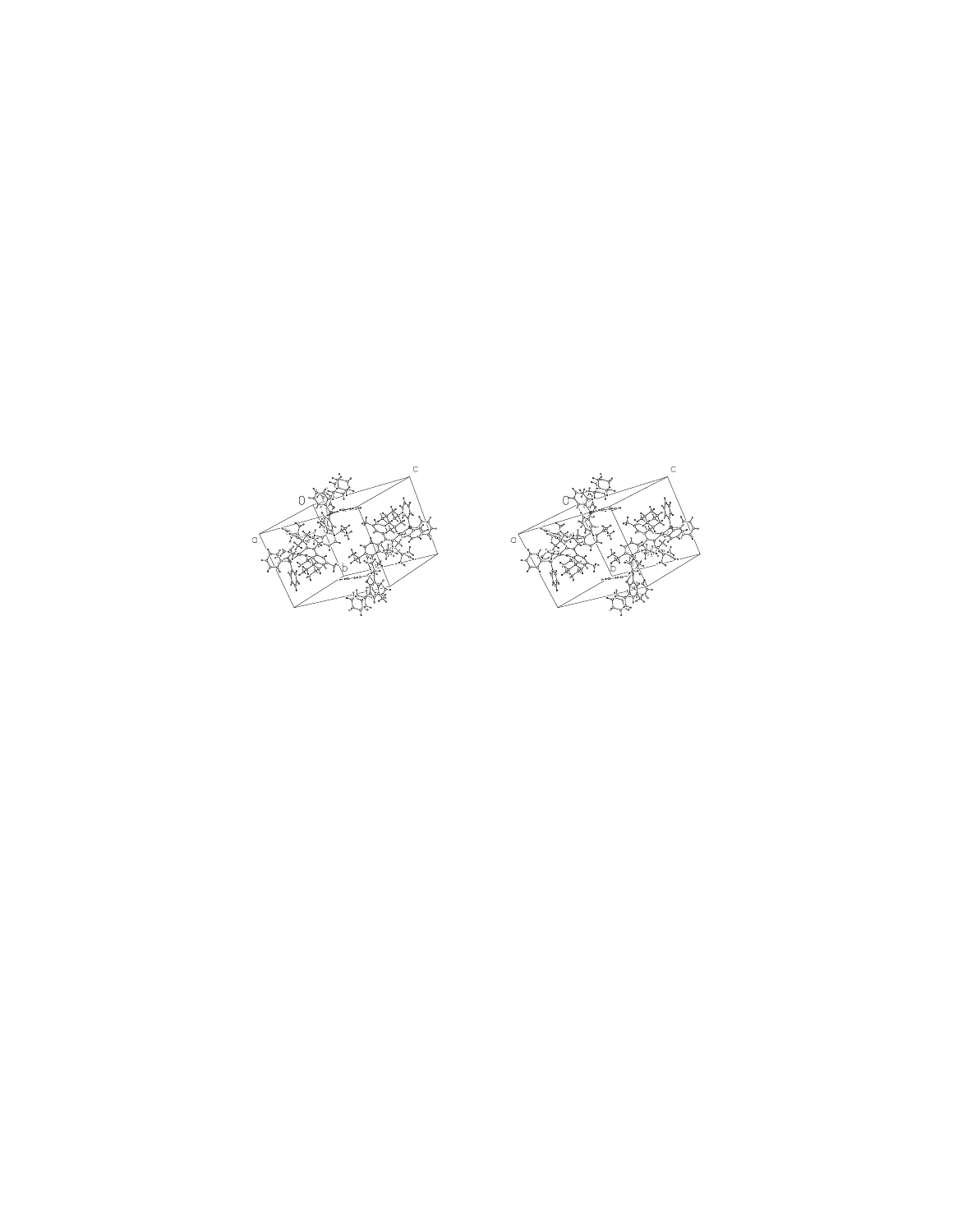**Table 2. Atomic coordinates ( x 104) and equivalent isotropic displacement parameters**   $(\AA^2$ x  $10^3)$  for 8d (CCDC 235931). U(eq) is defined as the trace of the orthogonalized U<sup>ij</sup> **tensor.**

|        | $\mathbf X$ | y       | z       | $\mathbf{\bar{U}_{eq}}$ |
|--------|-------------|---------|---------|-------------------------|
| Pd(1)  | 1208(1)     | 6143(1) | 7893(1) | 18(1)                   |
| P(1A)  | 745(1)      | 5722(1) | 8755(1) | 19(1)                   |
| O(1A)  | 2282(1)     | 5574(1) | 7957(1) | 19(1)                   |
|        | 1880(2)     | 7311(2) | 7079(1) |                         |
| N(1A)  |             |         |         | 20(1)                   |
| N(2A)  | 2080(2)     | 6144(1) | 6813(1) | 20(1)                   |
| C(1A)  | 1717(2)     | 6583(2) | 7200(1) | 18(1)                   |
| C(2A)  | 2515(2)     | 7435(2) | 6649(2) | 28(1)                   |
| C(3A)  | 2450(2)     | 6579(2) | 6355(2) | 28(1)                   |
| C(4A)  | 1692(2)     | 7986(2) | 7430(2) | 21(1)                   |
| C(5A)  | 927(2)      | 8217(2) | 7106(2) | 21(1)                   |
| C(6A)  | 741(2)      | 8859(2) | 7459(2) | 27(1)                   |
| C(7A)  | 1278(2)     | 9264(2) | 8089(2) | 32(1)                   |
| C(8A)  | 2028(2)     | 9034(2) | 8391(2) | 31(1)                   |
| C(9A)  | 2255(2)     | 8408(2) | 8065(2) | 21(1)                   |
| C(10A) | 329(2)      | 7791(2) | 6410(2) | 26(1)                   |
| C(11A) | 595(2)      | 8306(2) | 5939(2) | 33(1)                   |
| C(12A) | $-752(2)$   | 7598(2) | 6338(2) | 37(1)                   |
| C(13A) | 3144(2)     | 8232(2) | 8405(2) | 27(1)                   |
| C(14A) | 4045(2)     | 8916(2) | 8447(2) | 42(1)                   |
| C(15A) | 3129(2)     | 8121(2) | 9090(2) | 40(1)                   |
| C(16A) | 2093(2)     | 5352(2) | 6801(2) | 19(1)                   |
| C(17A) | 1992(2)     | 4841(2) | 6201(2) | 26(1)                   |
| C(18A) | 2107(2)     | 4099(2) | 6169(2) | 25(1)                   |
| C(19A) | 2378(2)     | 3893(2) | 6761(2) | 24(1)                   |
| C(20A) | 2477(2)     | 4371(2) | 7370(2) | 17(1)                   |
| C(21A) | 2269(2)     | 5114(2) | 7398(1) | 18(1)                   |
| C(22A) | 1957(3)     | 3525(2) | 5519(2) | 44(1)                   |
| C(23A) | 2809(2)     | 4113(2) | 8000(2) | 20(1)                   |
| C(24A) | 3122(2)     | 3359(2) | 7862(2) | 30(1)                   |
| C(25A) | 2001(2)     | 3909(2) | 8331(2) | 24(1)                   |
| C(26A) | 3671(2)     | 4786(2) | 8498(2) | 26(1)                   |
| C(27A) | 3476(2)     | 3124(2) | 8497(2) | 33(1)                   |
| C(28A) | 2638(2)     | 2909(2) | 8801(2) | 33(1)                   |
| C(29A) | 2333(2)     | 3647(2) | 8956(2) | 28(1)                   |
| C(30A) | 3170(2)     | 4348(2) | 9446(2) | 32(1)                   |
| C(31A) | 3995(2)     | 4548(2) | 9138(2) | 32(1)                   |
| C(32A) | 4303(2)     | 3806(2) | 8979(2) | 37(1)                   |
| C(33A) | 106(2)      | 6600(2) | 7720(2) | 25(1)                   |
| C(34A) | $-36(2)$    | 6179(2) | 9100(1) | 20(1)                   |
| C(35A) | $-929(2)$   | 5720(2) | 9135(2) | 25(1)                   |
| C(36A) | $-1471(2)$  | 6093(2) | 9436(2) | 30(1)                   |
| C(37A) | $-1152(2)$  | 6914(2) | 9695(2) | 33(1)                   |
| C(38A) | $-256(2)$   | 7375(2) | 9663(2) | 31(1)                   |
| C(39A) | 275(2)      | 7000(2) | 9361(2) | 27(1)                   |
| C(40A) | 97(2)       | 4650(2) | 8551(2) | 20(1)                   |
| C(41A) | $-574(2)$   | 4313(2) | 7938(2) | 29(1)                   |
| C(42A) | $-1121(2)$  | 3506(2) | 7751(2) | 34(1)                   |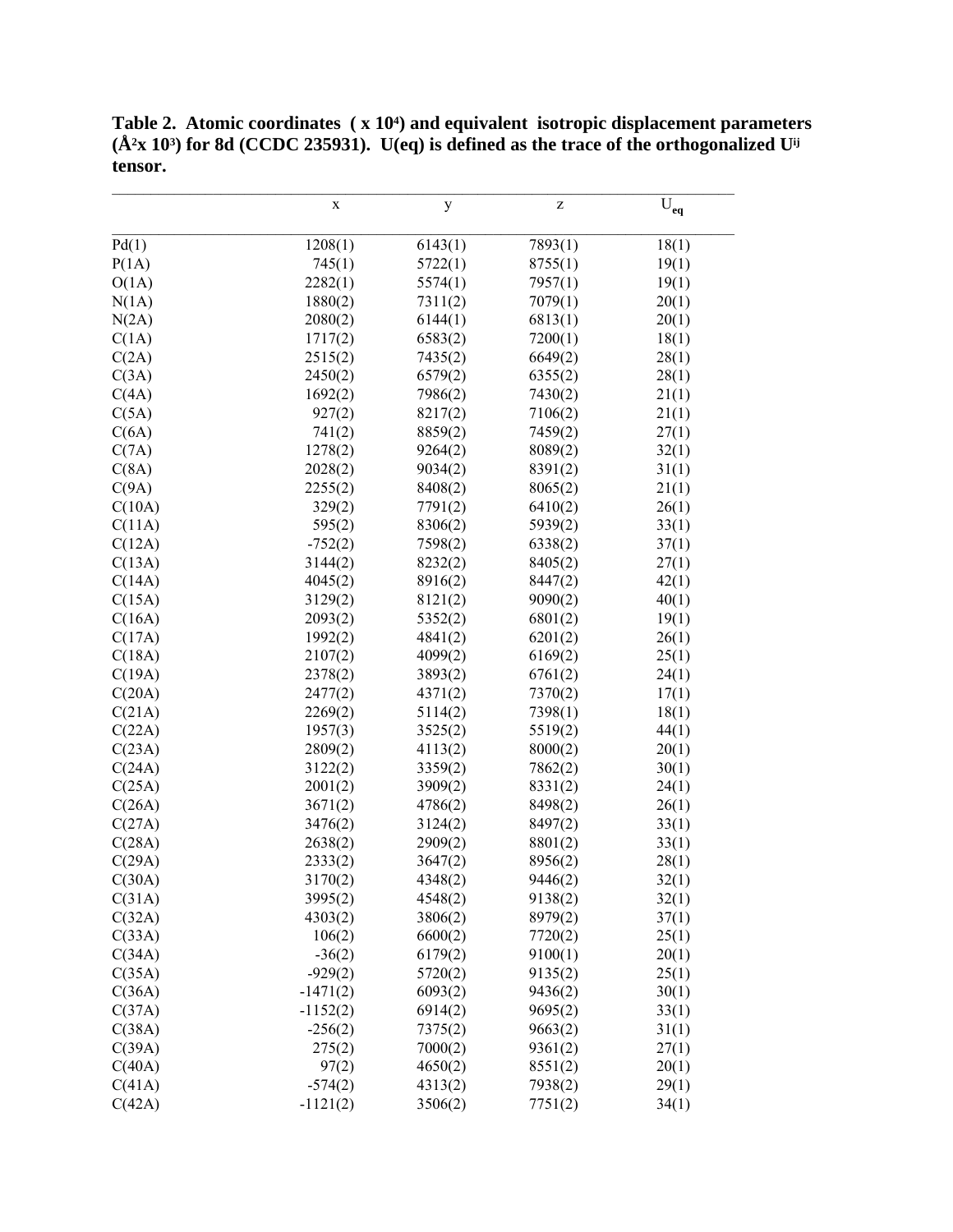| C(43A) | $-1003(2)$ | 3023(2)  | 8170(2)  | 32(1) |
|--------|------------|----------|----------|-------|
| C(44A) | $-337(2)$  | 3344(2)  | 8780(2)  | 29(1) |
| C(45A) | 210(2)     | 4154(2)  | 8967(2)  | 22(1) |
| C(46A) | 1743(2)    | 5972(2)  | 9493(1)  | 19(1) |
| C(47A) | 1609(2)    | 5968(2)  | 10109(2) | 22(1) |
| C(48A) | 2375(2)    | 6238(2)  | 10667(2) | 27(1) |
| C(49A) | 3303(2)    | 6514(2)  | 10614(2) | 28(1) |
| C(50A) | 3437(2)    | 6507(2)  | 10005(2) | 26(1) |
| C(51A) | 2682(2)    | 6245(2)  | 9444(2)  | 23(1) |
| Pd(2)  | 6740(1)    | 8655(1)  | 7015(1)  | 23(1) |
| P(1B)  | 6013(1)    | 9127(1)  | 6190(1)  | 24(1) |
| O(1B)  | 8142(1)    | 9282(1)  | 6982(1)  |       |
|        |            |          |          | 23(1) |
| N(1B)  | 7173(2)    | 7400(2)  | 7727(1)  | 27(1) |
| N(2B)  | 8315(2)    | 8547(2)  | 8025(1)  | 23(1) |
| C(1B)  | 7415(2)    | 8161(2)  | 7663(2)  | 25(1) |
| C(2B)  | 8015(2)    | 7224(2)  | 8085(2)  | 30(1) |
| C(3B)  | 8691(2)    | 8059(2)  | 8429(2)  | 32(1) |
| C(4B)  | 6282(2)    | 6755(2)  | 7391(2)  | 26(1) |
| C(5B)  | 5613(2)    | 6572(2)  | 7752(2)  | 29(1) |
| C(6B)  | 4751(2)    | 5967(2)  | 7423(2)  | 38(1) |
| C(7B)  | 4580(2)    | 5541(2)  | 6784(2)  | 41(1) |
| C(8B)  | 5263(2)    | 5720(2)  | 6448(2)  | 38(1) |
| C(9B)  | 6130(2)    | 6334(2)  | 6752(2)  | 29(1) |
| C(10B) | 5801(2)    | 7006(2)  | 8464(2)  | 30(1) |
| C(11B) | 6133(2)    | 6523(2)  | 8932(2)  | 45(1) |
| C(12B) | 4926(2)    | 7189(2)  | 8590(2)  | 44(1) |
| C(13B) | 6873(2)    | 6507(2)  | 6378(2)  | 32(1) |
| C(14B) | 7239(2)    | 5787(2)  | 6241(2)  | 46(1) |
| C(15B) | 6484(2)    | 6712(2)  | 5742(2)  | 43(1) |
| C(16B) | 8860(2)    | 9364(2)  | 8099(2)  | 23(1) |
| C(17B) | 9519(2)    | 9785(2)  | 8702(2)  | 25(1) |
| C(18B) | 10135(2)   | 10545(2) | 8793(2)  | 25(1) |
| C(19B) | 10091(2)   | 10864(2) | 8247(2)  | 25(1) |
| C(20B) | 9462(2)    | 10468(2) | 7629(2)  | 20(1) |
| C(21B) | 8779(2)    | 9693(2)  | 7545(2)  | 21(1) |
| C(22B) | 10903(2)   | 10976(2) | 9437(2)  | 41(1) |
| C(23B) | 9541(2)    | 10830(2) | 7041(2)  | 21(1) |
| C(24B) | 9792(2)    | 10278(2) | 6529(2)  | 26(1) |
| C(25B) | 10331(2)   | 11663(2) | 7243(2)  | 33(1) |
| C(26B) | 8601(2)    | 10951(2) | 6704(2)  | 28(1) |
| C(27B) | 9879(2)    | 10614(2) | 5933(2)  | 35(1) |
| C(28B) | 10661(2)   | 11438(2) | 6161(2)  | 38(1) |
| C(29B) | 10416(2)   | 12007(2) | 6655(2)  | 35(1) |
| C(30B) | 9470(2)    | 12120(2) |          |       |
|        |            |          | 6329(2)  | 36(1) |
| C(31B) | 8691(2)    | 11295(2) | 6113(2)  | 32(1) |
| C(32B) | 8935(2)    | 10729(2) | 5616(2)  | 35(1) |
| C(33B) | 5444(2)    | 8151(2)  | 7151(2)  | 31(1) |
| C(34B) | 4724(2)    | 8668(2)  | 5816(2)  | 25(1) |
| C(35B) | 4092(2)    | 9105(2)  | 5772(2)  | 30(1) |
| C(36B) | 3128(2)    | 8720(2)  | 5449(2)  | 36(1) |
| C(37B) | 2777(2)    | 7900(2)  | 5160(2)  | 35(1) |
| C(38B) | 3394(2)    | 7460(2)  | 5203(2)  | 35(1) |
| C(39B) | 4359(2)    | 7837(2)  | 5530(2)  | 32(1) |
| C(40B) | 6161(2)    | 10190(2) | 6452(2)  | 24(1) |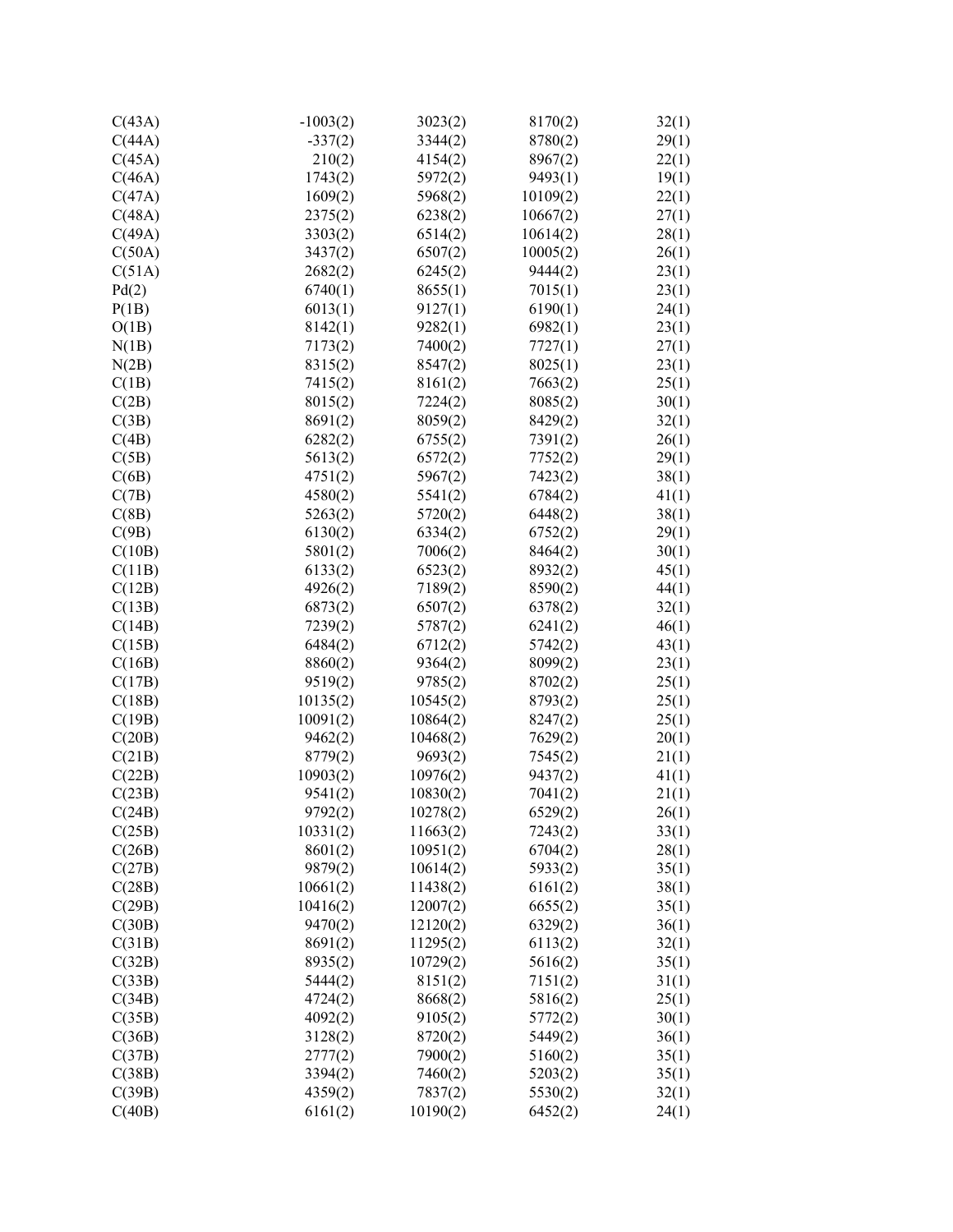| C(41B) | 6172(2) | 10485(2) | 7098(2) | 36(1) |
|--------|---------|----------|---------|-------|
| C(42B) | 6276(2) | 11289(2) | 7341(2) | 41(1) |
| C(43B) | 6370(2) | 11812(2) | 6938(2) | 38(1) |
| C(44B) | 6368(2) | 11532(2) | 6301(2) | 34(1) |
| C(45B) | 6268(2) | 10733(2) | 6058(2) | 32(1) |
| C(46B) | 6436(2) | 8974(2)  | 5464(2) | 24(1) |
| C(47B) | 7236(2) | 8716(2)  | 5498(2) | 26(1) |
| C(48B) | 7524(2) | 8541(2)  | 4941(2) | 32(1) |
| C(49B) | 7042(2) | 8620(2)  | 4347(2) | 40(1) |
| C(50B) | 6248(2) | 8875(2)  | 4308(2) | 41(1) |
| C(51B) | 5952(2) | 9048(2)  | 4864(2) | 34(1) |
|        |         |          |         |       |

**Table 3. Selected bond lengths [Å] and angles [°] for 8d (CCDC 235931).**

| $Pd(1)-C(1A)$         | 2.009(3)   | $Pd(2)-C(1B)$                | 2.018(3)   |
|-----------------------|------------|------------------------------|------------|
| $Pd(1)-C(33A)$        | 2.042(3)   | $Pd(2)-C(33B)$               | 2.031(3)   |
| $Pd(1)-O(1A)$         | 2.1332(18) | $Pd(2)-O(1B)$                | 2.1352(18) |
| $Pd(1)-P(1A)$         | 2.2987(8)  | $Pd(2)-P(1B)$                | 2.2952(8)  |
| $C(1A)$ -Pd(1)-C(33A) | 91.65(11)  | $C(1B)$ -Pd $(2)$ -C $(33B)$ | 93.19(12)  |
| $C(1A)$ -Pd(1)-O(1A)  | 85.47(9)   | $C(1B)$ -Pd(2)-O(1B)         | 85.16(9)   |
| $C(33A)$ -Pd(1)-O(1A) | 173.07(11) | $C(33B)$ -Pd(2)-O(1B)        | 173.34(12) |
| $C(1A)$ -Pd(1)-P(1A)  | 174.92(8)  | $C(1B)$ -Pd(2)-P(1B)         | 173.58(9)  |
| $C(33A)$ -Pd(1)-P(1A) | 90.26(9)   | $C(33B)$ -Pd(2)-P(1B)        | 89.45(9)   |
| $O(1A)$ -Pd(1)-P(1A)  | 93.14(5)   | $O(1B)$ -Pd(2)-P(1B)         | 92.87(6)   |

**Table 4. Bond lengths [Å] and angles [°] for 8d (CCDC 235931).**

| 2.009(3)   | $C(6A)-C(7A)$       | 1.366(4) |
|------------|---------------------|----------|
| 2.042(3)   | $C(7A) - C(8A)$     | 1.384(4) |
| 2.1332(18) | $C(8A)-C(9A)$       | 1.375(4) |
| 2.2987(8)  | $C(9A)-C(13A)$      | 1.526(4) |
| 1.826(3)   | $C(10A) - C(11A)$   | 1.530(4) |
| 1.821(3)   | $C(10A) - C(12A)$   | 1.545(4) |
| 1.811(3)   | $C(13A) - C(15A)$   | 1.527(4) |
| 1.322(3)   | $C(13A) - C(14A)$   | 1.533(4) |
| 1.336(3)   | $C(16A) - C(17A)$   | 1.392(4) |
| 1.432(4)   | $C(16A)$ -C $(21A)$ | 1.419(4) |
| 1.478(3)   | $C(17A) - C(18A)$   | 1.371(4) |
| 1.345(3)   | $C(18A) - C(19A)$   | 1.397(4) |
| 1.411(3)   | $C(18A) - C(22A)$   | 1.508(4) |
| 1.473(3)   | $C(19A) - C(20A)$   | 1.383(4) |
| 1.508(4)   | $C(20A)$ - $C(21A)$ | 1.436(4) |
| 1.390(4)   | $C(20A)$ -C $(23A)$ | 1.534(4) |
| 1.417(4)   | $C(23A)$ -C $(24A)$ | 1.544(4) |
| 1.386(4)   | $C(23A) - C(25A)$   | 1.540(4) |
| 1.505(4)   | $C(23A) - C(26A)$   | 1.536(4) |
|            |                     |          |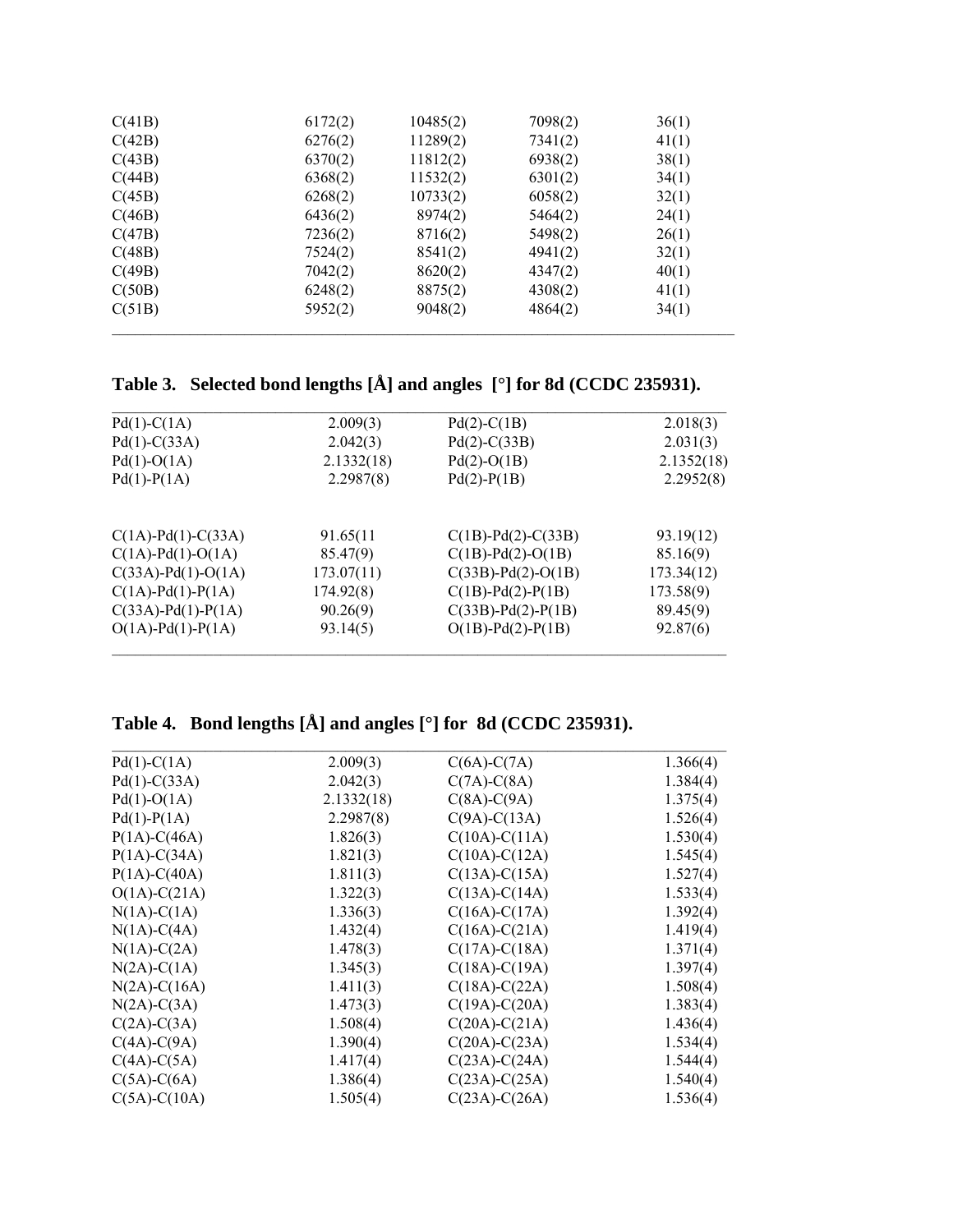| $C(24A) - C(27A)$  | 1.530(4)   | $C(16B) - C(17B)$         | 1.385(4)   |
|--------------------|------------|---------------------------|------------|
| $C(25A) - C(29A)$  | 1.531(4)   | $C(16B) - C(21B)$         | 1.417(4)   |
| $C(26A) - C(31A)$  | 1.532(4)   | $C(17B) - C(18B)$         | 1.368(4)   |
| $C(27A) - C(32A)$  | 1.504(4)   | $C(18B) - C(19B)$         | 1.391(4)   |
| $C(27A) - C(28A)$  | 1.541(4)   | $C(18B) - C(22B)$         | 1.511(4)   |
| $C(28A) - C(29A)$  | 1.514(4)   | $C(19B) - C(20B)$         | 1.385(4)   |
| $C(29A) - C(30A)$  | 1.533(4)   | $C(20B) - C(21B)$         | 1.432(4)   |
| $C(30A) - C(31A)$  | 1.529(4)   | $C(20B)$ - $C(23B)$       | 1.535(4)   |
| $C(31A) - C(32A)$  | 1.524(4)   | $C(23B)$ - $C(24B)$       | 1.524(4)   |
| $C(34A) - C(39A)$  | 1.373(4)   | $C(23B)$ - $C(26B)$       | 1.541(4)   |
| $C(34A) - C(35A)$  | 1.400(4)   | $C(23B) - C(25B)$         | 1.544(4)   |
| $C(35A) - C(36A)$  | 1.384(4)   | $C(24B) - C(27B)$         | 1.529(4)   |
| $C(36A) - C(37A)$  | 1.371(4)   | $C(25B) - C(29B)$         | 1.519(4)   |
| $C(37A) - C(38A)$  | 1.404(4)   | $C(26B) - C(31B)$         | 1.526(4)   |
| $C(38A) - C(39A)$  | 1.374(4)   | $C(27B) - C(32B)$         | 1.529(4)   |
| $C(40A) - C(45A)$  | 1.385(4)   | $C(27B) - C(28B)$         | 1.526(4)   |
| $C(40A) - C(41A)$  | 1.389(4)   | $C(28B)$ - $C(29B)$       |            |
|                    |            |                           | 1.512(5)   |
| $C(41A) - C(42A)$  | 1.380(4)   | $C(29B) - C(30B)$         | 1.534(4)   |
| $C(42A) - C(43A)$  | 1.373(4)   | $C(30B) - C(31B)$         | 1.525(4)   |
| $C(43A) - C(44A)$  | 1.379(4)   | $C(31B) - C(32B)$         | 1.514(5)   |
| $C(44A) - C(45A)$  | 1.384(4)   | $C(34B) - C(39B)$         | 1.394(4)   |
| $C(46A) - C(47A)$  | 1.389(4)   | $C(34B) - C(35B)$         | 1.389(4)   |
| $C(46A) - C(51A)$  | 1.405(4)   | $C(35B) - C(36B)$         | 1.386(4)   |
| $C(47A) - C(48A)$  | 1.377(4)   | $C(36B) - C(37B)$         | 1.379(5)   |
| $C(48A) - C(49A)$  | 1.394(4)   | $C(37B) - C(38B)$         | 1.375(4)   |
| $C(49A) - C(50A)$  | 1.370(4)   | $C(38B) - C(39B)$         | 1.387(4)   |
| $C(50A) - C(51A)$  | 1.372(4)   | $C(40B) - C(41B)$         | 1.390(4)   |
| $Pd(2)-C(1B)$      | 2.018(3)   | $C(40B) - C(45B)$         | 1.397(4)   |
| $Pd(2)-C(33B)$     | 2.031(3)   | $C(41B) - C(42B)$         | 1.385(4)   |
| $Pd(2)-O(1B)$      | 2.1352(18) | $C(42B) - C(43B)$         | 1.383(5)   |
| $Pd(2)-P(1B)$      | 2.2952(8)  | $C(43B) - C(44B)$         | 1.373(5)   |
| $P(1B)-C(40B)$     | 1.811(3)   | $C(44B) - C(45B)$         | 1.378(4)   |
| $P(1B)-C(34B)$     | 1.825(3)   | $C(46B) - C(51B)$         | 1.388(4)   |
| $P(1B)-C(46B)$     | 1.821(3)   | $C(46B) - C(47B)$         | 1.402(4)   |
| $O(1B)$ -C $(21B)$ | 1.311(3)   | $C(47B) - C(48B)$         | 1.377(4)   |
| $N(1B)-C(1B)$      | 1.344(4)   | $C(48B) - C(49B)$         | 1.380(4)   |
| $N(1B)-C(4B)$      | 1.444(4)   | $C(49B)$ - $C(50B)$       | 1.389(4)   |
| $N(1B)-C(2B)$      | 1.483(3)   | $C(50B) - C(51B)$         | 1.381(4)   |
| $N(2B)-C(1B)$      | 1.330(3)   |                           |            |
| $N(2B)-C(16B)$     | 1.422(4)   | $C(1A)$ -Pd(1)-C(33A)     | 91.65(11)  |
| $N(2B)-C(3B)$      | 1.472(3)   | $C(1A)$ -Pd(1)-O(1A)      | 85.47(9)   |
| $C(2B)$ -C(3B)     | 1.497(4)   | $C(33A)$ -Pd(1)-O(1A)     | 173.07(11) |
| $C(4B)$ - $C(5B)$  | 1.411(4)   | $C(1A)$ -Pd(1)-P(1A)      | 174.92(8)  |
| $C(4B)$ - $C(9B)$  | 1.381(4)   | $C(33A)$ -Pd(1)-P(1A)     | 90.26(9)   |
| $C(5B)$ - $C(6B)$  | 1.383(4)   | $O(1A)$ -Pd(1)-P(1A)      | 93.14(5)   |
| $C(5B) - C(10B)$   | 1.515(5)   | $C(46A) - P(1A) - C(34A)$ | 99.76(13)  |
| $C(6B)$ -C(7B)     | 1.378(5)   | $C(46A) - P(1A) - C(40A)$ | 108.53(14) |
| $C(7B)$ -C(8B)     | 1.388(4)   | $C(34A) - P(1A) - C(40A)$ | 103.10(13) |
| $C(8B)$ -C(9B)     | 1.387(4)   | $C(46A) - P(1A) - Pd(1)$  | 113.15(10) |
| $C(9B) - C(13B)$   | 1.520(4)   | $C(34A) - P(1A) - Pd(1)$  | 117.64(10) |
| $C(10B) - C(12B)$  | 1.517(4)   | $C(40A) - P(1A) - Pd(1)$  | 113.33(10) |
| $C(10B) - C(11B)$  | 1.530(4)   | $C(21A)-O(1A)-Pd(1)$      | 115.76(16) |
| $C(13B) - C(15B)$  | 1.518(4)   | $C(1A)-N(1A)-C(4A)$       | 126.4(2)   |
| $C(13B) - C(14B)$  | 1.536(4)   | $C(1A)-N(1A)-C(2A)$       | 112.0(2)   |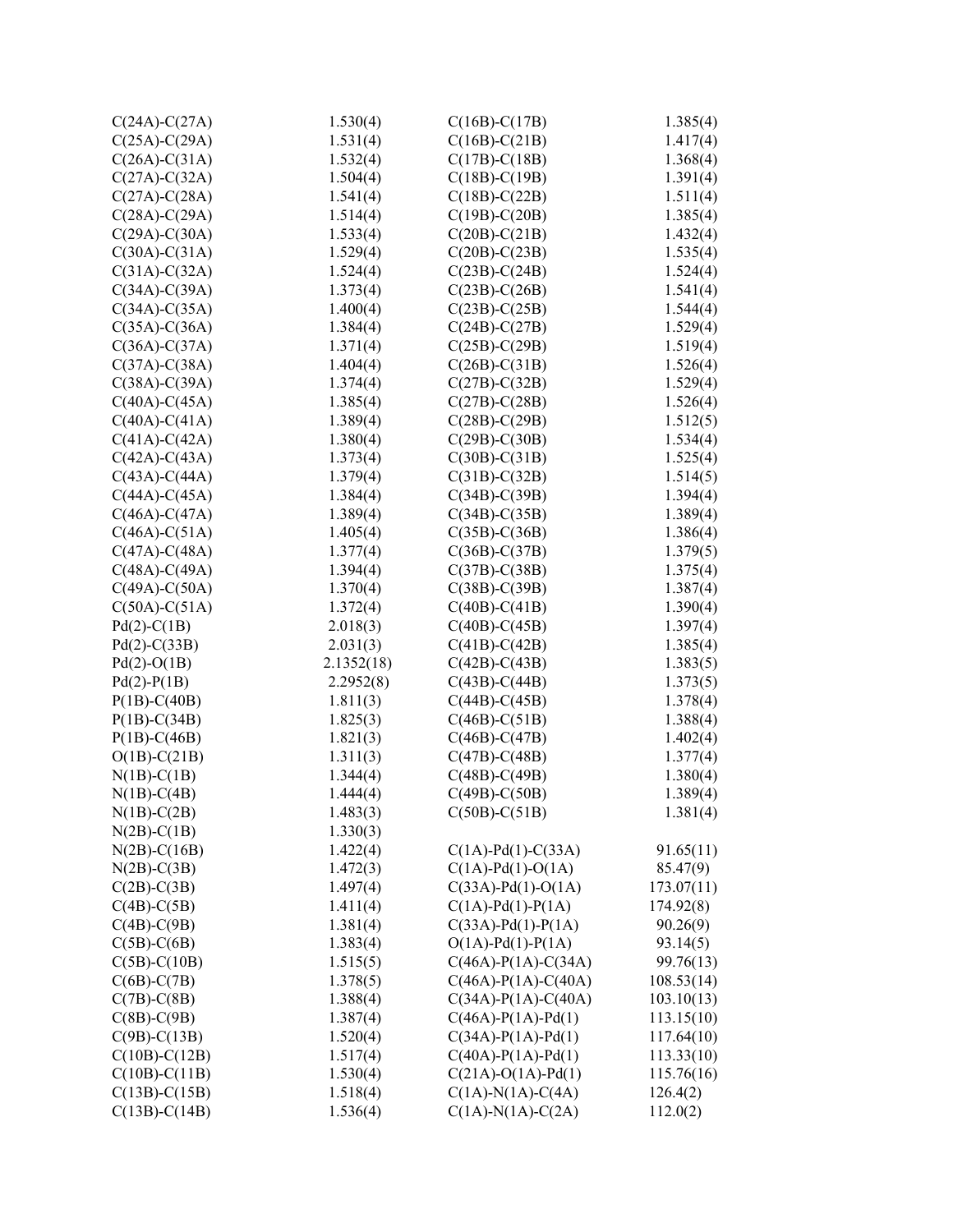| $C(4A) - N(1A) - C(2A)$    | 120.0(2) | $C(28A) - C(29A) - C(30A)$ | 110.1(2)   |
|----------------------------|----------|----------------------------|------------|
| $C(1A)-N(2A)-C(16A)$       | 127.0(2) | $C(28A) - C(29A) - C(25A)$ | 110.9(3)   |
| $C(1A)-N(2A)-C(3A)$        | 111.5(2) | $C(30A) - C(29A) - C(25A)$ | 108.9(2)   |
| $C(16A) - N(2A) - C(3A)$   | 121.4(2) | $C(29A) - C(30A) - C(31A)$ | 108.8(3)   |
| $N(2A) - C(1A) - N(1A)$    | 108.5(2) | $C(32A) - C(31A) - C(30A)$ | 109.3(3)   |
| $N(2A) - C(1A) - Pd(1)$    | 119.6(2) | $C(32A) - C(31A) - C(26A)$ | 108.7(3)   |
| $N(1A)-C(1A)-Pd(1)$        | 131.4(2) | $C(30A) - C(31A) - C(26A)$ | 110.0(2)   |
| $N(1A)-C(2A)-C(3A)$        | 101.7(2) | $C(31A) - C(32A) - C(27A)$ | 109.5(3)   |
| $N(2A)-C(3A)-C(2A)$        | 102.5(2) | $C(39A) - C(34A) - C(35A)$ | 118.5(3)   |
| $C(9A)-C(4A)-C(5A)$        | 121.2(3) | $C(39A) - C(34A) - P(1A)$  | 118.9(2)   |
| $C(9A) - C(4A) - N(1A)$    | 120.7(3) | $C(35A) - C(34A) - P(1A)$  | 122.5(2)   |
| $C(5A)-C(4A)-N(1A)$        |          | $C(36A) - C(35A) - C(34A)$ | 120.1(3)   |
|                            | 118.1(3) |                            |            |
| $C(6A)-C(5A)-C(4A)$        | 117.2(3) | $C(35A) - C(36A) - C(37A)$ | 120.8(3)   |
| $C(6A)$ -C(5A)-C(10A)      | 120.4(3) | $C(36A) - C(37A) - C(38A)$ | 119.2(3)   |
| $C(4A)$ -C(5A)-C(10A)      | 122.4(3) | $C(37A) - C(38A) - C(39A)$ | 119.5(3)   |
| $C(5A)-C(6A)-C(7A)$        | 121.9(3) | $C(34A) - C(39A) - C(38A)$ | 121.8(3)   |
| $C(8A)-C(7A)-C(6A)$        | 119.9(3) | $C(45A) - C(40A) - C(41A)$ | 118.3(3)   |
| $C(7A)-C(8A)-C(9A)$        | 121.1(3) | $C(45A) - C(40A) - P(1A)$  | 124.6(2)   |
| $C(4A)-C(9A)-C(8A)$        | 118.7(3) | $C(41A) - C(40A) - P(1A)$  | 117.1(2)   |
| $C(4A) - C(9A) - C(13A)$   | 122.9(3) | $C(40A) - C(41A) - C(42A)$ | 120.9(3)   |
| $C(8A) - C(9A) - C(13A)$   | 118.4(3) | $C(43A) - C(42A) - C(41A)$ | 120.0(3)   |
| $C(5A) - C(10A) - C(11A)$  | 110.7(3) | $C(42A) - C(43A) - C(44A)$ | 120.0(3)   |
| $C(5A) - C(10A) - C(12A)$  | 111.9(3) | $C(43A) - C(44A) - C(45A)$ | 119.8(3)   |
| $C(11A) - C(10A) - C(12A)$ | 108.7(2) | $C(40A) - C(45A) - C(44A)$ | 120.9(3)   |
| $C(9A) - C(13A) - C(15A)$  | 111.8(3) | $C(47A) - C(46A) - C(51A)$ | 118.7(3)   |
| $C(9A) - C(13A) - C(14A)$  | 109.6(3) | $C(47A) - C(46A) - P(1A)$  | 122.3(2)   |
| $C(15A) - C(13A) - C(14A)$ | 110.5(3) | $C(51A) - C(46A) - P(1A)$  | 118.7(2)   |
| $C(17A) - C(16A) - N(2A)$  | 118.3(3) | $C(48A) - C(47A) - C(46A)$ | 121.1(3)   |
| $C(17A) - C(16A) - C(21A)$ | 121.7(3) | $C(49A) - C(48A) - C(47A)$ | 119.7(3)   |
| $N(2A) - C(16A) - C(21A)$  | 119.9(3) | $C(50A) - C(49A) - C(48A)$ | 119.2(3)   |
| $C(18A) - C(17A) - C(16A)$ | 121.0(3) | $C(49A) - C(50A) - C(51A)$ | 121.9(3)   |
| $C(17A) - C(18A) - C(19A)$ | 117.7(3) | $C(50A) - C(51A) - C(46A)$ | 119.3(3)   |
| $C(17A) - C(18A) - C(22A)$ | 121.5(3) | $C(1B)$ -Pd(2)-C(33B)      | 93.19(12)  |
| $C(19A) - C(18A) - C(22A)$ | 120.9(3) | $C(1B)$ -Pd(2)-O(1B)       | 85.16(9)   |
| $C(20A) - C(19A) - C(18A)$ | 123.9(3) | $C(33B)$ -Pd(2)-O(1B)      | 173.34(12) |
| $C(19A) - C(20A) - C(21A)$ | 118.3(3) | $C(1B)$ -Pd(2)-P(1B)       | 173.58(9)  |
| $C(19A) - C(20A) - C(23A)$ | 120.6(3) | $C(33B)$ -Pd(2)-P(1B)      | 89.45(9)   |
| $C(21A) - C(20A) - C(23A)$ | 121.1(3) | $O(1B)$ -Pd(2)-P(1B)       | 92.87(6)   |
| $O(1A) - C(21A) - C(20A)$  | 121.9(3) | $C(40B) - P(1B) - C(34B)$  | 102.83(14) |
| $O(1A) - C(21A) - C(16A)$  | 121.3(3) | $C(40B) - P(1B) - C(46B)$  | 107.93(14) |
| $C(20A) - C(21A) - C(16A)$ | 116.8(3) | $C(34B) - P(1B) - C(46B)$  | 100.33(14) |
| $C(20A) - C(23A) - C(24A)$ | 112.1(2) | $C(40B) - P(1B) - Pd(2)$   | 112.70(11) |
| $C(20A) - C(23A) - C(25A)$ | 111.1(2) | $C(34B) - P(1B) - Pd(2)$   | 118.59(10) |
| $C(24A) - C(23A) - C(25A)$ | 107.3(2) | $C(46B) - P(1B) - Pd(2)$   | 113.14(10) |
| $C(20A) - C(23A) - C(26A)$ | 111.3(2) | $C(21B)-O(1B)-Pd(2)$       | 117.01(17) |
| $C(24A) - C(23A) - C(26A)$ | 106.8(2) | $C(1B)$ -N(1B)-C(4B)       | 127.0(2)   |
| $C(25A) - C(23A) - C(26A)$ | 108.1(2) | $C(1B)$ -N(1B)-C(2B)       | 111.4(2)   |
| $C(27A) - C(24A) - C(23A)$ | 111.5(3) | $C(4B)$ -N(1B)-C(2B)       | 120.4(2)   |
| $C(29A) - C(25A) - C(23A)$ | 110.9(2) | $C(1B)-N(2B)-C(16B)$       | 126.9(2)   |
| $C(31A) - C(26A) - C(23A)$ | 112.0(2) | $C(1B)-N(2B)-C(3B)$        | 112.1(2)   |
| $C(24A) - C(27A) - C(32A)$ | 111.2(3) | $C(16B)$ -N(2B)-C(3B)      | 120.7(2)   |
| $C(24A) - C(27A) - C(28A)$ | 108.1(2) | $N(2B) - C(1B) - N(1B)$    | 107.9(2)   |
| $C(32A) - C(27A) - C(28A)$ | 109.7(3) | $N(2B) - C(1B) - Pd(2)$    | 120.8(2)   |
|                            |          |                            |            |
| $C(29A) - C(28A) - C(27A)$ | 108.5(2) | $N(1B)-C(1B)-Pd(2)$        | 130.0(2)   |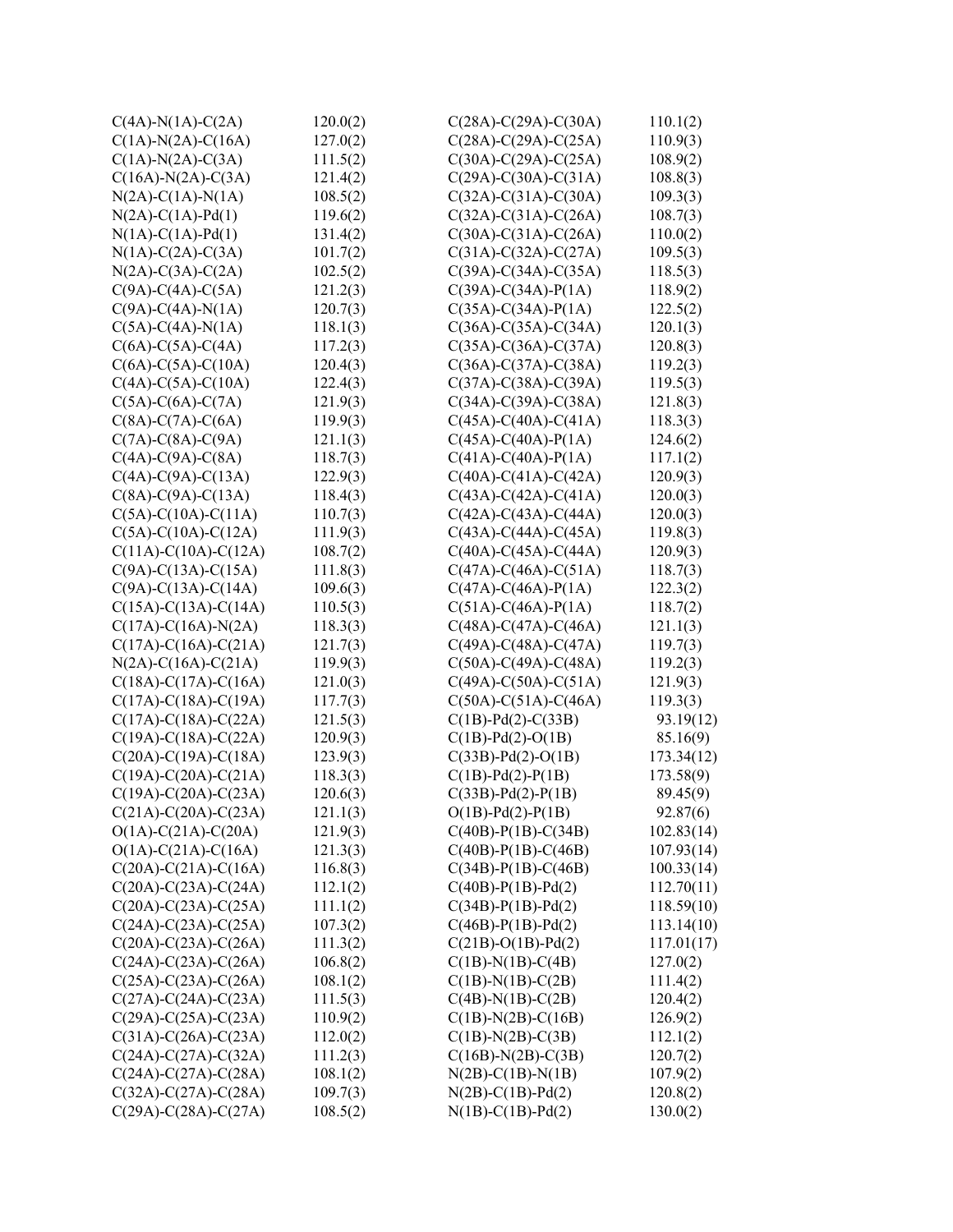| $N(1B)-C(2B)-C(3B)$         | 101.3(2) | $C(31B) - C(32B) - C(27B)$ | 109.9(3) |
|-----------------------------|----------|----------------------------|----------|
| $N(2B)$ -C(3B)-C(2B)        | 101.9(2) | $C(39B) - C(34B) - C(35B)$ | 118.2(3) |
| $C(5B)$ -C(4B)-C(9B)        | 123.1(3) | $C(39B) - C(34B) - P(1B)$  | 118.1(2) |
| $C(5B) - C(4B) - N(1B)$     | 117.1(3) | $C(35B) - C(34B) - P(1B)$  | 123.6(3) |
| $C(9B) - C(4B) - N(1B)$     | 119.8(3) | $C(34B) - C(35B) - C(36B)$ | 120.3(3) |
| $C(4B)$ - $C(5B)$ - $C(6B)$ | 116.9(3) | $C(35B) - C(36B) - C(37B)$ | 121.1(3) |
| $C(4B) - C(5B) - C(10B)$    | 123.1(3) | $C(38B) - C(37B) - C(36B)$ | 119.1(3) |
| $C(6B)$ -C(5B)-C(10B)       | 120.1(3) | $C(37B) - C(38B) - C(39B)$ | 120.3(3) |
| $C(7B)$ -C(6B)-C(5B)        | 121.1(3) | $C(34B) - C(39B) - C(38B)$ | 121.0(3) |
| $C(6B)$ -C(7B)-C(8B)        | 120.7(3) | $C(41B) - C(40B) - C(45B)$ | 117.9(3) |
| $C(7B)$ -C(8B)-C(9B)        | 120.3(4) | $C(41B) - C(40B) - P(1B)$  | 117.0(2) |
| $C(4B)$ -C(9B)-C(8B)        | 117.9(3) | $C(45B) - C(40B) - P(1B)$  | 125.1(3) |
| $C(4B) - C(9B) - C(13B)$    | 122.8(3) | $C(40B) - C(41B) - C(42B)$ | 121.1(3) |
| $C(8B) - C(9B) - C(13B)$    | 119.3(3) | $C(43B) - C(42B) - C(41B)$ | 119.9(4) |
| $C(5B) - C(10B) - C(12B)$   | 111.7(3) | $C(44B) - C(43B) - C(42B)$ | 119.7(3) |
| $C(5B) - C(10B) - C(11B)$   | 111.6(3) | $C(43B) - C(44B) - C(45B)$ | 120.6(3) |
| $C(12B) - C(10B) - C(11B)$  | 109.7(3) | $C(44B) - C(45B) - C(40B)$ | 120.8(3) |
| $C(9B) - C(13B) - C(15B)$   | 111.7(3) | $C(51B) - C(46B) - C(47B)$ | 118.7(3) |
| $C(9B) - C(13B) - C(14B)$   | 110.6(3) | $C(51B) - C(46B) - P(1B)$  | 122.2(2) |
| $C(15B) - C(13B) - C(14B)$  | 110.6(3) | $C(47B) - C(46B) - P(1B)$  | 119.0(2) |
| $C(17B) - C(16B) - N(2B)$   | 117.9(3) | $C(48B) - C(47B) - C(46B)$ | 119.8(3) |
| $C(17B) - C(16B) - C(21B)$  | 122.3(3) | $C(49B) - C(48B) - C(47B)$ | 121.1(3) |
| $N(2B) - C(16B) - C(21B)$   | 119.5(3) | $C(48B) - C(49B) - C(50B)$ | 119.5(3) |
| $C(18B) - C(17B) - C(16B)$  | 121.4(3) | $C(51B) - C(50B) - C(49B)$ | 119.7(3) |
| $C(17B) - C(18B) - C(19B)$  | 117.0(3) | $C(50B) - C(51B) - C(46B)$ | 121.2(3) |
| $C(17B) - C(18B) - C(22B)$  | 121.1(3) |                            |          |
| $C(19B) - C(18B) - C(22B)$  | 121.5(3) |                            |          |
| $C(20B) - C(19B) - C(18B)$  | 124.4(3) |                            |          |
| $C(19B) - C(20B) - C(21B)$  | 118.5(3) |                            |          |
| $C(19B) - C(20B) - C(23B)$  | 120.4(3) |                            |          |
| $C(21B) - C(20B) - C(23B)$  | 121.0(3) |                            |          |
| $O(1B) - C(21B) - C(16B)$   | 120.9(3) |                            |          |
| $O(1B) - C(21B) - C(20B)$   | 122.7(3) |                            |          |
| $C(16B) - C(21B) - C(20B)$  | 116.3(3) |                            |          |
| $C(24B) - C(23B) - C(26B)$  | 108.1(2) |                            |          |
| $C(24B) - C(23B) - C(20B)$  | 110.4(2) |                            |          |
| $C(26B) - C(23B) - C(20B)$  | 112.1(2) |                            |          |
| $C(24B) - C(23B) - C(25B)$  | 107.1(2) |                            |          |
| $C(26B) - C(23B) - C(25B)$  | 106.8(2) |                            |          |
| $C(20B) - C(23B) - C(25B)$  | 112.2(2) |                            |          |
| $C(23B) - C(24B) - C(27B)$  | 112.3(3) |                            |          |
| $C(29B) - C(25B) - C(23B)$  | 111.7(3) |                            |          |
| $C(31B) - C(26B) - C(23B)$  | 111.1(2) |                            |          |
| $C(32B) - C(27B) - C(28B)$  | 108.1(3) |                            |          |
| $C(32B) - C(27B) - C(24B)$  | 109.4(2) |                            |          |
| $C(28B) - C(27B) - C(24B)$  | 109.0(3) |                            |          |
| $C(29B) - C(28B) - C(27B)$  | 109.9(3) |                            |          |
| $C(25B) - C(29B) - C(28B)$  | 109.6(3) |                            |          |
| $C(25B) - C(29B) - C(30B)$  | 110.2(3) |                            |          |
| $C(28B) - C(29B) - C(30B)$  | 109.5(3) |                            |          |
| $C(29B) - C(30B) - C(31B)$  | 107.8(3) |                            |          |
| $C(32B) - C(31B) - C(26B)$  | 110.1(3) |                            |          |
| $C(32B) - C(31B) - C(30B)$  | 109.2(3) |                            |          |
| $C(26B) - C(31B) - C(30B)$  | 110.5(3) |                            |          |
|                             |          |                            |          |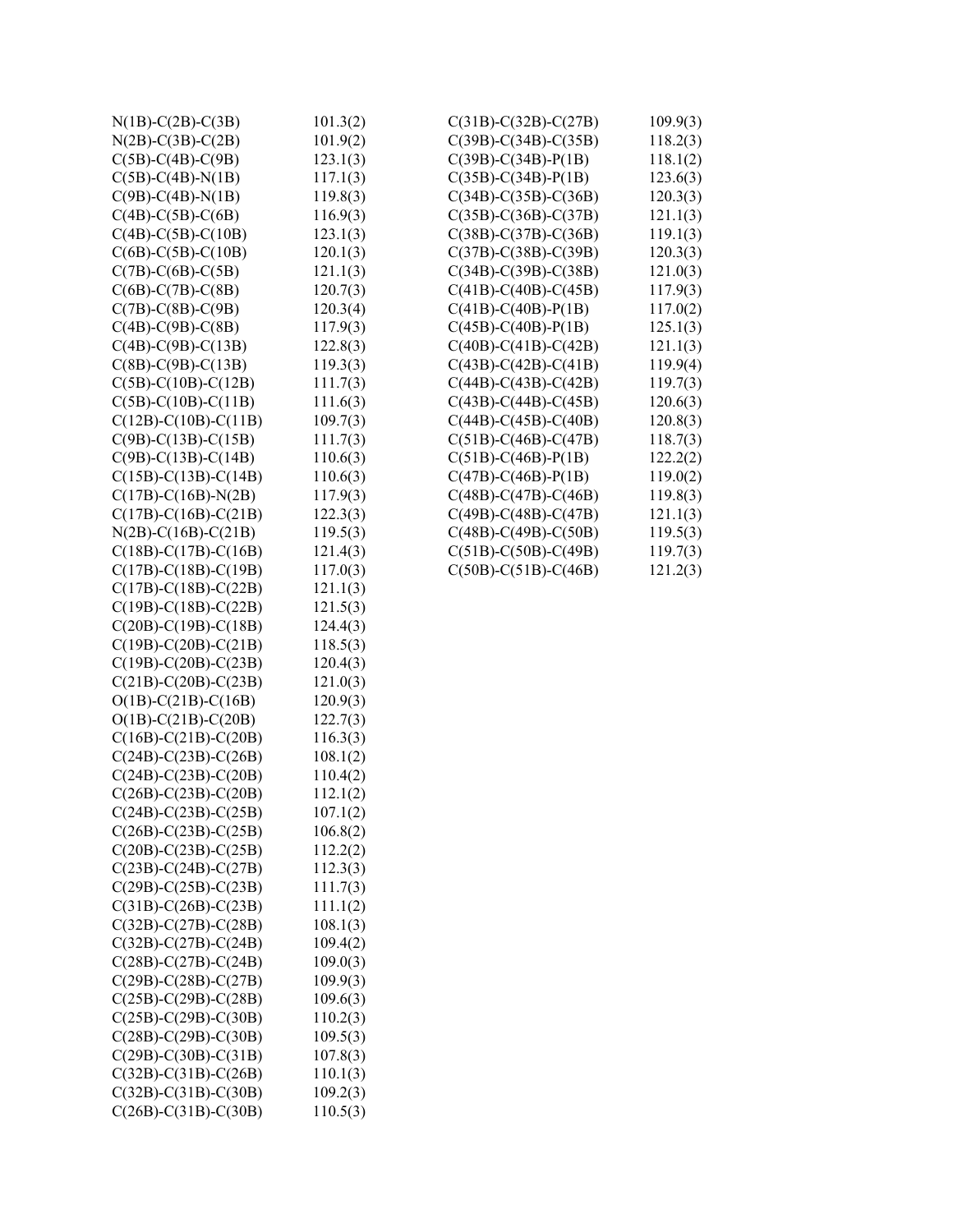Table 5. Anisotropic displacement parameters  $(\AA^2x 10^4)$  for 8d (CCDC 235931). The anisotropic displacement factor exponent takes the form:  $-2\pi^2$  [ h<sup>2</sup>  $a^{*2}U^{11} + ...$  +  $2 h k a^* b^* U^{12}$ 

| 240(2)<br>211(2)<br>117(1)<br>96(1)<br>151(1)<br>88(1)<br>160(4)<br>207(5)<br>109(4)<br>78(4)<br>95(4)<br>256(5)<br>183(10)<br>263(12)<br>180(12)<br>74(9)<br>122(9)<br>76(10)<br>209(13)<br>241(15)<br>243(15)<br>123(12)<br>137(12)<br>118(12)<br>220(13)<br>210(15)<br>231(15)<br>122(12)<br>123(12)<br>103(12)<br>149(15)<br>207(18)<br>210(18)<br>89(15)<br>32(13)<br>384(19)<br>300(20)<br>340(20)<br>193(17)<br>277(17)<br>193(16)<br>320(20)<br>300(20)<br>205(16)<br>169(16)<br>341(18)<br>186(17)<br>204(16)<br>213(18)<br>320(20)<br>101(14)<br>C(4A)<br>134(16)<br>176(15)<br>C(5A)<br>219(16)<br>245(19)<br>266(19)<br>160(16)<br>135(15)<br>108(14)<br>275(18)<br>300(20)<br>420(20)<br>235(18)<br>207(17)<br>186(16)<br>C(6A)<br>321(19)<br>320(20)<br>400(20)<br>93(18)<br>197(18)<br>179(17)<br>C(7A)<br>300(19)<br>290(20)<br>330(20)<br>48(17)<br>93(16)<br>107(16)<br>C(8A)<br>230(16)<br>229(18)<br>253(19)<br>109(15)<br>115(15)<br>117(15)<br>C(9A)<br>250(17)<br>275(19)<br>300(20)<br>120(16)<br>134(15)<br>C(10A)<br>76(15)<br>307(19)<br>420(20)<br>340(20)<br>199(18)<br>123(17)<br>141(17)<br>C(11A)<br>254(18)<br>500(20)<br>440(20)<br>240(20)<br>107(17)<br>172(17)<br>C(12A)<br>203(16)<br>234(19)<br>360(20)<br>93(16)<br>97(14)<br>C(13A)<br>46(15)<br>380(20)<br>720(30)<br>220(20)<br>140(19)<br>120(17)<br>C(14A)<br>211(18)<br>400(20)<br>460(20)<br>390(20)<br>195(19)<br>86(18)<br>211(18)<br>C(15A)<br>228(18)<br>290(19)<br>97(14)<br>86(13)<br>C(16A)<br>117(14)<br>111(15)<br>330(20)<br>230(19)<br>128(17)<br>96(15)<br>96(16)<br>C(17A)<br>257(17)<br>C(18A)<br>232(19)<br>250(19)<br>57(16)<br>146(15)<br>301(18)<br>77(15)<br>197(18)<br>340(20)<br>119(16)<br>133(15)<br>61(14)<br>C(19A)<br>221(16)<br>184(17)<br>233(18)<br>80(15)<br>25(13)<br>C(20A)<br>115(14)<br>87(13)<br>239(18)<br>201(18)<br>70(15)<br>62(13)<br>30(13)<br>C(21A)<br>102(14)<br>C(22A)<br>680(30)<br>380(20)<br>330(20)<br>90(19)<br>220(20)<br>210(20)<br>C(23A)<br>201(18)<br>290(19)<br>118(15)<br>85(14)<br>103(13)<br>157(15)<br>C(24A)<br>310(20)<br>380(20)<br>188(17)<br>190(16)<br>345(19)<br>176(17)<br>265(19)<br>310(20)<br>65(14)<br>C(25A)<br>169(15)<br>134(16)<br>96(14)<br>284(19)<br>350(20)<br>159(17)<br>74(14)<br>C(26A)<br>176(16)<br>84(15)<br>330(20)<br>460(20)<br>235(19)<br>192(18)<br>266(17)<br>C(27A)<br>400(20)<br>C(28A)<br>288(18)<br>310(20)<br>430(20)<br>209(18)<br>89(17)<br>110(16)<br>C(29A)<br>320(20)<br>390(20)<br>223(17)<br>162(16)<br>134(16)<br>244(17)<br>C(30A)<br>350(20)<br>380(20)<br>300(20)<br>200(18)<br>62(17)<br>174(17)<br>C(31A)<br>228(17)<br>350(20)<br>370(20)<br>186(18)<br>26(16)<br>67(16)<br>C(32A)<br>440(20)<br>189(18)<br>249(18)<br>510(20)<br>260(20)<br>95(17)<br>C(33A)<br>166(15)<br>380(20)<br>350(20)<br>125(15)<br>219(17)<br>177(15)<br>C(34A)<br>280(19)<br>221(18)<br>150(15)<br>80(14)<br>122(14)<br>167(15)<br>C(35A)<br>209(16)<br>310(20)<br>320(20)<br>165(16)<br>124(15)<br>138(15)<br>C(36A)<br>248(18)<br>430(20)<br>400(20)<br>264(19)<br>201(16)<br>195(17)<br>360(20)<br>C(37A)<br>350(20)<br>510(30)<br>250(19)<br>238(17)<br>311(18)<br>C(38A)<br>390(20)<br>330(20)<br>320(20)<br>154(17)<br>137(17)<br>200(17)<br>C(39A)<br>237(17)<br>370(20)<br>330(20)<br>209(17)<br>160(15)<br>180(16)<br>C(40A)<br>135(15)<br>290(19)<br>233(18)<br>97(15)<br>115(14)<br>100(14)<br>C(41A)<br>331(19)<br>300(20)<br>250(20)<br>93(17)<br>98(16)<br>82(16) |        | $U^{11}$ | $U^{22}$ | $U^{33}$ | $U^{23}$ | $\overline{U^{13}}$ | $U^{12}$ |
|--------------------------------------------------------------------------------------------------------------------------------------------------------------------------------------------------------------------------------------------------------------------------------------------------------------------------------------------------------------------------------------------------------------------------------------------------------------------------------------------------------------------------------------------------------------------------------------------------------------------------------------------------------------------------------------------------------------------------------------------------------------------------------------------------------------------------------------------------------------------------------------------------------------------------------------------------------------------------------------------------------------------------------------------------------------------------------------------------------------------------------------------------------------------------------------------------------------------------------------------------------------------------------------------------------------------------------------------------------------------------------------------------------------------------------------------------------------------------------------------------------------------------------------------------------------------------------------------------------------------------------------------------------------------------------------------------------------------------------------------------------------------------------------------------------------------------------------------------------------------------------------------------------------------------------------------------------------------------------------------------------------------------------------------------------------------------------------------------------------------------------------------------------------------------------------------------------------------------------------------------------------------------------------------------------------------------------------------------------------------------------------------------------------------------------------------------------------------------------------------------------------------------------------------------------------------------------------------------------------------------------------------------------------------------------------------------------------------------------------------------------------------------------------------------------------------------------------------------------------------------------------------------------------------------------------------------------------------------------------------------------------------------------------------------------------------------------------------------------------------------------------------------------------------------------------------------------------------------------------------------------------------------------------------------------------------------------------------------------------------------------------------------------------------------------------------------------------------------|--------|----------|----------|----------|----------|---------------------|----------|
|                                                                                                                                                                                                                                                                                                                                                                                                                                                                                                                                                                                                                                                                                                                                                                                                                                                                                                                                                                                                                                                                                                                                                                                                                                                                                                                                                                                                                                                                                                                                                                                                                                                                                                                                                                                                                                                                                                                                                                                                                                                                                                                                                                                                                                                                                                                                                                                                                                                                                                                                                                                                                                                                                                                                                                                                                                                                                                                                                                                                                                                                                                                                                                                                                                                                                                                                                                                                                                                                          | Pd(1)  |          |          |          |          |                     |          |
|                                                                                                                                                                                                                                                                                                                                                                                                                                                                                                                                                                                                                                                                                                                                                                                                                                                                                                                                                                                                                                                                                                                                                                                                                                                                                                                                                                                                                                                                                                                                                                                                                                                                                                                                                                                                                                                                                                                                                                                                                                                                                                                                                                                                                                                                                                                                                                                                                                                                                                                                                                                                                                                                                                                                                                                                                                                                                                                                                                                                                                                                                                                                                                                                                                                                                                                                                                                                                                                                          | P(1A)  |          |          |          |          |                     |          |
|                                                                                                                                                                                                                                                                                                                                                                                                                                                                                                                                                                                                                                                                                                                                                                                                                                                                                                                                                                                                                                                                                                                                                                                                                                                                                                                                                                                                                                                                                                                                                                                                                                                                                                                                                                                                                                                                                                                                                                                                                                                                                                                                                                                                                                                                                                                                                                                                                                                                                                                                                                                                                                                                                                                                                                                                                                                                                                                                                                                                                                                                                                                                                                                                                                                                                                                                                                                                                                                                          | O(1A)  |          |          |          |          |                     |          |
|                                                                                                                                                                                                                                                                                                                                                                                                                                                                                                                                                                                                                                                                                                                                                                                                                                                                                                                                                                                                                                                                                                                                                                                                                                                                                                                                                                                                                                                                                                                                                                                                                                                                                                                                                                                                                                                                                                                                                                                                                                                                                                                                                                                                                                                                                                                                                                                                                                                                                                                                                                                                                                                                                                                                                                                                                                                                                                                                                                                                                                                                                                                                                                                                                                                                                                                                                                                                                                                                          | N(1A)  |          |          |          |          |                     |          |
|                                                                                                                                                                                                                                                                                                                                                                                                                                                                                                                                                                                                                                                                                                                                                                                                                                                                                                                                                                                                                                                                                                                                                                                                                                                                                                                                                                                                                                                                                                                                                                                                                                                                                                                                                                                                                                                                                                                                                                                                                                                                                                                                                                                                                                                                                                                                                                                                                                                                                                                                                                                                                                                                                                                                                                                                                                                                                                                                                                                                                                                                                                                                                                                                                                                                                                                                                                                                                                                                          | N(2A)  |          |          |          |          |                     |          |
|                                                                                                                                                                                                                                                                                                                                                                                                                                                                                                                                                                                                                                                                                                                                                                                                                                                                                                                                                                                                                                                                                                                                                                                                                                                                                                                                                                                                                                                                                                                                                                                                                                                                                                                                                                                                                                                                                                                                                                                                                                                                                                                                                                                                                                                                                                                                                                                                                                                                                                                                                                                                                                                                                                                                                                                                                                                                                                                                                                                                                                                                                                                                                                                                                                                                                                                                                                                                                                                                          | C(1A)  |          |          |          |          |                     | 84(13)   |
|                                                                                                                                                                                                                                                                                                                                                                                                                                                                                                                                                                                                                                                                                                                                                                                                                                                                                                                                                                                                                                                                                                                                                                                                                                                                                                                                                                                                                                                                                                                                                                                                                                                                                                                                                                                                                                                                                                                                                                                                                                                                                                                                                                                                                                                                                                                                                                                                                                                                                                                                                                                                                                                                                                                                                                                                                                                                                                                                                                                                                                                                                                                                                                                                                                                                                                                                                                                                                                                                          | C(2A)  |          |          |          |          |                     |          |
|                                                                                                                                                                                                                                                                                                                                                                                                                                                                                                                                                                                                                                                                                                                                                                                                                                                                                                                                                                                                                                                                                                                                                                                                                                                                                                                                                                                                                                                                                                                                                                                                                                                                                                                                                                                                                                                                                                                                                                                                                                                                                                                                                                                                                                                                                                                                                                                                                                                                                                                                                                                                                                                                                                                                                                                                                                                                                                                                                                                                                                                                                                                                                                                                                                                                                                                                                                                                                                                                          | C(3A)  |          |          |          |          |                     |          |
|                                                                                                                                                                                                                                                                                                                                                                                                                                                                                                                                                                                                                                                                                                                                                                                                                                                                                                                                                                                                                                                                                                                                                                                                                                                                                                                                                                                                                                                                                                                                                                                                                                                                                                                                                                                                                                                                                                                                                                                                                                                                                                                                                                                                                                                                                                                                                                                                                                                                                                                                                                                                                                                                                                                                                                                                                                                                                                                                                                                                                                                                                                                                                                                                                                                                                                                                                                                                                                                                          |        |          |          |          |          |                     |          |
|                                                                                                                                                                                                                                                                                                                                                                                                                                                                                                                                                                                                                                                                                                                                                                                                                                                                                                                                                                                                                                                                                                                                                                                                                                                                                                                                                                                                                                                                                                                                                                                                                                                                                                                                                                                                                                                                                                                                                                                                                                                                                                                                                                                                                                                                                                                                                                                                                                                                                                                                                                                                                                                                                                                                                                                                                                                                                                                                                                                                                                                                                                                                                                                                                                                                                                                                                                                                                                                                          |        |          |          |          |          |                     |          |
|                                                                                                                                                                                                                                                                                                                                                                                                                                                                                                                                                                                                                                                                                                                                                                                                                                                                                                                                                                                                                                                                                                                                                                                                                                                                                                                                                                                                                                                                                                                                                                                                                                                                                                                                                                                                                                                                                                                                                                                                                                                                                                                                                                                                                                                                                                                                                                                                                                                                                                                                                                                                                                                                                                                                                                                                                                                                                                                                                                                                                                                                                                                                                                                                                                                                                                                                                                                                                                                                          |        |          |          |          |          |                     |          |
|                                                                                                                                                                                                                                                                                                                                                                                                                                                                                                                                                                                                                                                                                                                                                                                                                                                                                                                                                                                                                                                                                                                                                                                                                                                                                                                                                                                                                                                                                                                                                                                                                                                                                                                                                                                                                                                                                                                                                                                                                                                                                                                                                                                                                                                                                                                                                                                                                                                                                                                                                                                                                                                                                                                                                                                                                                                                                                                                                                                                                                                                                                                                                                                                                                                                                                                                                                                                                                                                          |        |          |          |          |          |                     |          |
|                                                                                                                                                                                                                                                                                                                                                                                                                                                                                                                                                                                                                                                                                                                                                                                                                                                                                                                                                                                                                                                                                                                                                                                                                                                                                                                                                                                                                                                                                                                                                                                                                                                                                                                                                                                                                                                                                                                                                                                                                                                                                                                                                                                                                                                                                                                                                                                                                                                                                                                                                                                                                                                                                                                                                                                                                                                                                                                                                                                                                                                                                                                                                                                                                                                                                                                                                                                                                                                                          |        |          |          |          |          |                     |          |
|                                                                                                                                                                                                                                                                                                                                                                                                                                                                                                                                                                                                                                                                                                                                                                                                                                                                                                                                                                                                                                                                                                                                                                                                                                                                                                                                                                                                                                                                                                                                                                                                                                                                                                                                                                                                                                                                                                                                                                                                                                                                                                                                                                                                                                                                                                                                                                                                                                                                                                                                                                                                                                                                                                                                                                                                                                                                                                                                                                                                                                                                                                                                                                                                                                                                                                                                                                                                                                                                          |        |          |          |          |          |                     |          |
|                                                                                                                                                                                                                                                                                                                                                                                                                                                                                                                                                                                                                                                                                                                                                                                                                                                                                                                                                                                                                                                                                                                                                                                                                                                                                                                                                                                                                                                                                                                                                                                                                                                                                                                                                                                                                                                                                                                                                                                                                                                                                                                                                                                                                                                                                                                                                                                                                                                                                                                                                                                                                                                                                                                                                                                                                                                                                                                                                                                                                                                                                                                                                                                                                                                                                                                                                                                                                                                                          |        |          |          |          |          |                     |          |
|                                                                                                                                                                                                                                                                                                                                                                                                                                                                                                                                                                                                                                                                                                                                                                                                                                                                                                                                                                                                                                                                                                                                                                                                                                                                                                                                                                                                                                                                                                                                                                                                                                                                                                                                                                                                                                                                                                                                                                                                                                                                                                                                                                                                                                                                                                                                                                                                                                                                                                                                                                                                                                                                                                                                                                                                                                                                                                                                                                                                                                                                                                                                                                                                                                                                                                                                                                                                                                                                          |        |          |          |          |          |                     |          |
|                                                                                                                                                                                                                                                                                                                                                                                                                                                                                                                                                                                                                                                                                                                                                                                                                                                                                                                                                                                                                                                                                                                                                                                                                                                                                                                                                                                                                                                                                                                                                                                                                                                                                                                                                                                                                                                                                                                                                                                                                                                                                                                                                                                                                                                                                                                                                                                                                                                                                                                                                                                                                                                                                                                                                                                                                                                                                                                                                                                                                                                                                                                                                                                                                                                                                                                                                                                                                                                                          |        |          |          |          |          |                     |          |
|                                                                                                                                                                                                                                                                                                                                                                                                                                                                                                                                                                                                                                                                                                                                                                                                                                                                                                                                                                                                                                                                                                                                                                                                                                                                                                                                                                                                                                                                                                                                                                                                                                                                                                                                                                                                                                                                                                                                                                                                                                                                                                                                                                                                                                                                                                                                                                                                                                                                                                                                                                                                                                                                                                                                                                                                                                                                                                                                                                                                                                                                                                                                                                                                                                                                                                                                                                                                                                                                          |        |          |          |          |          |                     |          |
|                                                                                                                                                                                                                                                                                                                                                                                                                                                                                                                                                                                                                                                                                                                                                                                                                                                                                                                                                                                                                                                                                                                                                                                                                                                                                                                                                                                                                                                                                                                                                                                                                                                                                                                                                                                                                                                                                                                                                                                                                                                                                                                                                                                                                                                                                                                                                                                                                                                                                                                                                                                                                                                                                                                                                                                                                                                                                                                                                                                                                                                                                                                                                                                                                                                                                                                                                                                                                                                                          |        |          |          |          |          |                     |          |
|                                                                                                                                                                                                                                                                                                                                                                                                                                                                                                                                                                                                                                                                                                                                                                                                                                                                                                                                                                                                                                                                                                                                                                                                                                                                                                                                                                                                                                                                                                                                                                                                                                                                                                                                                                                                                                                                                                                                                                                                                                                                                                                                                                                                                                                                                                                                                                                                                                                                                                                                                                                                                                                                                                                                                                                                                                                                                                                                                                                                                                                                                                                                                                                                                                                                                                                                                                                                                                                                          |        |          |          |          |          |                     |          |
|                                                                                                                                                                                                                                                                                                                                                                                                                                                                                                                                                                                                                                                                                                                                                                                                                                                                                                                                                                                                                                                                                                                                                                                                                                                                                                                                                                                                                                                                                                                                                                                                                                                                                                                                                                                                                                                                                                                                                                                                                                                                                                                                                                                                                                                                                                                                                                                                                                                                                                                                                                                                                                                                                                                                                                                                                                                                                                                                                                                                                                                                                                                                                                                                                                                                                                                                                                                                                                                                          |        |          |          |          |          |                     |          |
|                                                                                                                                                                                                                                                                                                                                                                                                                                                                                                                                                                                                                                                                                                                                                                                                                                                                                                                                                                                                                                                                                                                                                                                                                                                                                                                                                                                                                                                                                                                                                                                                                                                                                                                                                                                                                                                                                                                                                                                                                                                                                                                                                                                                                                                                                                                                                                                                                                                                                                                                                                                                                                                                                                                                                                                                                                                                                                                                                                                                                                                                                                                                                                                                                                                                                                                                                                                                                                                                          |        |          |          |          |          |                     |          |
|                                                                                                                                                                                                                                                                                                                                                                                                                                                                                                                                                                                                                                                                                                                                                                                                                                                                                                                                                                                                                                                                                                                                                                                                                                                                                                                                                                                                                                                                                                                                                                                                                                                                                                                                                                                                                                                                                                                                                                                                                                                                                                                                                                                                                                                                                                                                                                                                                                                                                                                                                                                                                                                                                                                                                                                                                                                                                                                                                                                                                                                                                                                                                                                                                                                                                                                                                                                                                                                                          |        |          |          |          |          |                     |          |
|                                                                                                                                                                                                                                                                                                                                                                                                                                                                                                                                                                                                                                                                                                                                                                                                                                                                                                                                                                                                                                                                                                                                                                                                                                                                                                                                                                                                                                                                                                                                                                                                                                                                                                                                                                                                                                                                                                                                                                                                                                                                                                                                                                                                                                                                                                                                                                                                                                                                                                                                                                                                                                                                                                                                                                                                                                                                                                                                                                                                                                                                                                                                                                                                                                                                                                                                                                                                                                                                          |        |          |          |          |          |                     |          |
|                                                                                                                                                                                                                                                                                                                                                                                                                                                                                                                                                                                                                                                                                                                                                                                                                                                                                                                                                                                                                                                                                                                                                                                                                                                                                                                                                                                                                                                                                                                                                                                                                                                                                                                                                                                                                                                                                                                                                                                                                                                                                                                                                                                                                                                                                                                                                                                                                                                                                                                                                                                                                                                                                                                                                                                                                                                                                                                                                                                                                                                                                                                                                                                                                                                                                                                                                                                                                                                                          |        |          |          |          |          |                     |          |
|                                                                                                                                                                                                                                                                                                                                                                                                                                                                                                                                                                                                                                                                                                                                                                                                                                                                                                                                                                                                                                                                                                                                                                                                                                                                                                                                                                                                                                                                                                                                                                                                                                                                                                                                                                                                                                                                                                                                                                                                                                                                                                                                                                                                                                                                                                                                                                                                                                                                                                                                                                                                                                                                                                                                                                                                                                                                                                                                                                                                                                                                                                                                                                                                                                                                                                                                                                                                                                                                          |        |          |          |          |          |                     |          |
|                                                                                                                                                                                                                                                                                                                                                                                                                                                                                                                                                                                                                                                                                                                                                                                                                                                                                                                                                                                                                                                                                                                                                                                                                                                                                                                                                                                                                                                                                                                                                                                                                                                                                                                                                                                                                                                                                                                                                                                                                                                                                                                                                                                                                                                                                                                                                                                                                                                                                                                                                                                                                                                                                                                                                                                                                                                                                                                                                                                                                                                                                                                                                                                                                                                                                                                                                                                                                                                                          |        |          |          |          |          |                     |          |
|                                                                                                                                                                                                                                                                                                                                                                                                                                                                                                                                                                                                                                                                                                                                                                                                                                                                                                                                                                                                                                                                                                                                                                                                                                                                                                                                                                                                                                                                                                                                                                                                                                                                                                                                                                                                                                                                                                                                                                                                                                                                                                                                                                                                                                                                                                                                                                                                                                                                                                                                                                                                                                                                                                                                                                                                                                                                                                                                                                                                                                                                                                                                                                                                                                                                                                                                                                                                                                                                          |        |          |          |          |          |                     |          |
|                                                                                                                                                                                                                                                                                                                                                                                                                                                                                                                                                                                                                                                                                                                                                                                                                                                                                                                                                                                                                                                                                                                                                                                                                                                                                                                                                                                                                                                                                                                                                                                                                                                                                                                                                                                                                                                                                                                                                                                                                                                                                                                                                                                                                                                                                                                                                                                                                                                                                                                                                                                                                                                                                                                                                                                                                                                                                                                                                                                                                                                                                                                                                                                                                                                                                                                                                                                                                                                                          |        |          |          |          |          |                     |          |
|                                                                                                                                                                                                                                                                                                                                                                                                                                                                                                                                                                                                                                                                                                                                                                                                                                                                                                                                                                                                                                                                                                                                                                                                                                                                                                                                                                                                                                                                                                                                                                                                                                                                                                                                                                                                                                                                                                                                                                                                                                                                                                                                                                                                                                                                                                                                                                                                                                                                                                                                                                                                                                                                                                                                                                                                                                                                                                                                                                                                                                                                                                                                                                                                                                                                                                                                                                                                                                                                          |        |          |          |          |          |                     |          |
|                                                                                                                                                                                                                                                                                                                                                                                                                                                                                                                                                                                                                                                                                                                                                                                                                                                                                                                                                                                                                                                                                                                                                                                                                                                                                                                                                                                                                                                                                                                                                                                                                                                                                                                                                                                                                                                                                                                                                                                                                                                                                                                                                                                                                                                                                                                                                                                                                                                                                                                                                                                                                                                                                                                                                                                                                                                                                                                                                                                                                                                                                                                                                                                                                                                                                                                                                                                                                                                                          |        |          |          |          |          |                     |          |
|                                                                                                                                                                                                                                                                                                                                                                                                                                                                                                                                                                                                                                                                                                                                                                                                                                                                                                                                                                                                                                                                                                                                                                                                                                                                                                                                                                                                                                                                                                                                                                                                                                                                                                                                                                                                                                                                                                                                                                                                                                                                                                                                                                                                                                                                                                                                                                                                                                                                                                                                                                                                                                                                                                                                                                                                                                                                                                                                                                                                                                                                                                                                                                                                                                                                                                                                                                                                                                                                          |        |          |          |          |          |                     |          |
|                                                                                                                                                                                                                                                                                                                                                                                                                                                                                                                                                                                                                                                                                                                                                                                                                                                                                                                                                                                                                                                                                                                                                                                                                                                                                                                                                                                                                                                                                                                                                                                                                                                                                                                                                                                                                                                                                                                                                                                                                                                                                                                                                                                                                                                                                                                                                                                                                                                                                                                                                                                                                                                                                                                                                                                                                                                                                                                                                                                                                                                                                                                                                                                                                                                                                                                                                                                                                                                                          |        |          |          |          |          |                     |          |
|                                                                                                                                                                                                                                                                                                                                                                                                                                                                                                                                                                                                                                                                                                                                                                                                                                                                                                                                                                                                                                                                                                                                                                                                                                                                                                                                                                                                                                                                                                                                                                                                                                                                                                                                                                                                                                                                                                                                                                                                                                                                                                                                                                                                                                                                                                                                                                                                                                                                                                                                                                                                                                                                                                                                                                                                                                                                                                                                                                                                                                                                                                                                                                                                                                                                                                                                                                                                                                                                          |        |          |          |          |          |                     |          |
|                                                                                                                                                                                                                                                                                                                                                                                                                                                                                                                                                                                                                                                                                                                                                                                                                                                                                                                                                                                                                                                                                                                                                                                                                                                                                                                                                                                                                                                                                                                                                                                                                                                                                                                                                                                                                                                                                                                                                                                                                                                                                                                                                                                                                                                                                                                                                                                                                                                                                                                                                                                                                                                                                                                                                                                                                                                                                                                                                                                                                                                                                                                                                                                                                                                                                                                                                                                                                                                                          |        |          |          |          |          |                     |          |
|                                                                                                                                                                                                                                                                                                                                                                                                                                                                                                                                                                                                                                                                                                                                                                                                                                                                                                                                                                                                                                                                                                                                                                                                                                                                                                                                                                                                                                                                                                                                                                                                                                                                                                                                                                                                                                                                                                                                                                                                                                                                                                                                                                                                                                                                                                                                                                                                                                                                                                                                                                                                                                                                                                                                                                                                                                                                                                                                                                                                                                                                                                                                                                                                                                                                                                                                                                                                                                                                          |        |          |          |          |          |                     |          |
|                                                                                                                                                                                                                                                                                                                                                                                                                                                                                                                                                                                                                                                                                                                                                                                                                                                                                                                                                                                                                                                                                                                                                                                                                                                                                                                                                                                                                                                                                                                                                                                                                                                                                                                                                                                                                                                                                                                                                                                                                                                                                                                                                                                                                                                                                                                                                                                                                                                                                                                                                                                                                                                                                                                                                                                                                                                                                                                                                                                                                                                                                                                                                                                                                                                                                                                                                                                                                                                                          |        |          |          |          |          |                     |          |
|                                                                                                                                                                                                                                                                                                                                                                                                                                                                                                                                                                                                                                                                                                                                                                                                                                                                                                                                                                                                                                                                                                                                                                                                                                                                                                                                                                                                                                                                                                                                                                                                                                                                                                                                                                                                                                                                                                                                                                                                                                                                                                                                                                                                                                                                                                                                                                                                                                                                                                                                                                                                                                                                                                                                                                                                                                                                                                                                                                                                                                                                                                                                                                                                                                                                                                                                                                                                                                                                          |        |          |          |          |          |                     |          |
|                                                                                                                                                                                                                                                                                                                                                                                                                                                                                                                                                                                                                                                                                                                                                                                                                                                                                                                                                                                                                                                                                                                                                                                                                                                                                                                                                                                                                                                                                                                                                                                                                                                                                                                                                                                                                                                                                                                                                                                                                                                                                                                                                                                                                                                                                                                                                                                                                                                                                                                                                                                                                                                                                                                                                                                                                                                                                                                                                                                                                                                                                                                                                                                                                                                                                                                                                                                                                                                                          |        |          |          |          |          |                     |          |
|                                                                                                                                                                                                                                                                                                                                                                                                                                                                                                                                                                                                                                                                                                                                                                                                                                                                                                                                                                                                                                                                                                                                                                                                                                                                                                                                                                                                                                                                                                                                                                                                                                                                                                                                                                                                                                                                                                                                                                                                                                                                                                                                                                                                                                                                                                                                                                                                                                                                                                                                                                                                                                                                                                                                                                                                                                                                                                                                                                                                                                                                                                                                                                                                                                                                                                                                                                                                                                                                          |        |          |          |          |          |                     |          |
|                                                                                                                                                                                                                                                                                                                                                                                                                                                                                                                                                                                                                                                                                                                                                                                                                                                                                                                                                                                                                                                                                                                                                                                                                                                                                                                                                                                                                                                                                                                                                                                                                                                                                                                                                                                                                                                                                                                                                                                                                                                                                                                                                                                                                                                                                                                                                                                                                                                                                                                                                                                                                                                                                                                                                                                                                                                                                                                                                                                                                                                                                                                                                                                                                                                                                                                                                                                                                                                                          |        |          |          |          |          |                     |          |
|                                                                                                                                                                                                                                                                                                                                                                                                                                                                                                                                                                                                                                                                                                                                                                                                                                                                                                                                                                                                                                                                                                                                                                                                                                                                                                                                                                                                                                                                                                                                                                                                                                                                                                                                                                                                                                                                                                                                                                                                                                                                                                                                                                                                                                                                                                                                                                                                                                                                                                                                                                                                                                                                                                                                                                                                                                                                                                                                                                                                                                                                                                                                                                                                                                                                                                                                                                                                                                                                          |        |          |          |          |          |                     |          |
|                                                                                                                                                                                                                                                                                                                                                                                                                                                                                                                                                                                                                                                                                                                                                                                                                                                                                                                                                                                                                                                                                                                                                                                                                                                                                                                                                                                                                                                                                                                                                                                                                                                                                                                                                                                                                                                                                                                                                                                                                                                                                                                                                                                                                                                                                                                                                                                                                                                                                                                                                                                                                                                                                                                                                                                                                                                                                                                                                                                                                                                                                                                                                                                                                                                                                                                                                                                                                                                                          |        |          |          |          |          |                     |          |
|                                                                                                                                                                                                                                                                                                                                                                                                                                                                                                                                                                                                                                                                                                                                                                                                                                                                                                                                                                                                                                                                                                                                                                                                                                                                                                                                                                                                                                                                                                                                                                                                                                                                                                                                                                                                                                                                                                                                                                                                                                                                                                                                                                                                                                                                                                                                                                                                                                                                                                                                                                                                                                                                                                                                                                                                                                                                                                                                                                                                                                                                                                                                                                                                                                                                                                                                                                                                                                                                          |        |          |          |          |          |                     |          |
|                                                                                                                                                                                                                                                                                                                                                                                                                                                                                                                                                                                                                                                                                                                                                                                                                                                                                                                                                                                                                                                                                                                                                                                                                                                                                                                                                                                                                                                                                                                                                                                                                                                                                                                                                                                                                                                                                                                                                                                                                                                                                                                                                                                                                                                                                                                                                                                                                                                                                                                                                                                                                                                                                                                                                                                                                                                                                                                                                                                                                                                                                                                                                                                                                                                                                                                                                                                                                                                                          |        |          |          |          |          |                     |          |
|                                                                                                                                                                                                                                                                                                                                                                                                                                                                                                                                                                                                                                                                                                                                                                                                                                                                                                                                                                                                                                                                                                                                                                                                                                                                                                                                                                                                                                                                                                                                                                                                                                                                                                                                                                                                                                                                                                                                                                                                                                                                                                                                                                                                                                                                                                                                                                                                                                                                                                                                                                                                                                                                                                                                                                                                                                                                                                                                                                                                                                                                                                                                                                                                                                                                                                                                                                                                                                                                          |        |          |          |          |          |                     |          |
|                                                                                                                                                                                                                                                                                                                                                                                                                                                                                                                                                                                                                                                                                                                                                                                                                                                                                                                                                                                                                                                                                                                                                                                                                                                                                                                                                                                                                                                                                                                                                                                                                                                                                                                                                                                                                                                                                                                                                                                                                                                                                                                                                                                                                                                                                                                                                                                                                                                                                                                                                                                                                                                                                                                                                                                                                                                                                                                                                                                                                                                                                                                                                                                                                                                                                                                                                                                                                                                                          | C(42A) | 272(18)  | 370(20)  | 330(20)  | 44(18)   | 77(16)              | 39(17)   |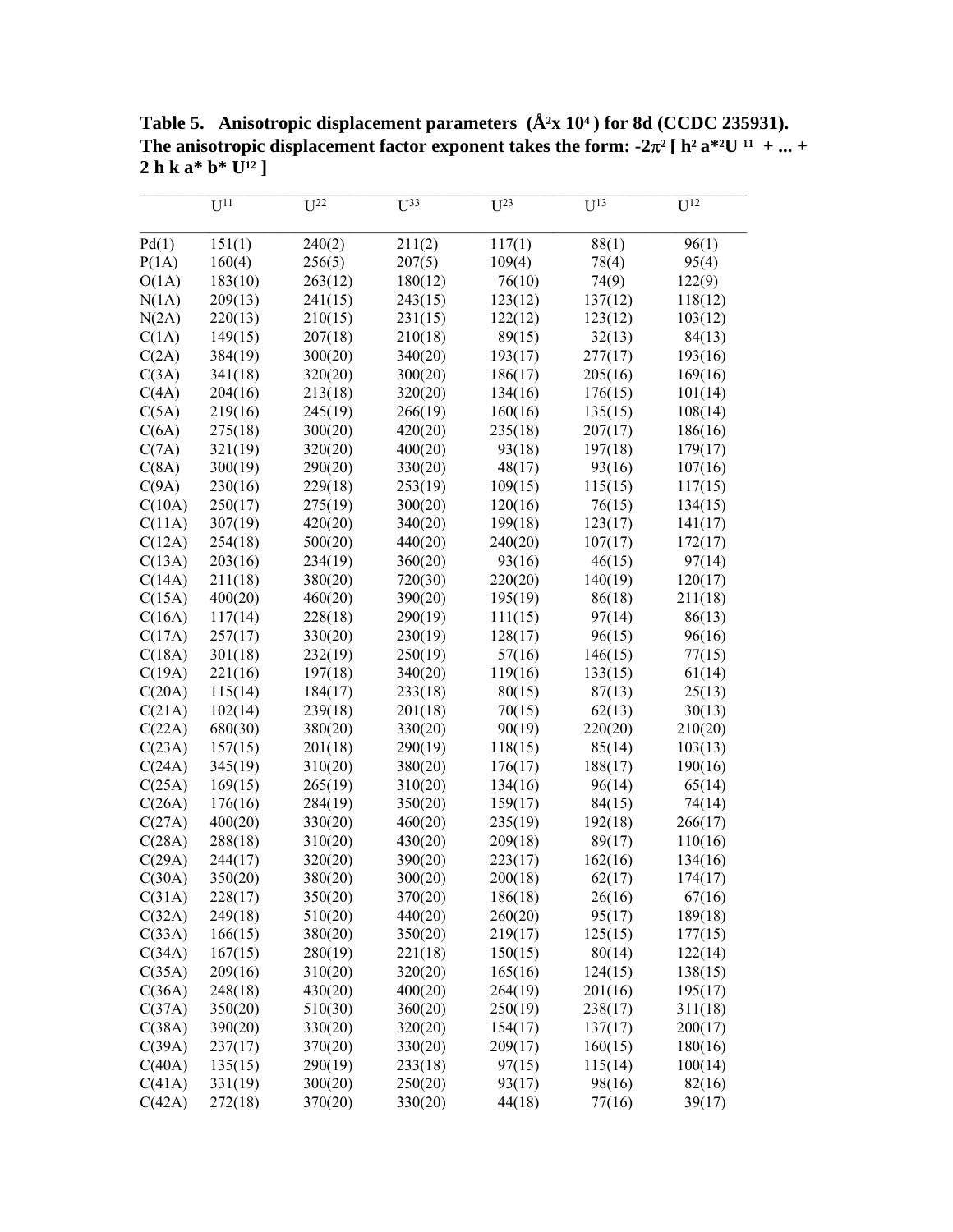| C(43A) | 308(19) | 280(20) | 370(20)            | 66(18)  | 193(17)   | 44(16)  |
|--------|---------|---------|--------------------|---------|-----------|---------|
| C(44A) | 280(18) | 320(20) | 350(20)            | 131(17) | 178(17)   | 141(16) |
| C(45A) | 179(16) | 229(19) | 283(19)            | 75(16)  | 111(14)   | 82(14)  |
| C(46A) | 199(16) | 183(17) | 207(18)            | 78(14)  | 49(14)    | 94(13)  |
| C(47A) | 197(16) | 266(19) | 262(19)            | 132(15) | 117(15)   | 94(14)  |
| C(48A) | 324(19) | 340(20) | 220(19)            | 121(16) | 97(16)    | 169(16) |
| C(49A) | 269(18) | 300(20) | 270(20)            | 83(16)  | $-14(15)$ | 143(15) |
| C(50A) | 180(16) | 330(20) | 300(20)            | 117(17) | 50(15)    | 109(15) |
| C(51A) | 197(16) | 289(18) | 260(20)            | 127(16) | 93(15)    | 107(14) |
|        |         |         |                    |         |           |         |
| Pd(2)  | 153(1)  | 282(2)  | 358(2)             | 216(1)  | 115(1)    | 112(1)  |
| P(1B)  | 155(4)  | 315(5)  | 343(5)             | 207(4)  | 105(4)    | 116(4)  |
| O(1B)  | 151(10) | 267(13) | 307(13)            | 154(11) | 83(10)    | 55(9)   |
| N(1B)  | 149(13) | 335(17) | 448(18)            | 299(15) | 120(13)   | 110(12) |
| N(2B)  | 175(13) | 289(16) | 334(16)            | 222(13) | 105(12)   | 124(12) |
| C(1B)  | 192(16) | 310(20) | 380(20)            | 235(17) | 163(15)   | 112(15) |
| C(2B)  | 144(15) | 340(20) | 510(20)            | 286(18) | 104(16)   | 120(15) |
| C(3B)  | 229(17) | 410(20) | 460(20)            | 305(19) | 154(16)   | 169(16) |
| C(4B)  | 152(16) | 243(19) | 450(20)            | 231(18) | 72(16)    | 105(14) |
| C(5B)  | 157(16) | 320(20) | 510(20)            | 281(19) | 122(16)   | 114(15) |
|        |         |         |                    |         |           |         |
| C(6B)  | 225(18) | 420(20) | 620(30)            | 320(20) | 217(19)   | 113(17) |
| C(7B)  | 222(18) | 350(20) | 640(30)            | 240(20) | 105(19)   | 28(16)  |
| C(8B)  | 340(20) | 300(20) | 530(30)            | 181(19) | 152(19)   | 93(17)  |
| C(9B)  | 207(17) | 270(20) | 500(20)            | 218(18) | 155(17)   | 110(15) |
| C(10B) | 232(17) | 330(20) | 390(20)            | 214(18) | 125(16)   | 59(15)  |
| C(11B) | 310(20) | 630(30) | 600(30)            | 400(20) | 191(19)   | 251(19) |
| C(12B) | 370(20) | 520(30) | 650(30)            | 350(20) | 340(20)   | 213(19) |
| C(13B) | 277(18) | 280(20) | 480(20)            | 174(18) | 205(17)   | 87(16)  |
| C(14B) | 390(20) | 410(20) | 730(30)            | 240(20) | 290(20)   | 222(19) |
| C(15B) | 440(20) | 450(20) | 580(30)            | 250(20) | 310(20)   | 205(19) |
| C(16B) | 181(16) | 207(18) | 400(20)            | 164(16) | 172(16)   | 105(14) |
| C(17B) | 256(17) | 370(20) | 228(19)            | 146(16) | 125(15)   | 182(16) |
| C(18B) | 244(17) | 310(20) | 241(19)            | 75(16)  | 113(15)   | 136(15) |
| C(19B) | 196(16) | 228(18) | 350(20)            | 85(16)  | 125(16)   | 83(14)  |
| C(20B) | 175(15) | 237(18) | 265(19)            | 113(15) | 109(14)   | 117(14) |
| C(21B) | 184(16) | 278(19) | 278(19)            | 139(16) | 130(15)   | 142(14) |
| C(22B) | 510(20) | 400(20) | 340(20)            | 102(19) | 109(19)   | 173(19) |
| C(23B) | 154(15) | 179(17) | 316(19)            | 108(15) | 78(14)    | 69(13)  |
| C(24B) | 257(17) | 290(20) | 310(20)            | 155(16) | 147(15)   | 138(15) |
| C(25B) | 305(19) | 290(20) | 390(20)            | 148(17) | 107(17)   | 38(16)  |
| C(26B) | 221(17) | 340(20) | 430(20)            | 236(18) | 179(16)   | 159(15) |
| C(27B) | 470(20) | 410(20) | 390(20)            | 232(19) | 310(18)   | 275(19) |
| C(28B) | 277(18) | 560(30) | 530(20)            | 450(20) | 232(18)   | 191(18) |
| C(29B) | 246(18) | 340(20) | 450(20)            | 233(19) | 89(17)    | 18(16)  |
| C(30B) | 380(20) | 290(20) | 470(20)            | 234(19) | 162(18)   | 113(17) |
| C(31B) | 209(17) | 390(20) | 450(20)            | 289(19) | 105(16)   | 109(16) |
| C(32B) | 324(19) | 360(20) | 330(20)            | 230(18) | 58(17)    | 0(17)   |
| C(33B) | 237(17) | 400(20) | 480(20)            | 311(19) | 172(16)   | 207(16) |
| C(34B) | 159(16) | 370(20) | 281(19)            | 183(17) | 104(14)   | 84(15)  |
| C(35B) | 221(17) | 380(20) | 400(20)            | 262(18) | 120(16)   | 136(16) |
| C(36B) | 191(17) | 590(30) | 450(20)            | 340(20) | 140(17)   | 193(18) |
| C(37B) | 159(17) | 560(30) | 350(20)            | 290(20) | 67(16)    | 55(17)  |
|        |         |         |                    |         | 104(17)   |         |
| C(38B) | 304(19) | 430(20) | 340(20)<br>440(20) | 173(18) |           | 77(17)  |
| C(39B) | 211(17) | 390(20) |                    | 247(19) | 123(16)   | 106(16) |